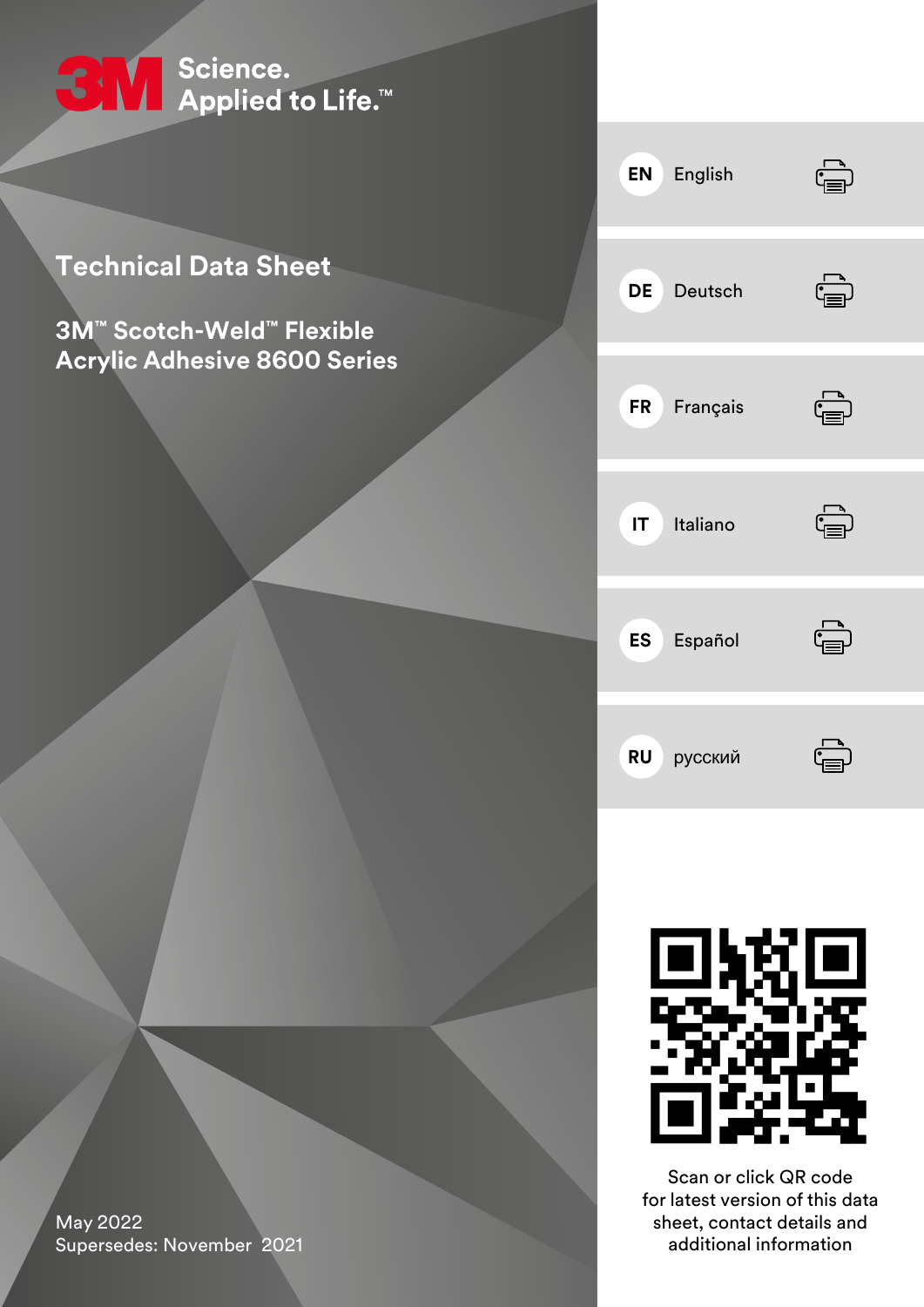<span id="page-1-0"></span>

# **3M™ Scotch-Weld™ Flexible Acrylic Adhesive 8600 Series**



# **Product Description**

3M™ Scotch-Weld™ Flexible Acrylic Adhesive 8600 Adhesive Series are a low odor, two-part acrylic structural adhesives with a 10:1 mix ratio. It was designed for bonding steel, aluminum, composites, and various plastics that mostly used in the market such as transportation, appliances, and sporting goods. Typical applications are panel to frame bonding, dissimilar materials bonding and gap filling at the same time.

# **Product Features**

- Adhesive is highly flexible
- Low-odor, non-flammable acrylic formulation
- •Non-sag formulation resists running and slumping of adhesive
- Solvent-free adhesive system
- •Room temperature cure
- Cure can be accelerated with heat
- Meets UL 94 HB flammability rating (DP8610NS)

The data in this sheet were generated using the 3M™ EPX™ Applicator System equipped with an EPX static mixer, according to manufacturer's directions.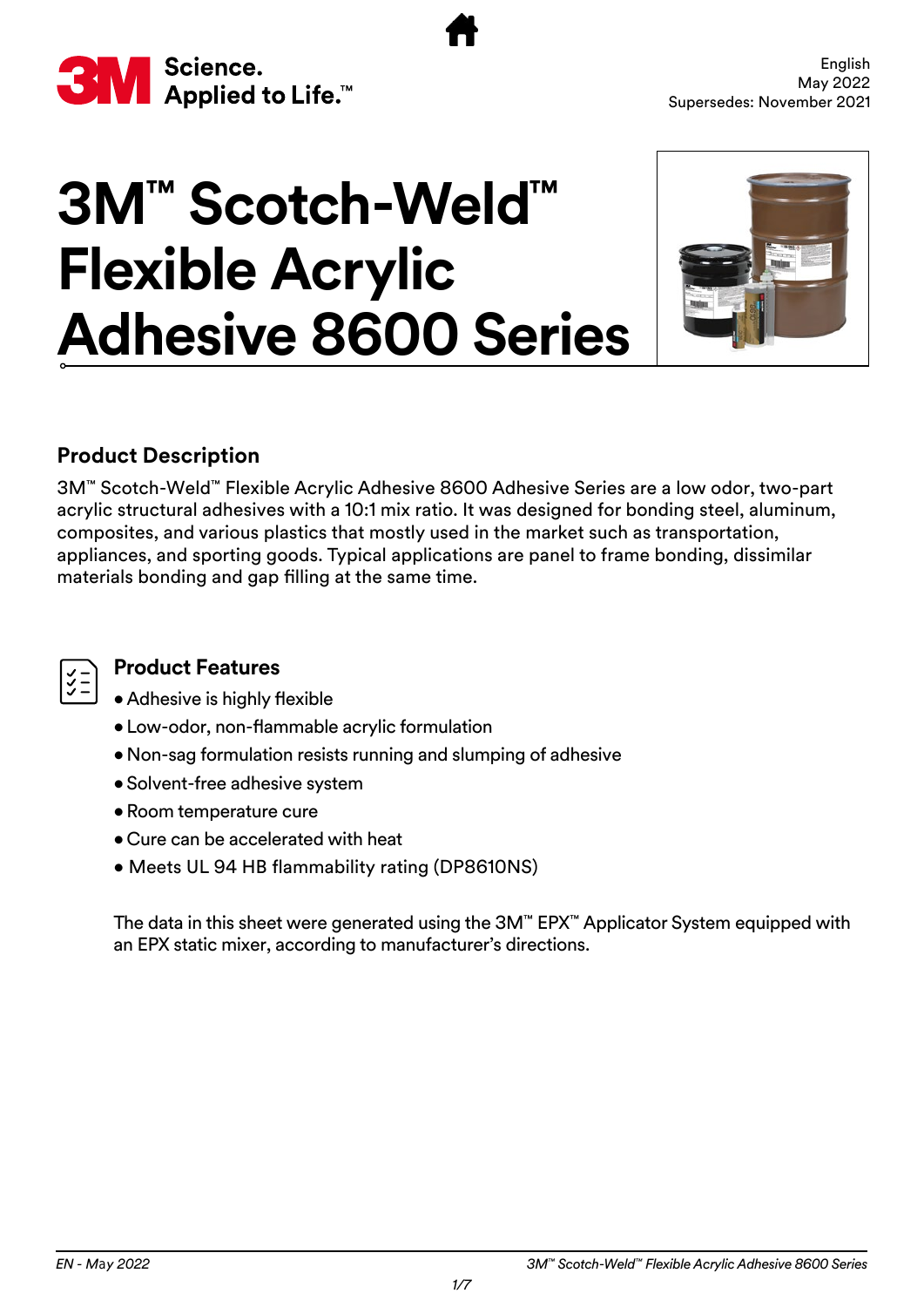

# **Typical Physical Properties**

# Uncured

| Property                                   | Values                    | Temperature    | <b>Notes</b>                                                       |
|--------------------------------------------|---------------------------|----------------|--------------------------------------------------------------------|
| <b>Base Color</b>                          | <b>Black</b>              |                |                                                                    |
| <b>Accelerator Color</b>                   | Gray                      |                |                                                                    |
| <b>Base Density</b>                        | $1,11$ gr/cm <sup>3</sup> | $23^{\circ}$ C |                                                                    |
| <b>Accelerator Density</b>                 | $1,08$ gr/cm <sup>3</sup> | $23^{\circ}$ C |                                                                    |
| Viscosity                                  | Non-sag paste             |                |                                                                    |
| <b>Base Viscosity</b>                      | 90.000 mPas               | $23^{\circ}$ C | Viscosity measured using a cone and plate<br>viscometer at 3,8/sec |
| <b>Accelerator Viscosity</b>               | 15.000 mPas               | $23^{\circ}$ C | Viscosity measured using a cone and plate<br>viscometer at 3,8/sec |
| Mix Ratio by Volume<br>(Base: Accelerator) | 10:1                      |                |                                                                    |

# Mixed

| <b>Property</b>     | <b>Values</b>               |                     | <b>Notes</b>                                                                                                                                                                    | Temperature    |
|---------------------|-----------------------------|---------------------|---------------------------------------------------------------------------------------------------------------------------------------------------------------------------------|----------------|
|                     | <b>DP8610NS</b>             | <b>DP8625NS</b>     |                                                                                                                                                                                 |                |
| Open Time           | $10 \text{ min}$            | $21 \,\mathrm{min}$ | Maximum time allowed after mixing adhesive before<br>bond must be closed and fixed in place. Cure times<br>are approximate and depend on adhesive and<br>substrate temperature. | $23^{\circ}$ C |
| <b>Base Density</b> | $18 \text{ min}$            | $28 \text{ min}$    | Minimum time required to achieve 0,35 MPa of<br>overlap shear strength. Cure times are approximate<br>and depend on adhesive temperature.                                       | $23^{\circ}$ C |
| Final cure time     | 24 h @RT (Room temperature) |                     |                                                                                                                                                                                 |                |

# **Cured**

| Property                          | Values         | <b>Cure Time</b> | <b>Temperature</b> | Method                             |
|-----------------------------------|----------------|------------------|--------------------|------------------------------------|
| Color                             | <b>Black</b>   |                  |                    |                                    |
| <b>Tensile Modulus</b>            | 0,7 MPa        | 7 days           | $23^{\circ}$ C     | ASTM D638                          |
| <b>Tensile Stress at Break</b>    | 1.48 MPa       | 7 days           | $23^{\circ}$ C     | ASTM D638                          |
| <b>Elongation at Break</b>        | 200 %          | 7 days           | $23^{\circ}$ C     | ASTM D638                          |
| <b>Shore D Hardness</b>           | 35             | 7 days           | $23^{\circ}$ C     | <b>ASTM D2240</b>                  |
| Glass Transition Temperature [Tg] | $28^{\circ}$ C | 7 days           |                    | <b>Dynamic Mechanical Analysis</b> |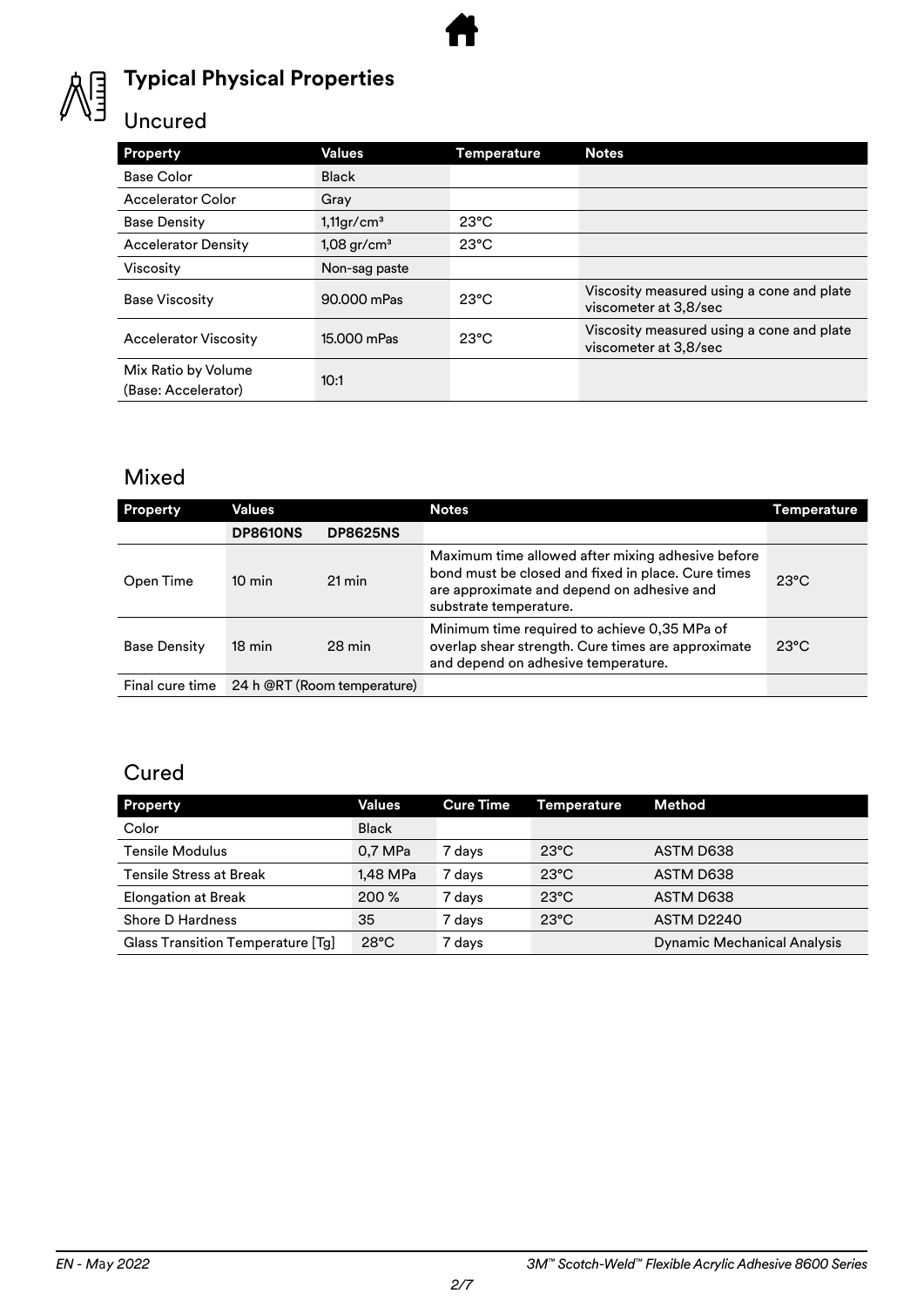

# **Typical Performance Characteristics**

# Overlap Shear acc. ASTM D1002

|                   |                               |                  |                        |                            | <b>DP8610NS</b> |                               | <b>DP8625NS*</b> |                        |
|-------------------|-------------------------------|------------------|------------------------|----------------------------|-----------------|-------------------------------|------------------|------------------------|
| <b>Substrates</b> | <b>Surface</b><br>Preparation | <b>Cure Time</b> | Conditioning/<br>Aging | Test<br><b>Temperature</b> | Result<br>[MPa] | <b>Failure</b><br><b>Mode</b> | Result<br>[MPa]  | <b>Failure</b><br>Mode |
| Aluminium         | Etched                        | 24h @ 23°C       | None                   | $23^{\circ}$ C             | 7,0             | CF                            | 5,6              | <b>CF</b>              |
| Cold Rolled Steel | AAA                           | 24h @ 23°C       | None                   | $23^{\circ}$ C             | 5,6             | <b>CF</b>                     | 4,5              | <b>CF</b>              |
| <b>ABS</b>        | <b>IPA</b>                    | 24h @ 23°C       | None                   | $23^{\circ}$ C             | 2,8             | CF                            | 1,8              | <b>CF</b>              |
| PC.               | <b>IPA</b>                    | 24h @ 23°C       | None                   | $23^{\circ}$ C             | 1,5             | AF                            | 1,2              | AF                     |
| <b>PMMA</b>       | <b>IPA</b>                    | 24h @ 23°C       | None                   | $23^{\circ}$ C             | 1,7             | AF                            |                  | <b>CF</b>              |
| Epoxy FRP         | <b>AAA</b>                    | 24h @ 23°C       | None                   | $23^{\circ}$ C             | 4,8             | AF                            | 3,7              | <b>CF</b>              |
| Polyester FRP     | <b>AAA</b>                    | 24h @ 23°C       | None                   | $23^{\circ}$ C             | 3,5             | AF                            | 3                | AF                     |
| <b>PVC</b>        | <b>IPA</b>                    | 24h @ 23°C       | None                   | $23^{\circ}$ C             | 2,3             | AF                            | 1,1              | AF                     |

AAA: Aceton-Abrade-Aceton; IPA: Isopropanol; CF: Cohesive Failure; AF Adhesive Failure; \* Preliminary Data

# Floating Roller Peel acc. ASTM D3167

|                   |                               |                  |                             |                | <b>DP8610NS</b>  |                               | <b>DP8625NS*</b> |                 |
|-------------------|-------------------------------|------------------|-----------------------------|----------------|------------------|-------------------------------|------------------|-----------------|
| <b>Substrates</b> | <b>Surface</b><br>Preparation | <b>Cure Time</b> | Conditioning/ Test<br>Aging | Temperature    | Result<br>[N/mm] | <b>Failure Result</b><br>Mode | [N/mm]           | Failure<br>Mode |
| Aluminium         | Etched                        | 24h @ 23°C       | None                        | $23^{\circ}$ C | 12.8             | СF                            | 12.8             | СF              |

CF: Cohesive Failure; \* Preliminary Data

# Temperature Stress; Overlap Shear acc. ASTM D1002

|                   |                               |                  |                        |                     | DP8610NS        |                        | <b>DP8625NS*</b> |                        |
|-------------------|-------------------------------|------------------|------------------------|---------------------|-----------------|------------------------|------------------|------------------------|
| <b>Substrates</b> | <b>Surface</b><br>Preparation | <b>Cure Time</b> | Conditioning/<br>Aging | Test<br>Temperature | Result<br>[MPa] | <b>Failure</b><br>Mode | Result<br>[MPa]  | <b>Failure</b><br>Mode |
| Aluminium         | Etched                        | 24h @ 23°C       | None                   | -40°C               | 23,3            | CF                     | 22,2             | AF                     |
| Aluminium         | Etched                        | 24h @ 23°C       | None                   | $50^{\circ}$ C      | 3,2             | <b>CF</b>              | 2,7              | CF                     |
| Aluminium         | Etched                        | 24h @ 23°C       | None                   | $80^{\circ}$ C      | 1,9             | СF                     | 1,6              | СF                     |
| Aluminium         | Etched                        | 24h @ 23°C       | None                   | $200^{\circ}$ C     | 0,4             | <b>CF</b>              | 0,4              | CF                     |

CF: Cohesive Failure; AF Adhesive Failure; \* Preliminary Data

# After Aging; Overlap Shear acc. ASTM D1002

|                      |                               |                  |                               |                     | <b>DP8610NS</b> |                        | <b>DP8625NS*</b> |                        |
|----------------------|-------------------------------|------------------|-------------------------------|---------------------|-----------------|------------------------|------------------|------------------------|
| <b>Substrates</b>    | <b>Surface</b><br>Preparation | <b>Cure Time</b> | Conditioning/<br><b>Aging</b> | Test<br>Temperature | Result<br>[MPa] | <b>Failure</b><br>Mode | Result<br>[MPa]  | <b>Failure</b><br>Mode |
| Aluminium            | Etched                        | 24h @ 23°C       | 500h @ 85 °C /<br>85%rH       | $23^{\circ}$ C      | 5,8             | <b>CF</b>              | 4,4              | <b>CF</b>              |
| Aluminium            | Etched                        | 24h @ 23°C       | 500h salt water<br>(5 wt%)    | $23^{\circ}$ C      | 5,3             | AF                     | 4,1              | <b>CF</b>              |
| Aluminium            | Etched                        | 24h @ 23°C       | 500h Water                    | $23^{\circ}$ C      | 4,5             | CF                     | 3,9              | <b>CF</b>              |
| <b>PVC</b>           | <b>IPA</b>                    | 24h @ 23°C       | 500h @ 50 °C /<br>80% rH      | $23^{\circ}$ C      | 2,1             | AF                     | 1,6              | AF                     |
| Aluminium            | Etched                        | 24h @ 23°C       | 30 min @ 200°C                | $23^{\circ}$ C      | 5,0             | <b>CF</b>              | 4,1              | <b>CF</b>              |
| Cold Rolled<br>Steel | <b>AAA</b>                    | 24h @ 23°C       | 30 min @ 200°C                | $23^{\circ}$ C      | 4,2             | AF                     | 1,1              | AF                     |
| Cold Rolled<br>Steel | AAA                           | 24h @ 23°C       | 30 min @ 200°C                | $23^{\circ}$ C      | 4,2             | AF                     | 1,1              | AF                     |

AAA: Aceton-Abrade-Aceton; IPA: Isopropanol; CF: Cohesive Failure; AF Adhesive Failure; \* Preliminary Data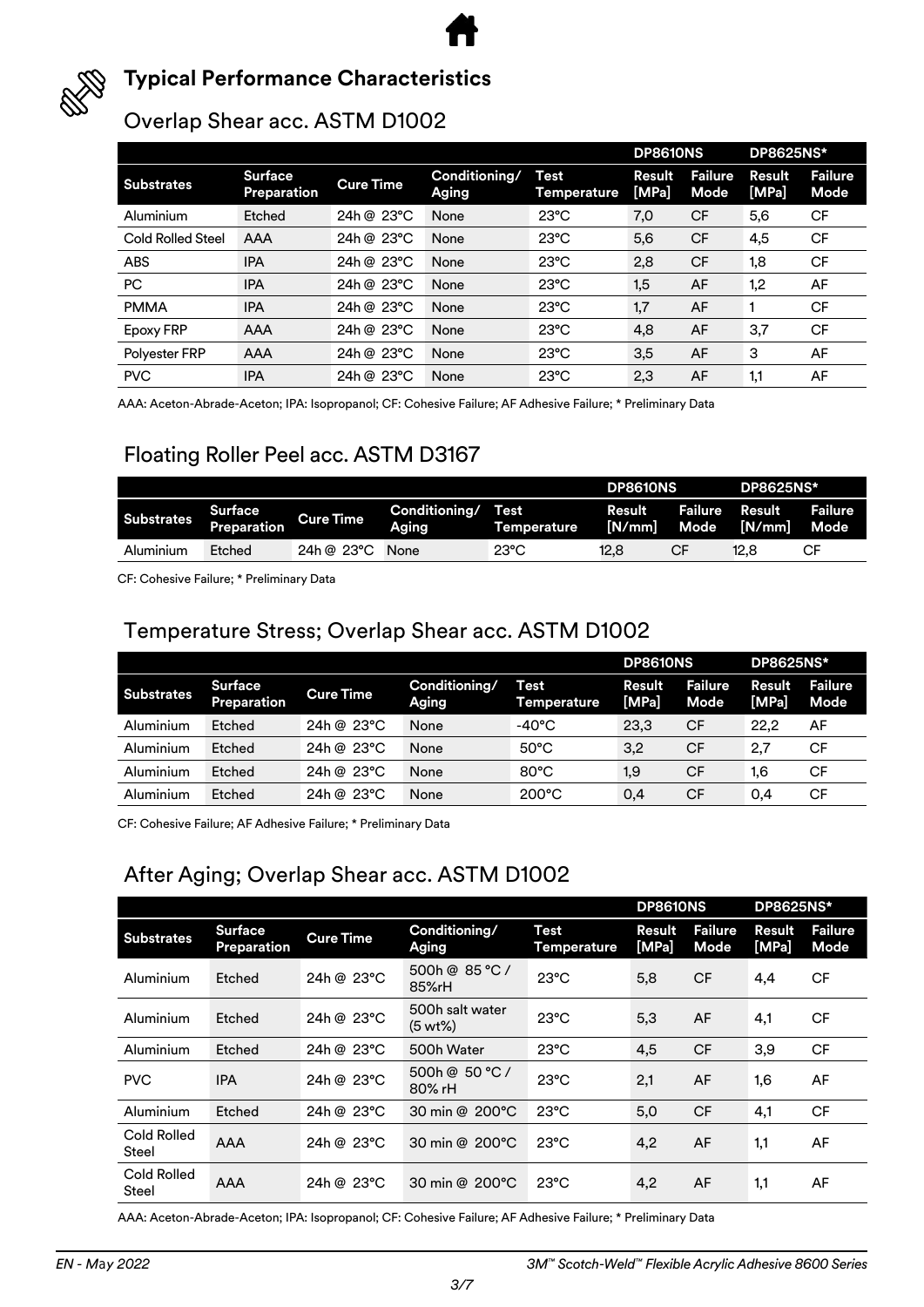

|                 | For Packaging size Application equipment | Nozzle                                       |
|-----------------|------------------------------------------|----------------------------------------------|
| 45ml Cartridge  | Manual EPX Applicator                    | Static Mixing nozzle, B-System, 10:1, orange |
| 490ml Cartridge | Manual EPX Applicator 490ml 10:1         | Static Mixing nozzle,                        |
| 490ml Cartridge | Pneumatic EPX Applicator 490ml 10:1      | F-System, 10:1, orange                       |



# **Tests and tools**

# **Flame, Smoke and Toxicity Testing**

8610NS was tested to according to EN 45545-2 (Europe) and NFPA 130 (US/Canada) Please click or scan QR code to see formal test reports. Please note that test results should be used as a guidance how the product would perform in the full specification testing.

# **Further Test Reports and Certifications**

3M can offer extended data for different test conditions and substrates, as well as certifications. Please get in touch with your 3M Sales Rep or Application Engineer. Please contact your local 3M Office, you can click or scan QR code to see contact detail or visit www.3M.com

# **3M™ Material Data Card (MDC) for Finite Element Analysis (FEA)**

FEA modelling is a tool that helps design engineers determine the right adhesive system for the application requirements. 3M can offer elastic-plastic modeling data at different strain rates for most of our structural adhesives. We also recognize and support other modeling conditions and methods. Please click or scan QR code to request 3M Material Data Card for your modellings.

# **3M™ Dispensing Guide for Automation**

Dispensing guide is a tool that helps process engineers determine the right equipment and dispensing system for the automated applications. Information such as viscosity/ rheology, pure recommendation, packaging, cleaning, and dispensing accessories can be found on dispensing guide. Please click or scan QR code to see available 3M™ Dispensing Guide for structural adhesives.

# **3M™ Bonding Process Center**

3M™ Bonding Process Centers around the world can address application challenges. Please click or scan QR code to schedule in person or virtual visit to try new innovations in dispensing and automation to find customized solutions for production challenges.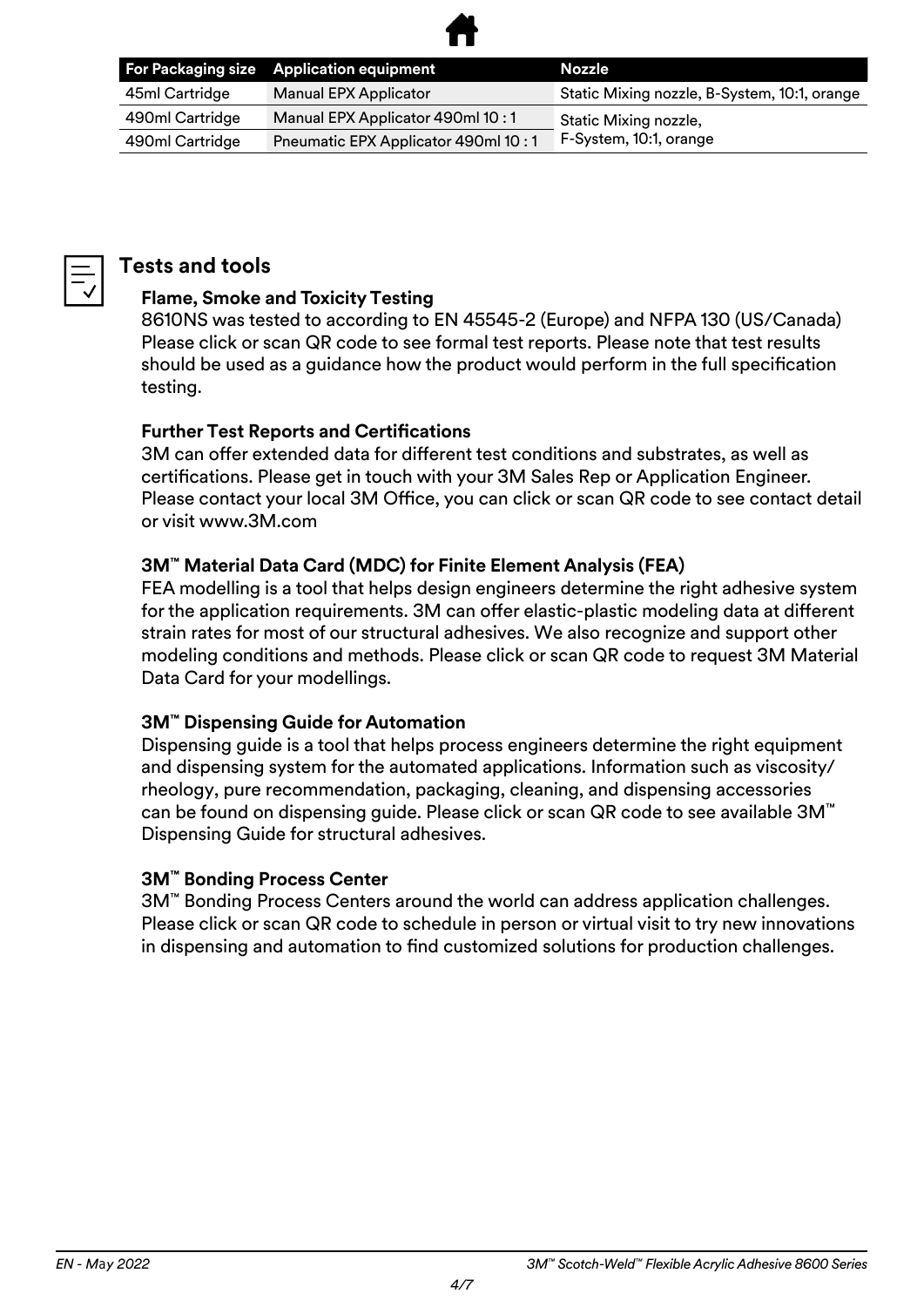

# **Information / Directions for Use**

To obtain the highest strength structural bonds, paint, oxide films, oils, dust, mold release agents, and all other surface contaminants must be completely removed.

The amount of surface preparation depends on the required bond strength and environmental aging resistance desired by user.

For suggested surface preparations on common substrates, see the section on surface preparation.

Allow adhesive to cure at 16 °C or above until completely firm. Applying heat up to 70 °C will increase cure speed.

Keep parts from moving during cure. Apply contact pressure or fixture in place if necessary.

Optimum bond line thickness ranges from 0,15 – 0,30 mm; shear strength will be maximized with thinner bond lines, while peel strength reaches a maximum with thicker bond lines.

Apply adhesive and join surfaces within the open time listed for the specific product. Larger quantities and/or higher temperatures will reduce this working time.

Larger quantities of mixed adhesive may generate heat due to the exothermic reaction. Excess uncured adhesive can be cleaned up with ketone type solvents. \*

\* When using solvents, extinguish all ignition sources, including pilot lights, and follow the manufacturer's precautions and directions for use.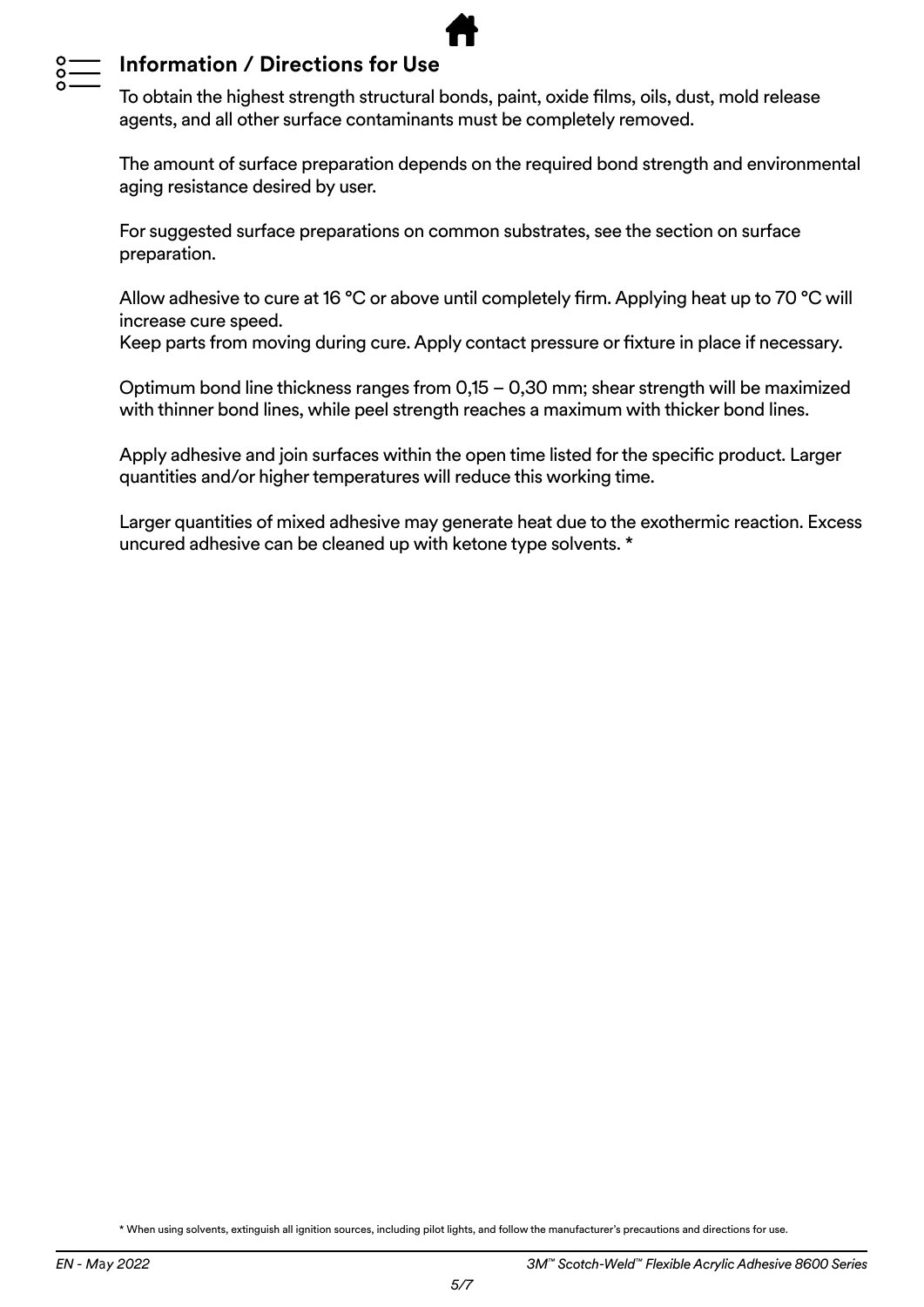

# **Mixing**

# **For Duo-Pack Cartridges**

Store cartridges with cap end up allowing any air bubbles to rise towards the tip. To use, simply insert the cartridge into the EPX applicator, remove the cap and start the plunger into the cylinders using light pressure on the trigger. Expel a small amount of adhesive to ensure material flows freely from both sides of cartridge. For automatic mixing, attach an EPX mixing nozzle to the cartridge and begin dispensing the adhesive.

### **For hand mixing**

Expel the desired amount of adhesive and mix thoroughly. Mix approximately 15 seconds after obtaining a uniform color.

# **For Bulk Containers**

Mix thoroughly by weight or volume in the proportion specified on the product label or in the typical uncured properties section and according to the settings of your mixing and dosing equipment.

# **Surface Preparation**

The following cleaning methods are suggested for common surfaces:

# **Steel/Aluminium**

Wipe free of dust and dirt with pure solvent such as acetone or isopropyl alcohol. Sandblast or abrade using clean fine grit abrasives. Wipe again with clean solvent to remove loose particles. \*

# **Plastics/Rubbers/Paints/Coatings:**

Wipe with suited solvent\*



# **Storage and Shelf Life**

Store product at room temperature (15 °C - 25 °C). Do not freeze. Allow product to reach room temperature prior to use. 3M™ Scotch-Weld™ Adhesives DP8610NS and DP8625NS have a shelf life of 12 months from date of manufacture in unopened, original containers kept at recommended storage conditions.

\* When using solvents, extinguish all ignition sources, including pilot lights, and follow the manufacturer's precautions and directions for use.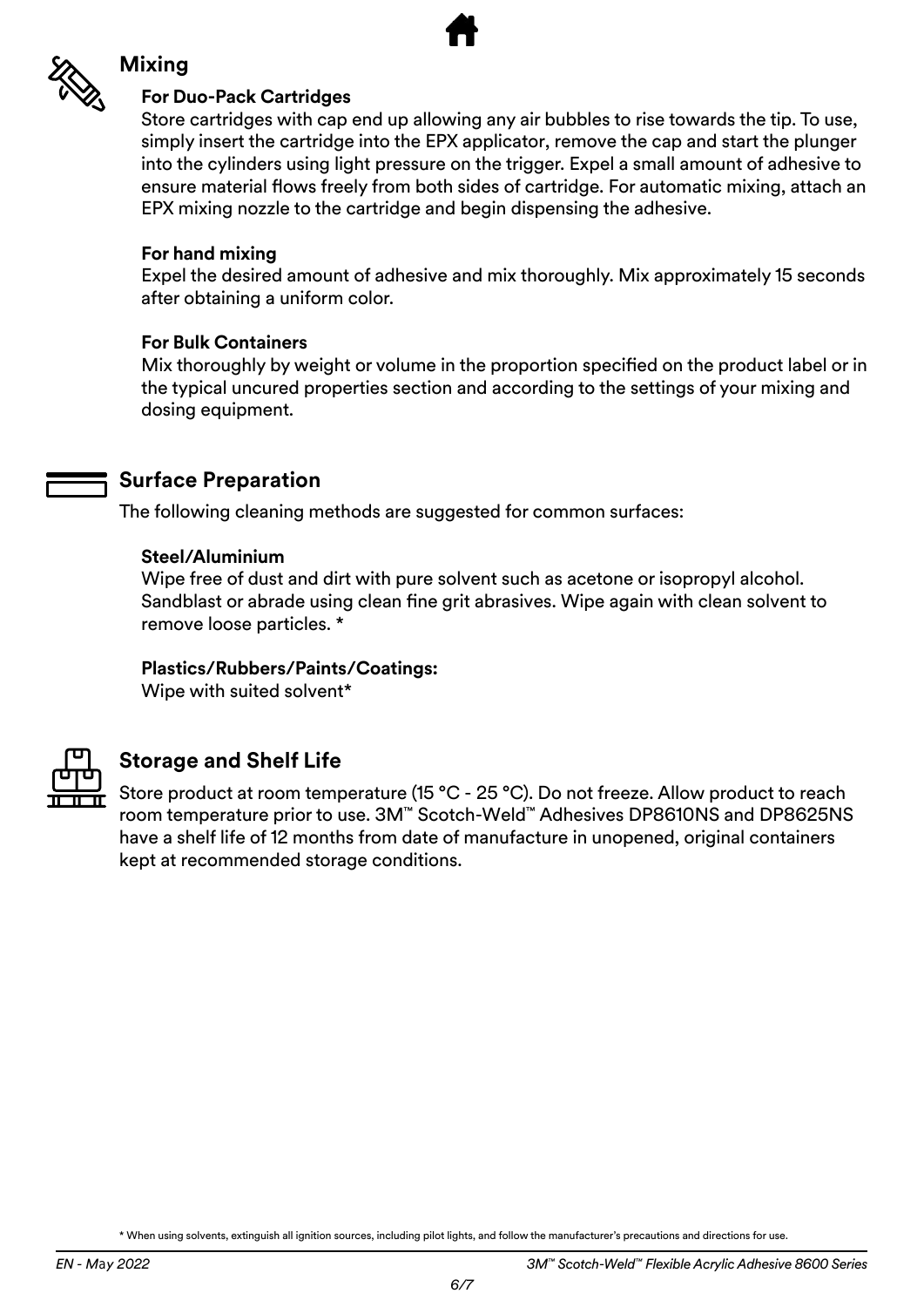**Trademarks:** 3M, Scotch-Weld and EPX are trademarks of 3M Company.

**Technical Information Note:** The following technical information and data should be considered representative or typical only and should not be used for specification purposes.

**Precautionary Information:** Refer to product label and Safety Data Sheet (SDS) for health and safety information before using the product. For information, please contact your local 3M Office. You can click or scan QR code to see contact detail or visit www.3M.com

**Important Information:** All statements, technical information and recommendations contained in this document are based upon tests or experience that 3M believes are reliable. However, many factors beyond 3M's control can affect the use and performance of a 3M product in a particular application, including the conditions under which the product is used and the time and environmental conditions in which the product is expected to perform. Since these factors are uniquely within the user's knowledge and control, it is essential that the user evaluate the 3M product to determine whether it is fit for a particular purpose and suitable for the user's method or application. All questions of liability relating to this product are governed by the terms of the sale subject, where applicable, to the prevailing law.

Values presented have been determined by standard test methods and are average values not to be used for specification purposes. Our recommendations on the use of our products are based on tests believed to be reliable but we would ask that you conduct your own tests to determine their suitability for your applications. This is because 3M cannot accept any responsibility or liability direct or consequential for loss or damage caused as a result of our recommendations.



Scan or click QR code for latest version of this data sheet, contact details and additional information

- Latest Version of Technical Data Sheet (TDS)
- Safety Data Sheet (SDS)
- Product and Application Trainings & Videos
- Flame, Smoke, Toxicity Testing Formal Reports
- Request 3M™ Material Data Card (MDC) for Modelling / Finite Element Analysis (FEA)
- Request 3M™ Bonding Process Center Visit
- 3M™ Dispensing Guide for Automation
- Contact us

Please recycle. © 3M 2022. All Rights Reserved.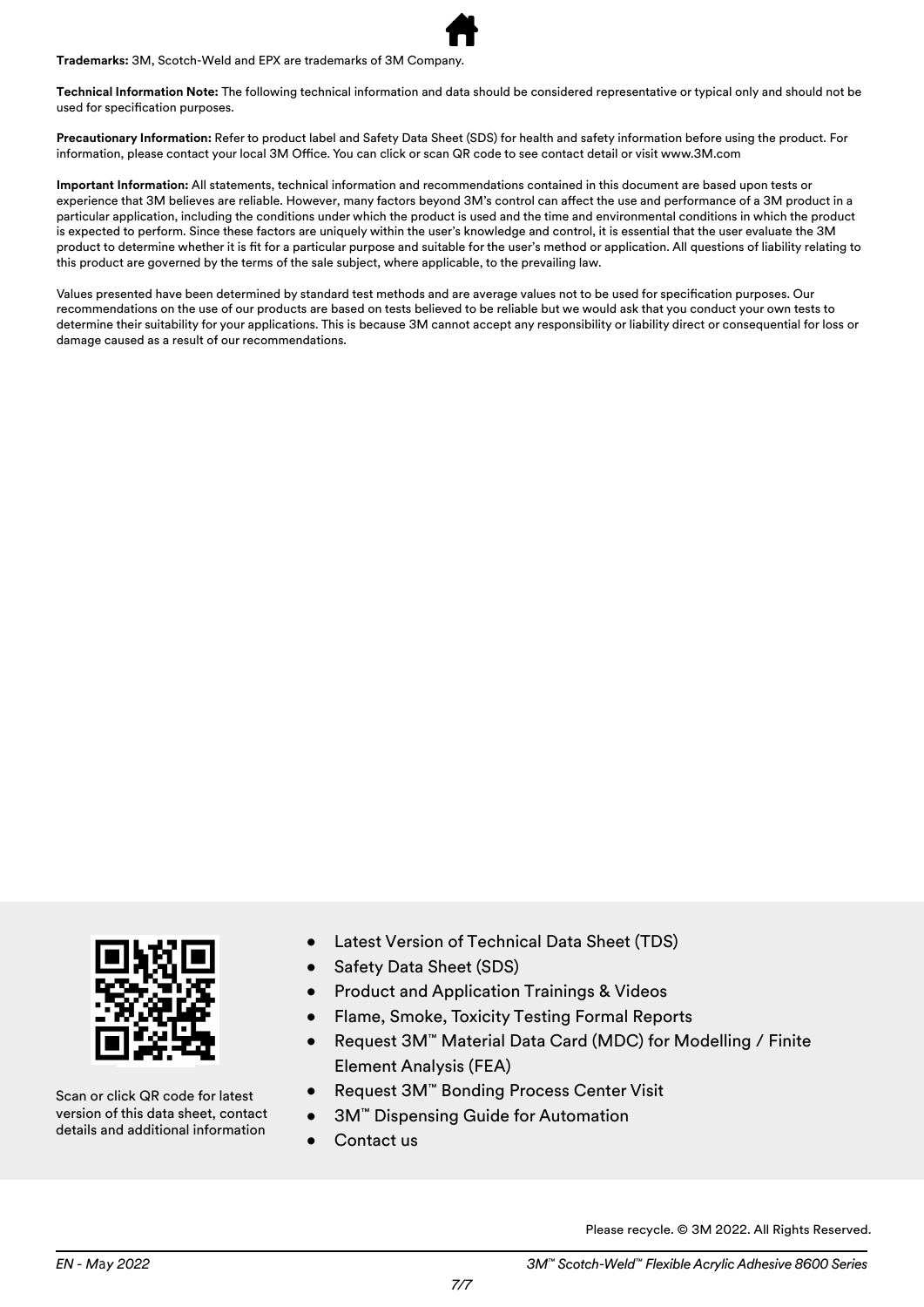<span id="page-8-0"></span>

# **3M™ Scotch-Weld™ Flexible Acrylat Klebstoff 8600 Serie**



# **Produkt Beschreibung**

3M™ Scotch-Weld™ Flexible Acrylat Klebstoffe der Serie 8600 sind geruchsarme Zweikomponenten Strukturklebstoffe auf Acrylbasis mit einem Mischungsverhältnis von 10:1. Entwickelt für Klebung von Stahl, Aluminium, Verbundwerkstoffen und verschiedenen Kunststoffen, die vor allem in den Bereichen Transport, Haushaltsgeräte sowie Sportartikel verwendet werden. Typische Anwendungen sind Paneel-Rahmen-Verklebungen, Verklebungen unterschiedlicher Materialien und gleichzeitiges Füllen von Lücken.

# **Produkt Eigenschaften**

- •Klebstoff ist hochflexibel
- •Geruchsarme, nicht brennbare Acrylformulierung
- •Thixotrope Formulierung widersteht Verlaufen und Absacken des Klebstoffs
- Lösemittelfrei
- Aushärtung bei Raumtemperatur
- Aushärtung kann durch Wärme beschleunigt werden
- Erfüllt den UL 94 HB Brandschutzstandard (DP8610NS)

Die Werte in diesem Blatt wurden mit dem 3M™ EPX™ Verarbeitungssystem, welches mit einem EPX Statikmischer ausgestattet ist, gemäß den Anweisungen des Herstellers generiert.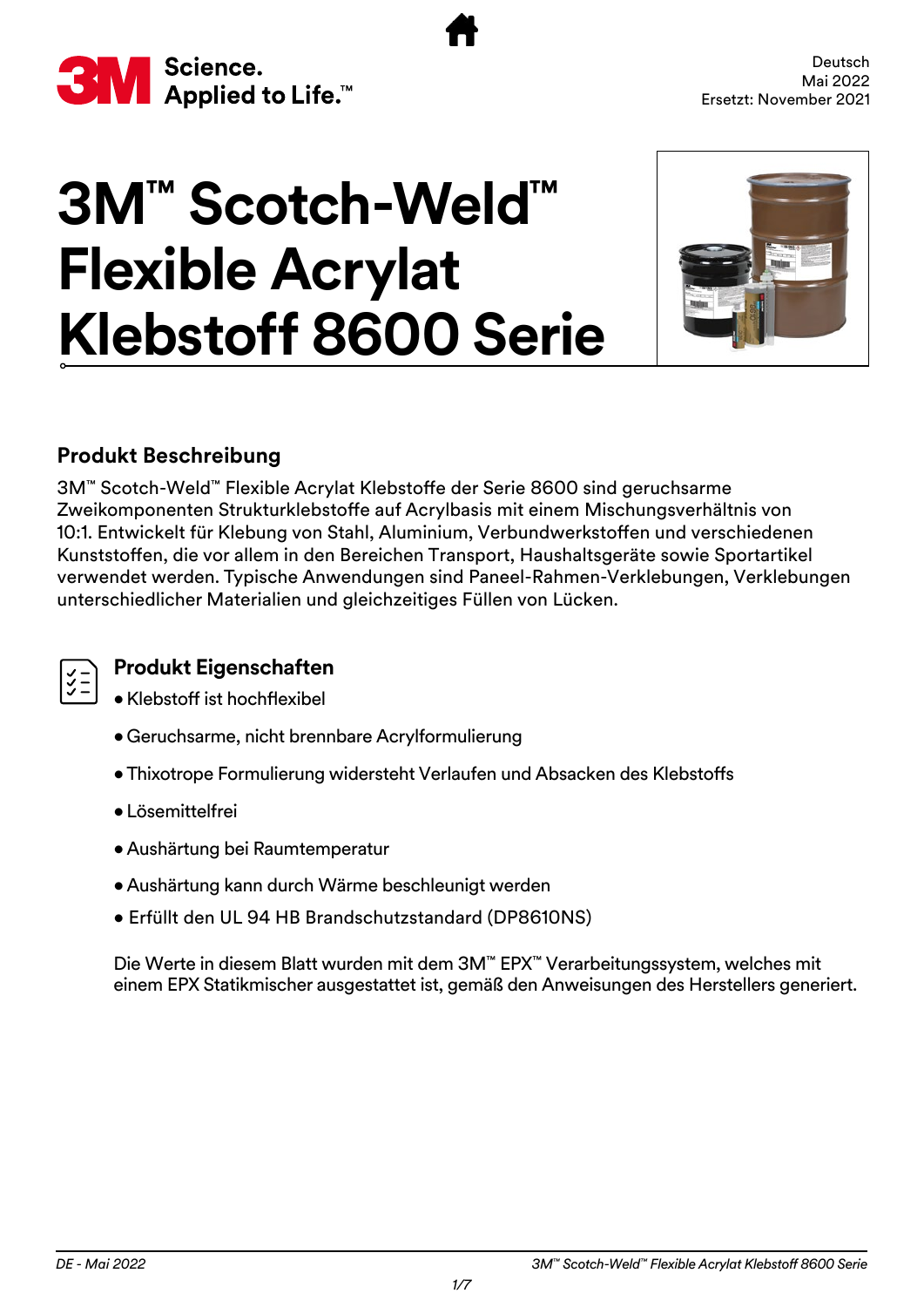

# **Typische physikalische Eigenschaften**

# Ungehärtet

| Eigenschaft                                      | Wert                     | <b>Temperatur</b> | Anmerkung                                                                                               |
|--------------------------------------------------|--------------------------|-------------------|---------------------------------------------------------------------------------------------------------|
| Farbe der Basis                                  | Schwarz                  |                   |                                                                                                         |
| Farbe des Härters                                | Grau                     |                   |                                                                                                         |
| Dichte Basis                                     | $1,11 \text{ g/cm}^3$    | 23 °C             |                                                                                                         |
| Dichte Härter                                    | $1,08$ g/cm <sup>3</sup> | 23 °C             |                                                                                                         |
| Viskosität                                       | <b>Thixotrope Paste</b>  |                   |                                                                                                         |
| Viskosität Basis                                 | 90.000 mPas              | 23 °C             | Die Viskosität wurde mit einem Kegel/<br>Platte Gerät gemessen bei einer<br>Geschwindigkeit von 3,8/sec |
| Viskosität Härter                                | 15.000 mPas              | 23 °C             | Die Viskosität wurde mit einem Kegel/<br>Platte Gerät gemessen bei einer<br>Geschwindigkeit von 3,8/sec |
| Mischungsverhältnis<br>(Volumen) (Basis: Härter) | 10:1                     |                   |                                                                                                         |

# Gemischt

| <b>Eigenschaft</b>         | Wert                    |                     | Anmerkung                                                                                                                                                                                                                                     | Temperatur     |
|----------------------------|-------------------------|---------------------|-----------------------------------------------------------------------------------------------------------------------------------------------------------------------------------------------------------------------------------------------|----------------|
|                            | <b>DP8610NS</b>         | <b>DP8625NS</b>     |                                                                                                                                                                                                                                               |                |
| Offene Zeit                | $10 \text{ min}$        | $21 \,\mathrm{min}$ | Maximale Zeit, welche nach dem Mischen des<br>Klebstoffs zur Verfügung steht, bevor die Klebung<br>abgeschlossen und fixiert sein muss. Die Zeiten sind<br>Richtwerte und hängen von der Temperatur des<br>Klebstoffs und des Untergrunds ab. | $23^{\circ}$ C |
| Strukturelle<br>Festigkeit | $18 \text{ min}$        | 28 min              | Zeit, die mindestens benötigt wird, eine<br>Zugscherfestigkeit von 0,35 MPa zu erreichen.<br>Die Zeiten sind Richtwerte und hängen von der<br>Temperatur des Klebstoffs und des Untergrunds ab.                                               | $23^{\circ}$ C |
| Härtezeit                  | 24 h bei Raumtemperatur |                     |                                                                                                                                                                                                                                               |                |

# Gehärtet

| Eigenschaft                   | Wert     | <b>Härtung</b> | <b>Temperatur</b>                   | Method            |  |
|-------------------------------|----------|----------------|-------------------------------------|-------------------|--|
| Farbe                         | Schwarz  |                |                                     |                   |  |
| Zugmodul                      | 0,7 MPa  | 7 Tage         | 23 °C                               | ASTM D638         |  |
| Festigkeit bei Bruch          | 1.48 MPa | 7 Tage         | 23 °C                               | ASTM D638         |  |
| Dehnung bei Bruch             | 200 %    | 7 Tage         | 23 °C                               | ASTM D638         |  |
| Shore D Härte                 | 35       | 7 Tage         | 23 °C                               | <b>ASTM D2240</b> |  |
| Glas Übergangstemperatur [Tg] | 28 °C    | 7 Tage         | Dynamisch Mechanische Analyse (DMA) |                   |  |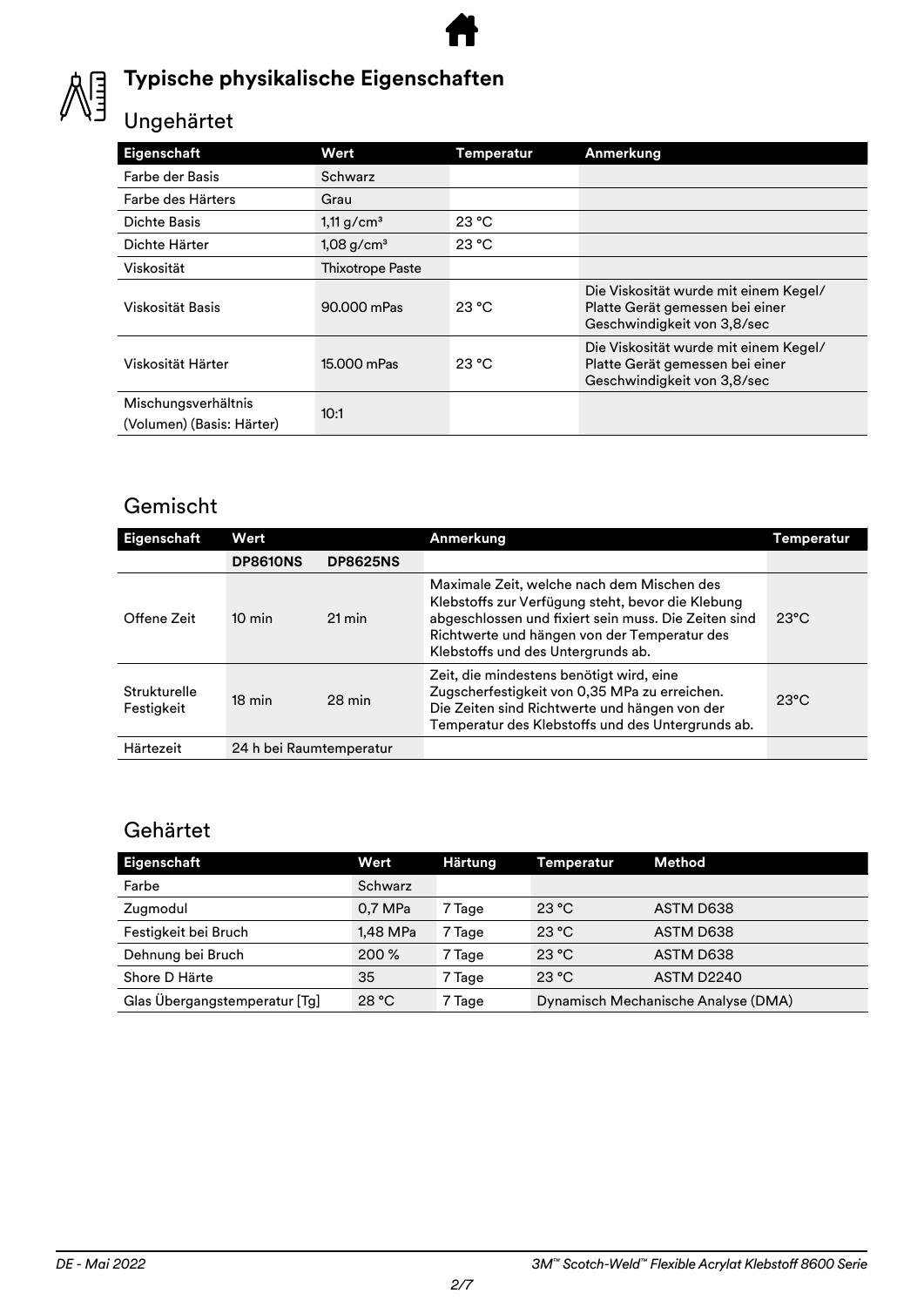

# **Typische Eigenschaften**

# Überlappungsscherfestigkeit gem. ASTM D1002

|                      |                              |              |                 |                | <b>DP8610NS</b> |                        | <b>DP8625NS*</b> |                        |
|----------------------|------------------------------|--------------|-----------------|----------------|-----------------|------------------------|------------------|------------------------|
| <b>Substrat</b>      | Vorbereitung/<br>-behandlung | Härtung      | <b>Alterung</b> | <b>Test</b>    | Result<br>[MPa] | <b>Failure</b><br>Mode | Result<br>[MPa]  | <b>Failure</b><br>Mode |
| Aluminium            | gebeizt                      | 24 h @ 23 °C | Keine           | $23^{\circ}$ C | 7,0             | CF                     | 5,6              | <b>CF</b>              |
| Kalt gewalzter Stahl | AAA                          | 24 h @ 23 °C | Keine           | $23^{\circ}$ C | 5,6             | CF                     | 4,5              | <b>CF</b>              |
| <b>ABS</b>           | <b>IPA</b>                   | 24 h @ 23 °C | Keine           | $23^{\circ}$ C | 2,8             | CF                     | 1,8              | <b>CF</b>              |
| <b>PC</b>            | <b>IPA</b>                   | 24 h @ 23 °C | Keine           | $23^{\circ}$ C | 1,5             | AF                     | 1,2              | AF                     |
| <b>PMMA</b>          | <b>IPA</b>                   | 24 h @ 23 °C | Keine           | $23^{\circ}$ C | 1,7             | AF                     |                  | <b>CF</b>              |
| <b>Epoxy FRP</b>     | <b>AAA</b>                   | 24 h @ 23 °C | Keine           | $23^{\circ}$ C | 4,8             | AF                     | 3,7              | <b>CF</b>              |
| Polyester FRP        | <b>AAA</b>                   | 24 h @ 23 °C | Keine           | 23 °C          | 3,5             | AF                     | 3                | AF                     |
| <b>PVC</b>           | <b>IPA</b>                   | 24 h @ 23 °C | Keine           | 23 °C          | 2,3             | AF                     | 1,1              | AF                     |

FRP: Fiber reinforced plastic (faserverstärkter Kunststoff), AAA: Aceton (Propan-2-on)-Angeraut-Aceton; IPA: Isopropanol (Propan-2-ol); CF: Kohäsionsbruch; AF Adhäsionsbruch; \* vorläufige Daten

# Rollenschälwiderstand gem. ASTM D3167

|                 |                       |              |                 |                     | <b>DP8610NS</b>    |                  | <b>DP8625NS*</b> |                        |
|-----------------|-----------------------|--------------|-----------------|---------------------|--------------------|------------------|------------------|------------------------|
| <b>Substrat</b> | Vorbehandlung Härtung |              | <b>Alterung</b> | Test-<br>temperatur | Resultat<br>[N/mm] | <b>Bruchbild</b> | <b>Resultat</b>  | Failure<br><b>Mode</b> |
| Aluminium       | aebeizt               | 24 h @ 23 °C | Keine           | $23^{\circ}$ C      | 12.8               | СF               | 12,8             | СF                     |

CF: Kohäsionsbruch; \* Vorläufige Daten

# Temperaturbeanspruchung; Überlappungsscherfestigkeit gem. ASTM D1002

|                 |                |                |                 |                     | <b>DP8610NS</b>          |                  | <b>DP8625NS*</b>         |                  |
|-----------------|----------------|----------------|-----------------|---------------------|--------------------------|------------------|--------------------------|------------------|
| <b>Substrat</b> | Vorbe-handlung | <b>Härtung</b> | <b>Alterung</b> | Test-<br>temperatur | <b>Resultat</b><br>[MPa] | <b>Bruchbild</b> | <b>Resultat</b><br>[MPa] | <b>Bruchbild</b> |
| Aluminium       | Gebeizt        | 24 h @ 23 °C   | Keine           | -40 °C              | 23,3                     | СF               | 22.2                     | AF               |
| Aluminium       | Gebeizt        | 24 h @ 23 °C   | Keine           | 50 °C               | 3,2                      | СF               | 2,7                      | СF               |
| Aluminium       | Gebeizt        | 24 h @ 23 °C   | Keine           | 80 °C               | 1,9                      | СF               | 1,6                      | СF               |
| Aluminium       | Gebeizt        | 24 h @ 23 °C   | Keine           | 200 °C              | 0,4                      | СF               | 0,4                      | СF               |

CF: Kohäsionsbruch; AF Adhäsionsbruch; \* Vorläufige Daten

# Nach Alterung, Überlappungscherfestigkeit gem. ASTM D1002

|                         |                              |              |                                  |                     | <b>DP8610NS</b>          |              | <b>DP8625NS*</b>         |                  |
|-------------------------|------------------------------|--------------|----------------------------------|---------------------|--------------------------|--------------|--------------------------|------------------|
| <b>Substrate</b>        | Vorbereitung/<br>-behandlung | Härtung      | <b>Alterung</b>                  | Test-<br>temperatur | <b>Resultat</b><br>[MPa] | <b>Bruch</b> | <b>Resultat</b><br>[MPa] | <b>Bruchbild</b> |
| Aluminium               | Gebeizt                      | 24 h @ 23 °C | 500 h @ 85 °C /<br>85 % r. F.    | 23 °C               | 5,8                      | <b>CF</b>    | 4,4                      | <b>CF</b>        |
| Aluminium               | Gebeizt                      | 24 h @ 23 °C | 500 h Salz-wasser<br>(5 Gew.-%)  | 23 °C               | 5,3                      | AF           | 4,1                      | <b>CF</b>        |
| Aluminium               | Gebeizt                      | 24 h @ 23 °C | 500 h Wasser                     | 23 °C               | 4,5                      | <b>CF</b>    | 3,9                      | <b>CF</b>        |
| <b>PVC</b>              | <b>IPA</b>                   | 24 h @ 23 °C | 500 h @ 50 °C /<br>$80 \%$ r. F. | 23 °C               | 2,1                      | AF           | 1,6                      | AF               |
| Aluminium               | Gebeizt                      | 24 h @ 23 °C | 30 min @ 200 °C                  | 23 °C               | 5,0                      | <b>CF</b>    | 4,1                      | <b>CF</b>        |
| Kalt gewalzter<br>Stahl | AAA                          | 24 h @ 23 °C | 30 min @ 200 °C                  | 23 °C               | 4,2                      | AF           | 1,1                      | AF               |
| Kalt gewalzter<br>Stahl | AAA                          | 24 h @ 23 °C | 30 min @ 200 °C                  | 23 °C               | 4,2                      | AF           | 1,1                      | AF               |

AAA: Propan-2-on-Angeraut-Propan-2-on; IPA: Isopropanol (Propan-2-ol); CF: Kohäsionsbruch; AF Adhäsionsbruch; \* Vorläufige Daten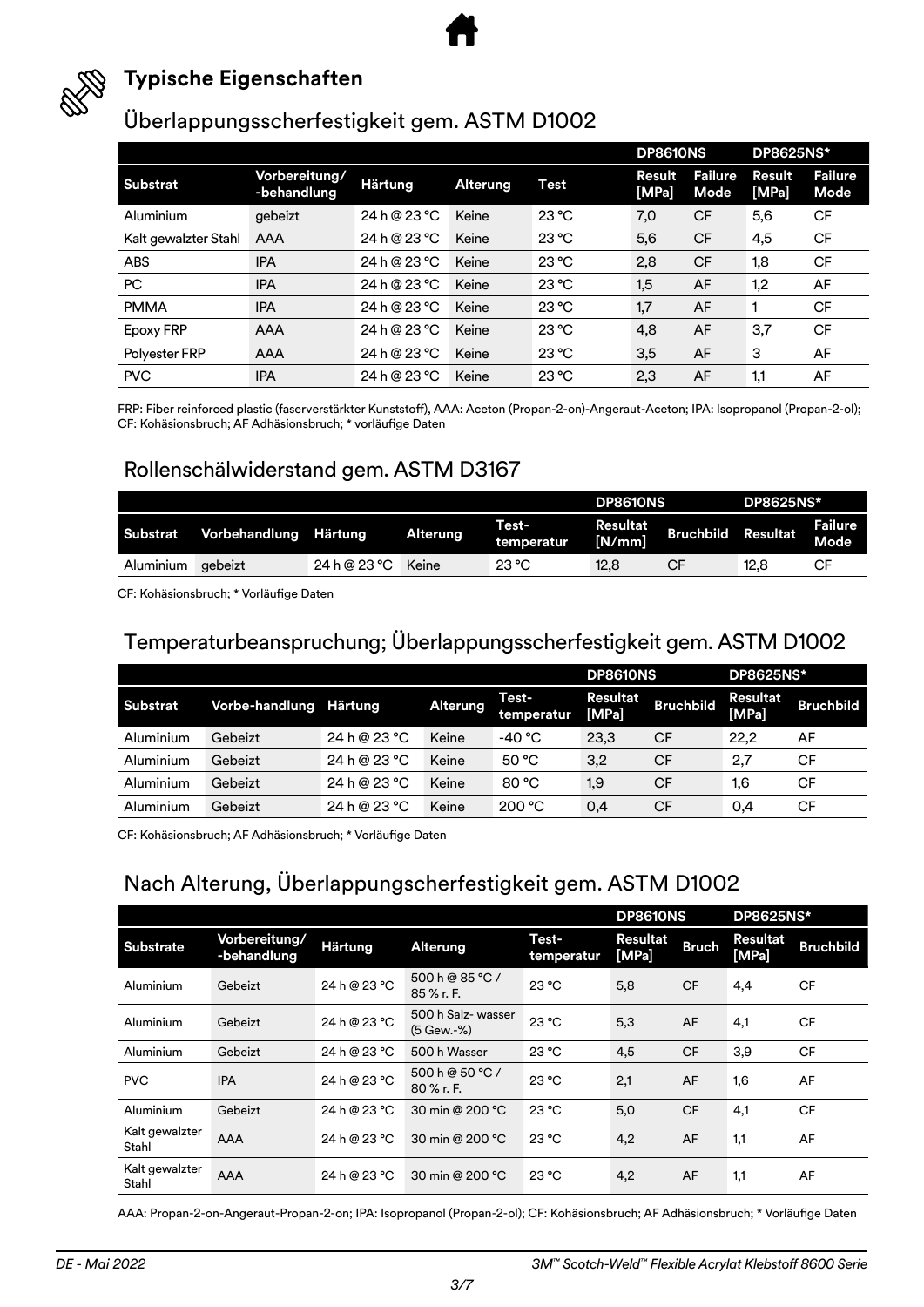|                           | . .                                 |                                          |
|---------------------------|-------------------------------------|------------------------------------------|
| Gebinde                   | Auftragsgerät                       | <b>Statikmischer</b>                     |
| 45 ml Kartusche           | <b>EPX Hand Applikator</b>          | Statik Mischdüse, B-System, 10:1, orange |
| 490 ml Kartusche          | EPX Handapplikatoren 490 ml 10:1    |                                          |
| F-System, 10:1,<br>orange | Pneumatic EPX Applicator 490ml 10:1 | Statik Mischdüse, F-System, 10:1, orange |



# **Tests und weitere Werte**

# **Flame, Smoke and Toxicity (FST) Test**

8610NS wurde gemäß EN 45545-2 (Europa) und NFPA 130 (USA/Kanada) getestet. Bitte klicken Sie auf den QR-Code oder scannen Sie ihn, um die offiziellen Prüfberichte anzuzeigen. Bitte beachten Sie, dass die Testergebnisse als Anhaltspunkt dafür dienen sollten, wie das Produkt in den vollständigen Spezifikationstests abschneiden würde.

# **Weitere Prüfberichte und Zertifikate**

3M kann weitere Daten für verschiedene Testbedingungen und Substrate sowie Zertifizierungen anbieten. Um sich mit Ihrem 3M Vertriebsmitarbeiter oder Anwendungsingenieur in Verbindung zu setzen, können Sie entweder auf den QR-Code klicken oder scannen, oder Sie besuchen www.3M.com

# **3M™ Material Daten Karte (MDC) für Finite Elemente Analysen (FEA)**

Die FEA-Modellierung ist ein Werkzeug, welches Konstrukteuren hilft, das richtige Klebstoffsystem für die Beanspruchungen in ihren Anwendungen zu bestimmen. 3M kann elastisch-plastische Modellierungsdaten bei verschiedenen Dehnungsraten für die meisten unserer Strukturklebstoffe anbieten. Wir kennen und unterstützen auch andere Modellierungsbedingungen und -methoden. Bitte klicken oder scannen Sie den QR-Code, um die 3M Materialdatenkarte für Ihre Modellierung anzufordern.

# **3M™ Dosierleitfaden für die Automatisierung**

Der Dosierleitfaden ist ein Werkzeug, das Verfahrenstechnikern hilft, die richtige Ausrüstung und das richtige Dosiersystem für die automatisierten Applikation zu bestimmen. Informationen wie Viskosität/Rheologie, reine Empfehlungen, Verpackung, Reinigung und Dosierzubehör können im Dosierleitfaden gefunden werden. Bitte klicken Sie auf den QR-Code oder scannen Sie ihn, um den 3M™ Dispensing Guide für Strukturklebstoffe zu sehen.

# **3M™ Bonding Process Center**

3M™ Bonding Process Center auf der ganzen Welt können die Herausforderungen der Anwendung angehen. Bitte klicken oder scannen Sie den QR-Code, um einen persönlichen oder virtuellen Besuch zu vereinbaren, um neue Innovationen in der Dosierung und Automatisierung auszuprobieren und maßgeschneiderte Lösungen für Produktionsherausforderungen zu finden.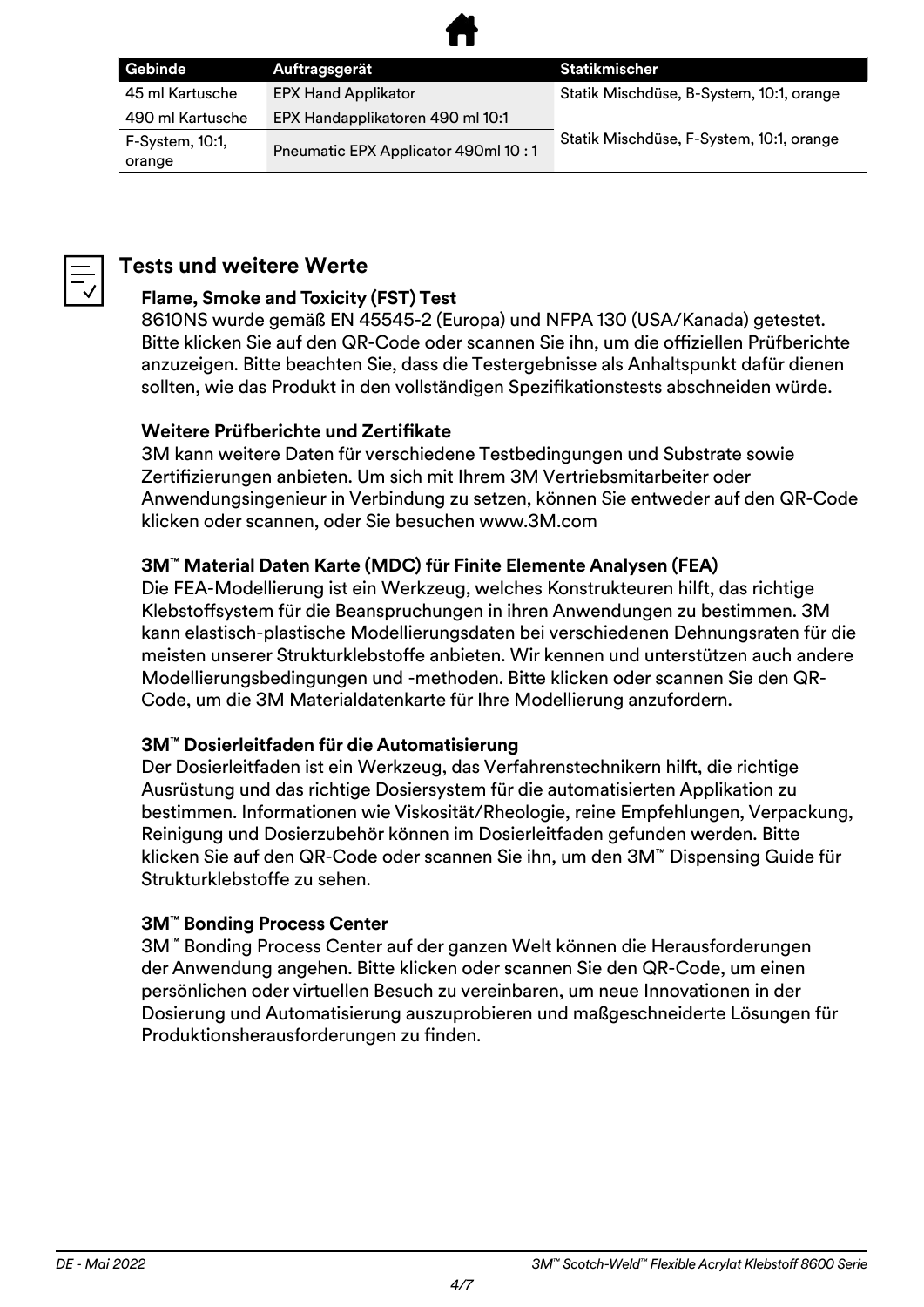# **Informationen / Gebrauchsanweisung**

Um strukturelle Bindungen von höchster Festigkeit zu erzielen, müssen Farbe, Oxidschichten, Öle, Staub, Formtrennmittel und alle anderen Oberflächenverunreinigungen vollständig entfernt werden.

Der Umfang der Oberflächenvorbereitung hängt von der erforderlichen Festigkeit und der vom Anwender gewünschten Alterungsbeständigkeit ab.

Vorschläge für die Oberflächenvorbereitung auf gängigen Untergründen finden Sie im Abschnitt über die Oberflächenvorbereitung.

Lassen Sie den Klebstoff bei 16 °C oder höher aushärten, bis er vollständig fest ist. Wärmezufuhr bis zu 70 °C erhöht die Aushärtungsgeschwindigkeit.

Die Teile dürfen sich während der Härtung nicht bewegen. Wenden Sie bei Bedarf Anpressdruck an oder fixieren Sie die Teile an Ort und Stelle.

Die optimale Klebschichtdicke liegt im Bereich von 0,15 – 0,30 mm; Zugscherfestigkeit steigt mit dünneren Schichtdicken, während der Schälwiderstand mit größeren Schichtdicken steigt.

Tragen Sie den Klebstoff auf und verbinden Sie die Oberflächen innerhalb der für das jeweilige Produkt angegebenen offenen Zeit. Größere Mengen und/oder höhere Temperaturen verkürzen diese Verarbeitungszeit.

Größere Mengen von gemischtem Klebstoff können aufgrund der exothermen Reaktion Wärme erzeugen.

Überschüssiger, nicht ausgehärteter Klebstoff kann mit ketonartigen Lösungsmitteln entfernt werden. \*

\* Löschen Sie bei der Verwendung von Lösungsmitteln alle Zündquellen, einschließlich Zündflammen, und beachten Sie die Vorsichtsmaßnahmen und Gebrauchsanweisungen des Herstellers.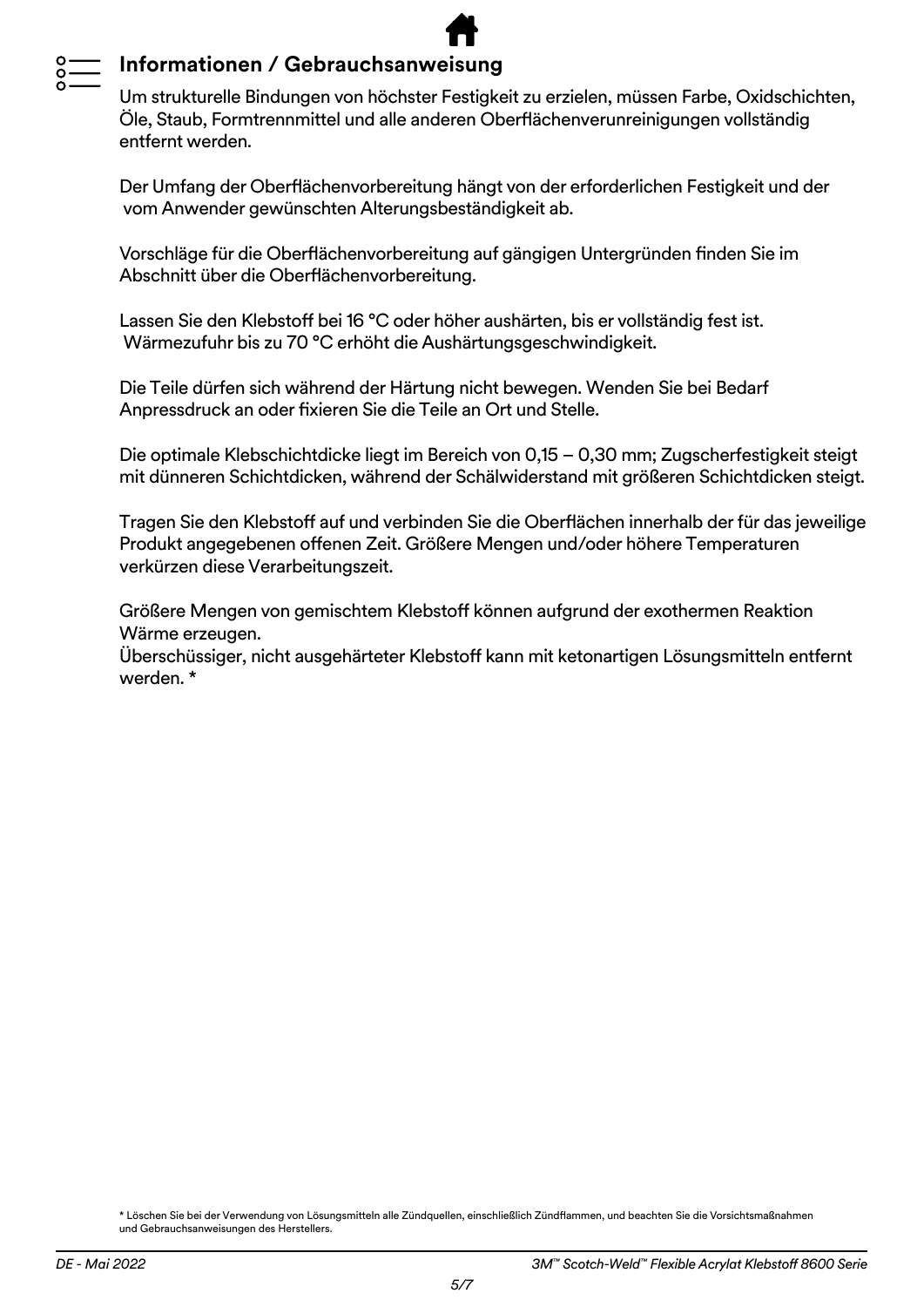

# **Mischen**

# **Für Duo-Pack Kartuschen**

Lagern Sie die Doppelkammerkartuschen mit der Kappe nach oben, damit Luftblasen zur Spitze aufsteigen können. Zum Gebrauch einfach die Kartusche in den EPX-Applikator einsetzen, die Kappe abnehmen und den Kolben mit leichtem Druck auf den Abzug in die Kammern einführen. Stoßen Sie eine kleine Menge Klebstoff aus, um sicherzustellen, dass das Material frei aus beiden Seiten der Kartusche fließt. Zum automatischen Mischen befestigen Sie eine EPX-Mischdüse an der Kartusche und beginnen mit dem Ausbringen des Klebstoffs.

# **Mischen von Hand**

Die gewünschte Menge Klebstoff spenden und gründlich mischen. Mischen Sie ungefähr 15 Sekunden, nachdem Sie eine gleichmäßige Farbe erhalten haben.

# **Für Bulk Container**

Mischen Sie gründlich nach Gewicht oder Volumen in dem Verhältnis, das auf dem Produktetikett oder im Abschnitt über typische ungehärtete Eigenschaften angegeben ist, und entsprechend den Einstellungen Ihrer Misch- und Dosieranlage.

# **Oberflächenvorbereitung/ -behandlung**

Die folgenden Reinigungsmethoden werden für gängige Oberflächen empfohlen:

# **Stahl/Aluminium**

Entfernen Sie Staub und Schmutz mit reinem Lösungsmittel wie Propan-2-on oder Isopropanol ab. Mit Edelkorund strahlen oder abschleifen mit sauberen, feinkörnigen Schleifmitteln. Erneut mit sauberem Lösungsmittel abwischen, um lose Partikel zu entfernen. \*

# **Kunststoffe/Gummi/Lacke/Beschichtungen:**

Mit geeignetem Lösemittel reinigen\*



# **Lagerung und Haltbarkeit**

Lagerung des Klebstoffs bei Raumtemperatur (15 °C - 25 °C). Nicht einfrieren. Vor der Verwendung muss der Klebstoff Raumtemperatur erreichen. 3M™ Scotch-Weld™ Klebstoffe DP8610NS und DP8625NS sind in ungeöffneten Originalbehältern unter den empfohlenen Lagerbedingungen 12 Monate ab Herstellungsdatum haltbar.

\* When using solvents, extinguish all ignition sources, including pilot lights, and follow the manufacturer's precautions and directions for use.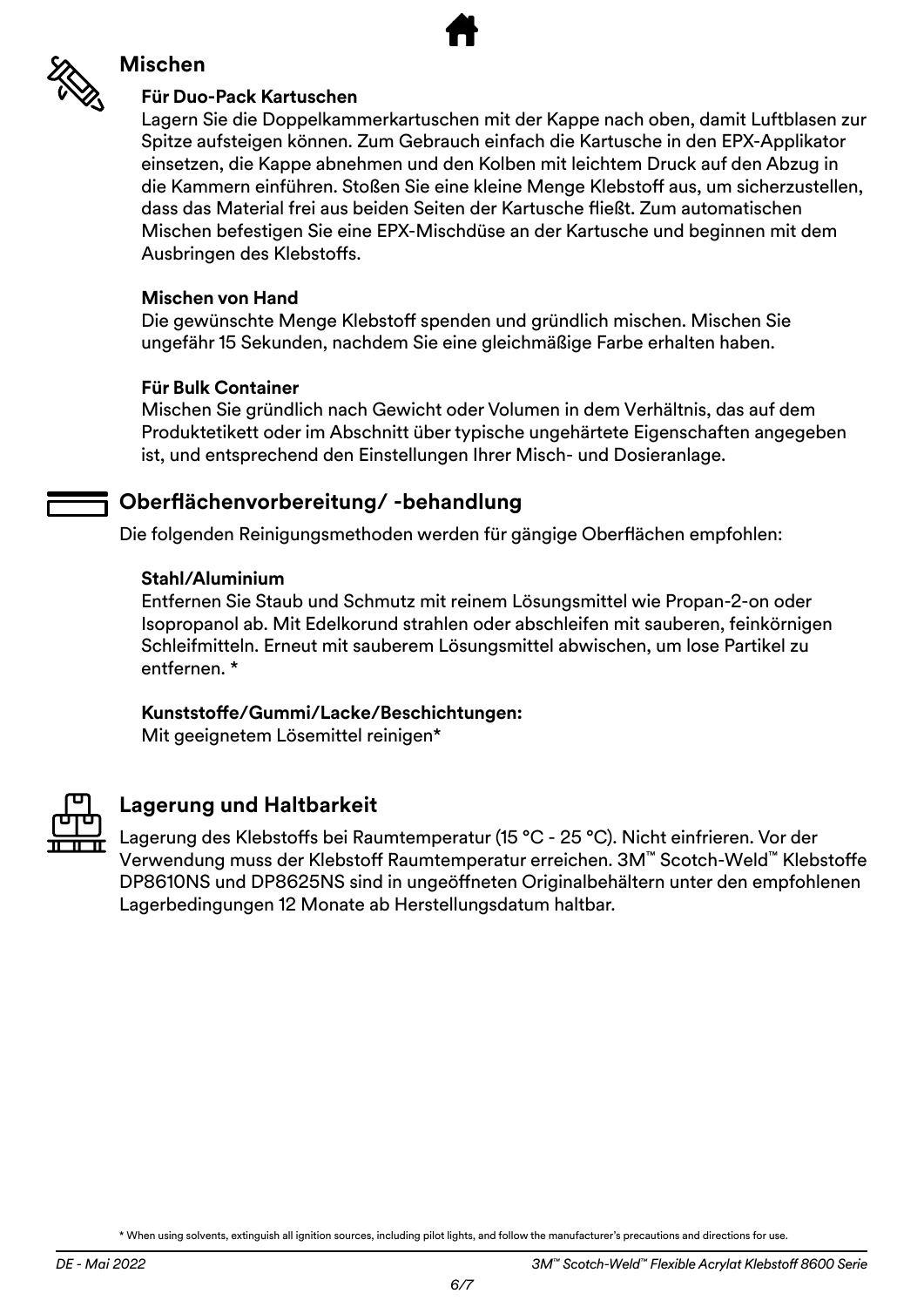**Warenzeichen:** 3M, Scotch-Weld und EPX sind Warenzeichen der 3M Company.

**Technische Informationen Hinweis:** Die folgenden technischen Informationen und Daten sollten nur als repräsentativ oder typisch angesehen werden und nicht für Spezifikationszwecke verwendet werden.

**Vorsorgliche Informationen:** Lesen Sie das Produktetikett und das Sicherheitsdatenblatt für Gesundheits- und Sicherheitsinformationen, bevor Sie das Produkt verwenden. Für weitere Informationen wenden Sie sich bitte an Ihr lokales 3M Büro. Sie können den QR-Code anklicken oder scannen, um die Kontaktdaten zu sehen, oder www.3M.com besuchen.

**Wichtige Informationen:** Alle in diesem Dokument erfassten Angaben, technischen Daten und Empfehlungen basieren auf Tests oder Erfahrungswerten, die 3M für zuverlässig erachtet. Allerdings werden der Gebrauch und die Eigenschaften eines 3M Produkts in einer Anwendung jedoch von zahlreichen Faktoren beeinflusst, die sich der Kontrolle von 3M entziehen, wie etwa den Bedingungen bei der Verwendung sowie zu welcher Zeit und unter welchen Umgebungsbedingungen das Produkt eingesetzt wird. Da diese Faktoren nur der Verwender kennt und diese steuern kann, hat dieser stets selbst zu prüfen und zu entscheiden, ob das 3M Produkt für einen bestimmten Zweck und für sein Verfahren oder seine Anwendung geeignet ist. Alle Angelegenheiten bezüglich der Haftung für dieses Produkt sind von den jeweiligen kaufvertraglichen Regelungen bestimmt, sofern gesetzliche Vorschriften nichts anderes vorsehen.

Die dargestellten Werte wurden mit Standard-Testmethoden ermittelt und sind Durchschnittswerte, die nicht für Spezifikationszwecke verwendet werden dürfen. Empfehlungen zur Verwendung der Produkte basieren auf Tests, die als zuverlässig gelten; jedoch bitten wir Sie darum, Ihre eigenen Tests durchzuführen, um die Eignung für die gewünschte Anwendung festzustellen. Der Grund dafür ist, dass 3M keine Verantwortung oder Haftung für Verluste oder Schäden übernimmt, die direkt oder als Folge unserer Empfehlungen entstehen.



Für weiterführende Informationen und Kontaktdaten scannen oder klicken Sie auf den QR-Code.

- Neueste Version des technischen Datenblatts (TDB)
- Sicherheitsdatenblatt (SDB)
- Produkt und Anwendungsschulungen & Videos
- Flame, Smoke, Toxicity (FST) Prüfberichte
- Anforderung für eine 3M™ Material Daten Karte (MDK) für die Finite Element Analyse (FEA)
- Vereinbaren Sie einen Termin im 3M™ Bonding Process Center
- 3M™ Dosierhinweise für die Automatisierung
- Kontaktieren Sie uns

Bitte recyceln. © 3M 2022. Alle Rechte vorbehalten.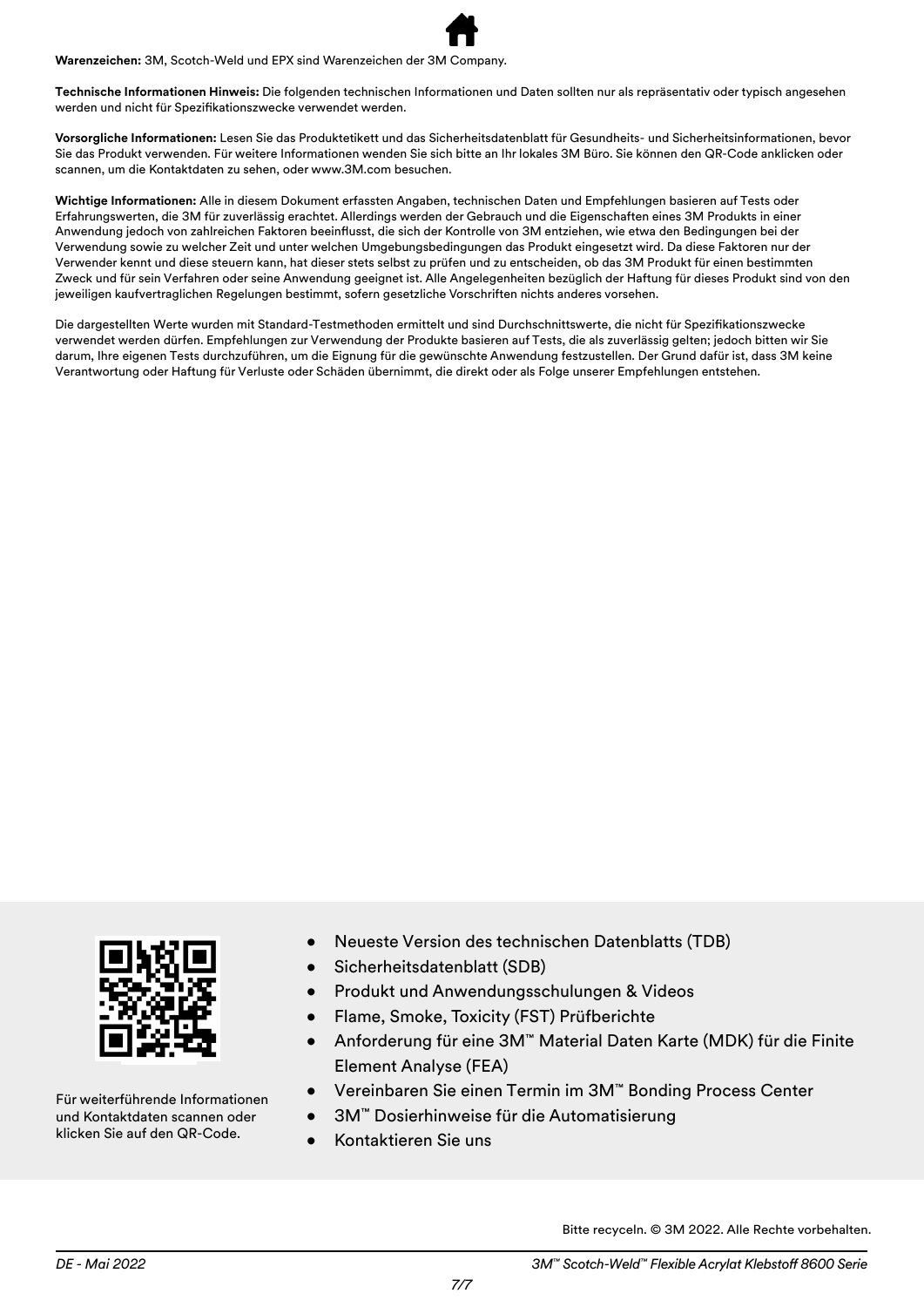<span id="page-15-0"></span>

# **Colle acrylique flexible 3M™ Scotch-Weld™ série 8600**



# **Description du produit**

Les colles acryliques flexibles 3M™ Scotch-Weld™ série 8600 sont des colles structurales acryliques à deux composants, à faible odeur, avec un ratio de mélange de 10:1. Elles ont été conçues pour le collage de l'acier, de l'aluminium, des composites et de divers plastiques qui sont principalement utilisés sur le marché des transports, des appareils électroménagers et des articles de sport. Les applications typiques sont le collage de panneaux sur cadres, le collage de matériaux différenciés avec des joints flexibles.



# **Caractéristiques du produit**

- Adhésif hautement flexible
- Classification ininflammable et formule acrylique à faible odeur
- •Une formule thixotrope qui résiste au coulage et au glissement de la colle.
- Système colle sans solvant
- Durcissement à température ambiante
- Le durcissement peut être accéléré par la chaleur
- Conforme à l'UL 94 HB (DP8610NS)

Les données de cette fiche ont été générées à l'aide du système applicateur 3M™ EPX™ équipé d'un mélangeur statique EPX, conformément aux instructions du fabricant.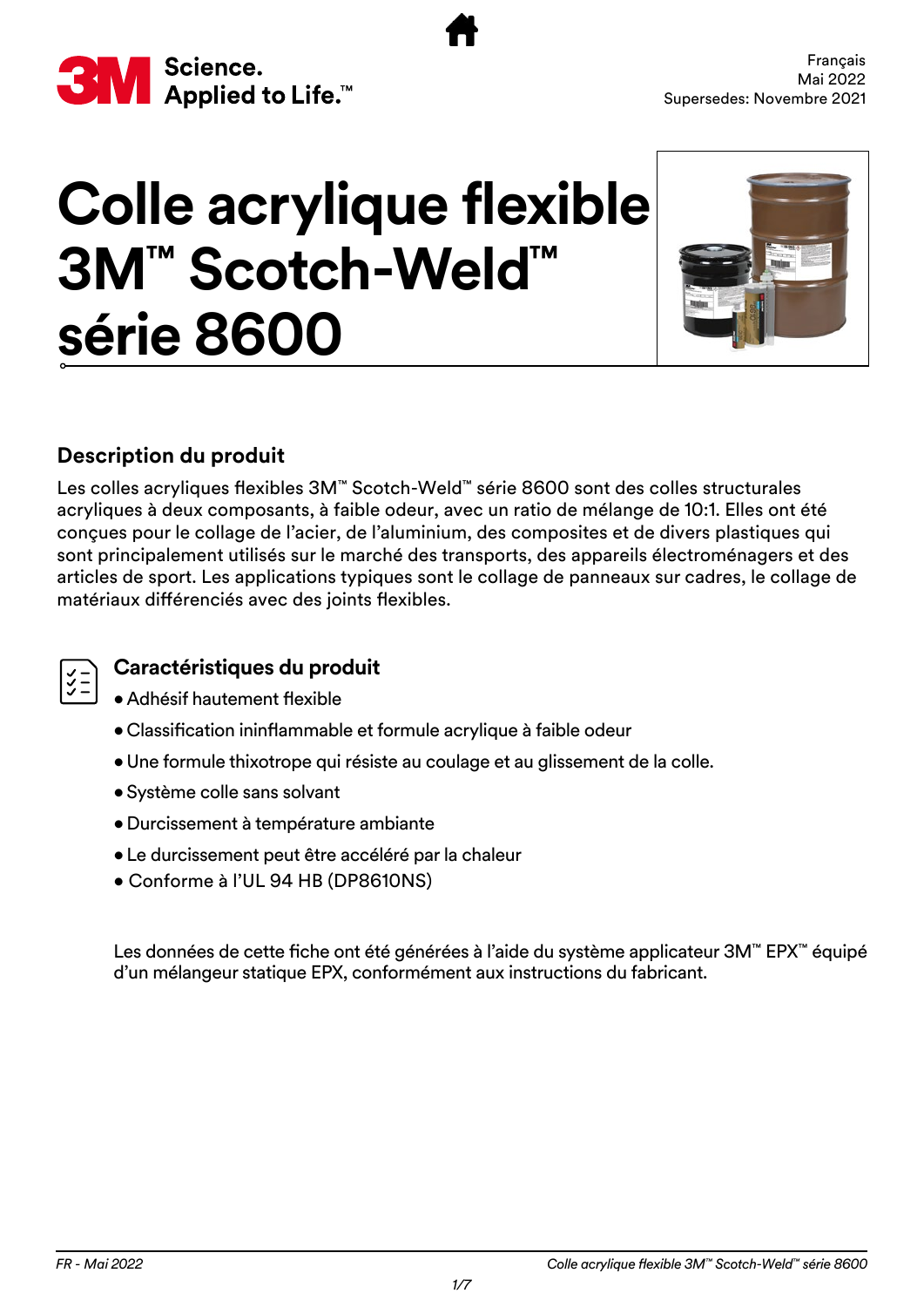

# **Propriétés physiques types**

# Non durci

| Propriété                                           | Valeurs                  | Température | <b>Remarques</b>                                                          |
|-----------------------------------------------------|--------------------------|-------------|---------------------------------------------------------------------------|
| Couleur de la base                                  | <b>Noir</b>              |             |                                                                           |
| Couleur de l'accélérateur                           | Gris                     |             |                                                                           |
| Densité de la base                                  | 1,11 $g/cm3$             | 23 °C       |                                                                           |
| Densité de l'accélérateur                           | $1,08$ g/cm <sup>3</sup> | 23 °C       |                                                                           |
| Viscosité                                           | Pâte thixotrope          |             |                                                                           |
| Viscosité de la base                                | 90 000 mPa.s             | 23 °C       | Viscosité mesurée à l'aide d'un viscosimètre<br>à cône-plan à 3,8 tr/sec. |
| Viscosité de l'accélérateur                         | 15 000 mPa.s             | 23 °C       | Viscosité mesurée à l'aide d'un viscosimètre<br>à cône-plan à 3,8 tr/sec. |
| Ratio de mélange par volume<br>(Base: Accélérateur) | 10:1                     |             |                                                                           |

# Mélange

| Propriété                      | Valeurs          |                             | <b>Remarques</b>                                                                                                                                                                                             | <b>Température</b> |
|--------------------------------|------------------|-----------------------------|--------------------------------------------------------------------------------------------------------------------------------------------------------------------------------------------------------------|--------------------|
|                                | <b>DP8610NS</b>  | <b>DP8625NS</b>             |                                                                                                                                                                                                              |                    |
| Temps ouvert                   | $10 \text{ min}$ | 21 min                      | Temps maximum autorisé après le mélange de<br>la colle pour la réalisation de l'assemblage. Les<br>temps de durcissement sont approximatifs et<br>dépendent de la température de la colle et du<br>substrat. | 23 °C              |
| Délai avant<br>manipulation    | $18 \text{ min}$ | $28 \text{ min}$            | Temps minimum nécessaire pour obtenir<br>une résistance de 0,35 MPa en cisaillement<br>dynamique Les temps de durcissement sont<br>approximatifs et dépendent de la température de<br>la colle.              | 23 °C              |
| Temps de<br>durcissement final |                  | 24 h @ Température Ambiante |                                                                                                                                                                                                              |                    |

# Durci

| Propriété                               | <b>Valeurs</b> | Temps de durcissement | Température     | Méthode           |
|-----------------------------------------|----------------|-----------------------|-----------------|-------------------|
| Couleur                                 | <b>Noir</b>    |                       |                 |                   |
| Module d'élasticité                     | 0,7 MPa        | 7 jours               | $23 \text{ °C}$ | ASTM D638         |
| Contrainte de traction à la rupture     | 1.48 MPa       | 7 jours               | 23 °C           | ASTM D638         |
| Allongement à la rupture                | 200 %          | 7 jours               | 23 °C           | ASTM D638         |
| Dureté Shore D                          | 35             | 7 jours               | 23 °C           | <b>ASTM D2240</b> |
| Température de transition vitreuse [Tg] | 28 °C          |                       |                 | <b>DMA</b>        |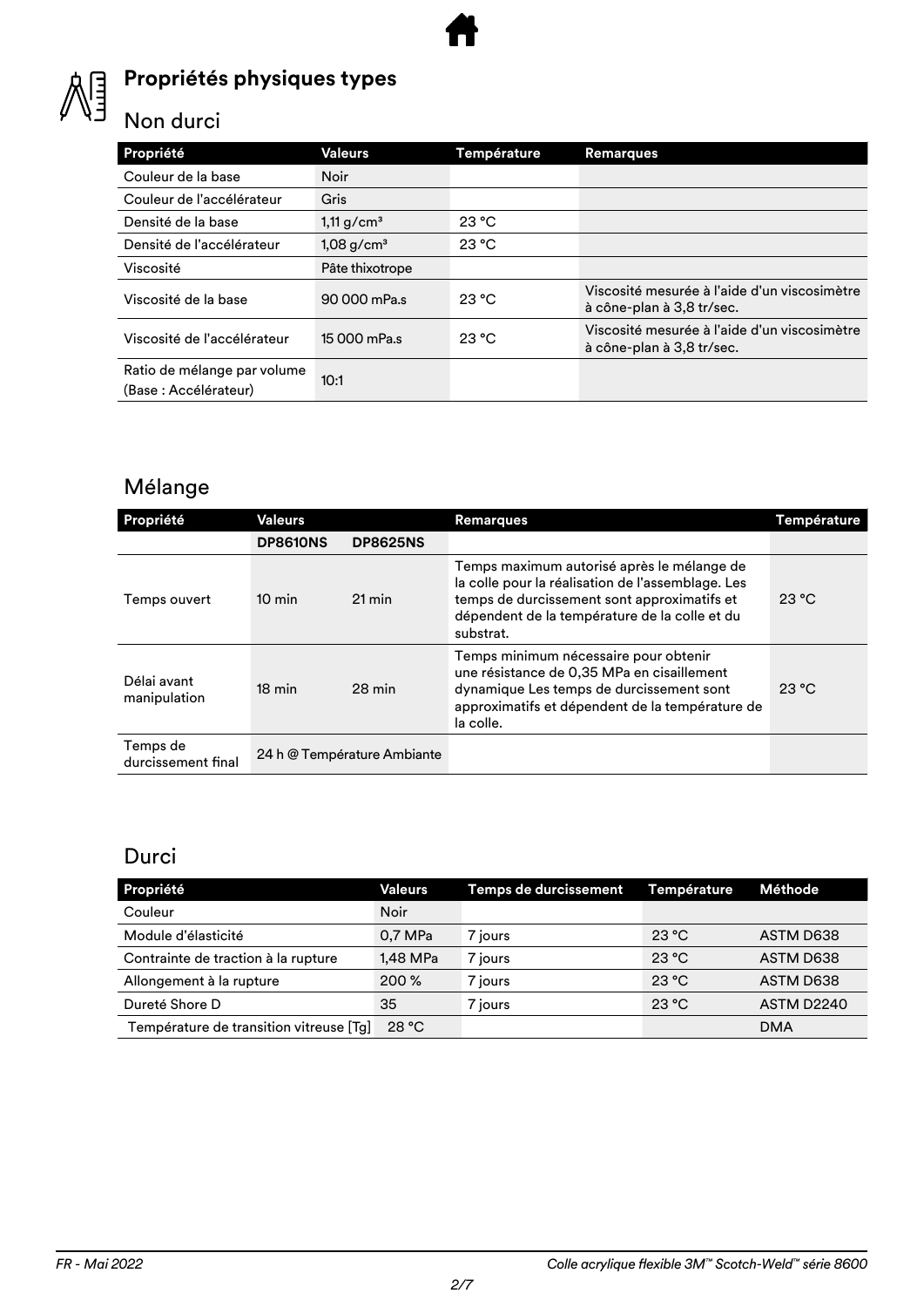



# **Caractéristiques de performance typiques**

# Résistance au cisaillement suivant ASTM D1002

|                         |                           |                          |                                          |                     | <b>DP8610NS</b>           |                    | <b>DP8625NS*</b>          |                    |
|-------------------------|---------------------------|--------------------------|------------------------------------------|---------------------|---------------------------|--------------------|---------------------------|--------------------|
| <b>Substrats</b>        | Préparation<br>de surface | Temps de<br>durcissement | Conditionnement/<br><b>Viellissement</b> | Test<br>Température | <b>Résultats</b><br>[MPa] | Mode de<br>dommage | <b>Résultats</b><br>[MPa] | Mode de<br>dommage |
| Aluminium               | Mordancé                  | 24h @ 23 °C              | Aucun                                    | $23^{\circ}$ C      | 7,0                       | <b>CF</b>          | 5,6                       | CF                 |
| Acier laminé<br>à froid | <b>AAA</b>                | 24h @ 23 °C              | Aucun                                    | $23^{\circ}$ C      | 5,6                       | <b>CF</b>          | 4,5                       | <b>CF</b>          |
| ABS                     | <b>IPA</b>                | 24h @ 23 °C              | Aucun                                    | $23^{\circ}$ C      | 2,8                       | <b>CF</b>          | 1,8                       | <b>CF</b>          |
| <b>PC</b>               | <b>IPA</b>                | 24h @ 23 °C              | Aucun                                    | $23^{\circ}$ C      | 1,5                       | AB                 | 1,2                       | AB                 |
| <b>PMMA</b>             | <b>IPA</b>                | 24h @ 23 °C              | Aucun                                    | $23^{\circ}$ C      | 1,7                       | AB                 |                           | <b>CF</b>          |
| <b>Epoxy FRP</b>        | AAA                       | 24h @ 23 °C              | Aucun                                    | $23^{\circ}$ C      | 4,8                       | AB                 | 3,7                       | <b>CF</b>          |
| Polyester FRP           | AAA                       | 24h @ 23 °C              | Aucun                                    | $23^{\circ}$ C      | 3,5                       | AB                 | 3                         | AB                 |
| <b>PVC</b>              | <b>IPA</b>                | 24h @ 23 °C              | Aucun                                    | $23^{\circ}$ C      | 2,3                       | AB                 | 1,1                       | AB                 |

AAA : Acétone-Abrasion-Acétone ; IPA : Isopropanol ; CF : Rupture cohésive ; AB : Rupture adhésive ; \* Données préliminaires

# Pelage au tambour grimpant suivant ASTM D3167

|                  |                      |                         |                                |                                           | <b>DP8610NS</b> |                                     | <b>DP8625NS*</b> |    |
|------------------|----------------------|-------------------------|--------------------------------|-------------------------------------------|-----------------|-------------------------------------|------------------|----|
| <b>Substrats</b> | Préparation Temps de | de surface durcissement | Conditionnement/ Test<br>Durée | Température [N/mm] dommage [N/mm] dommage |                 | Résultats Mode de Résultats Mode de |                  |    |
| Aluminium        | Décapé               | 24h @ 23 °C             | Aucun                          | 23 °C                                     | 12.8            | CF                                  | 12.8             | СF |

CF : Rupture cohésive ; \* Données préliminaires

# Stress thermique ; résistance au cisaillement suivant ASTM D1002

|                  |                           |                          |                                   |                        | <b>DP8610NS</b>           |                    | <b>DP8625NS*</b>          |                    |
|------------------|---------------------------|--------------------------|-----------------------------------|------------------------|---------------------------|--------------------|---------------------------|--------------------|
| <b>Substrats</b> | Préparation<br>de surface | Temps de<br>durcissement | Conditionnement/<br>Viellissement | Température<br>de test | <b>Résultats</b><br>[MPa] | Mode du<br>dommage | <b>Résultats</b><br>[MPa] | Mode du<br>dommage |
| Aluminium        | Mordancé                  | 24h @ 23 °C              | Aucun                             | -40 °C                 | 23.3                      | СF                 | 22.2                      | AB                 |
| Aluminium        | Mordancé                  | 24h @ 23 °C              | Aucun                             | 50 °C                  | 3,2                       | CF                 | 2.7                       | <b>CF</b>          |
| Aluminium        | Mordancé                  | 24h @ 23 °C              | Aucun                             | 80 °C                  | 1.9                       | CF                 | 1.6                       | СF                 |
| Aluminium        | Mordancé                  | 24h @ 23 °C              | Aucun                             | 200 °C                 | 0,4                       | СF                 | 0,4                       | CF                 |

CF : Rupture cohésive ; AB : Rupture adhésive ; \* Données préliminaires

# Après vieillissement ; résistance au cisaillement suivant ASTM D1002

|                         |                           |                          |                                        |                        | <b>DP8610NS</b>           |                    | <b>DP8625NS*</b>          |                    |
|-------------------------|---------------------------|--------------------------|----------------------------------------|------------------------|---------------------------|--------------------|---------------------------|--------------------|
| <b>Substrats</b>        | Préparation<br>de surface | Temps de<br>durcissement | Conditionnement/<br>Viellissement      | Température<br>de test | <b>Résultats</b><br>[MPa] | Mode du<br>dommage | <b>Résultats</b><br>[MPa] | Mode du<br>dommage |
| Aluminium               | Mordancé                  | 24h @ 23 °C              | 500h @ 85°C /85 % HR                   | 23 °C                  | 5,8                       | <b>CF</b>          | 4,4                       | <b>CF</b>          |
| Aluminium               | Mordancé                  | 24h @ 23 °C              | 500h eau salée<br>$(5 \text{ wt } % )$ | 23 °C                  | 5,3                       | AB                 | 4.1                       | <b>CF</b>          |
| Aluminium               | Mordancé                  | 24h @ 23 °C              | 500h Eau                               | 23 °C                  | 4,5                       | <b>CF</b>          | 3,9                       | <b>CF</b>          |
| <b>PVC</b>              | <b>IPA</b>                | 24h @ 23 °C              | 500h @ 50°C /80 % HR                   | 23 °C                  | 2,1                       | AB                 | 1,6                       | AB                 |
| Aluminium               | Mordancé                  | 24h @ 23 °C              | 30 min @ 200°C                         | 23 °C                  | 5,0                       | <b>CF</b>          | 4,1                       | <b>CF</b>          |
| Acier laminé<br>à froid | AAA                       | 24h @ 23 °C              | 30 min @ 200°C                         | 23 °C                  | 4,2                       | AB                 | 1,1                       | AB                 |

AAA : Acétone-Abrasion-Acétone ; IPA : Isopropanol ; CF : Rupture cohésive ; AB : Rupture adhésive ; \* Données préliminaires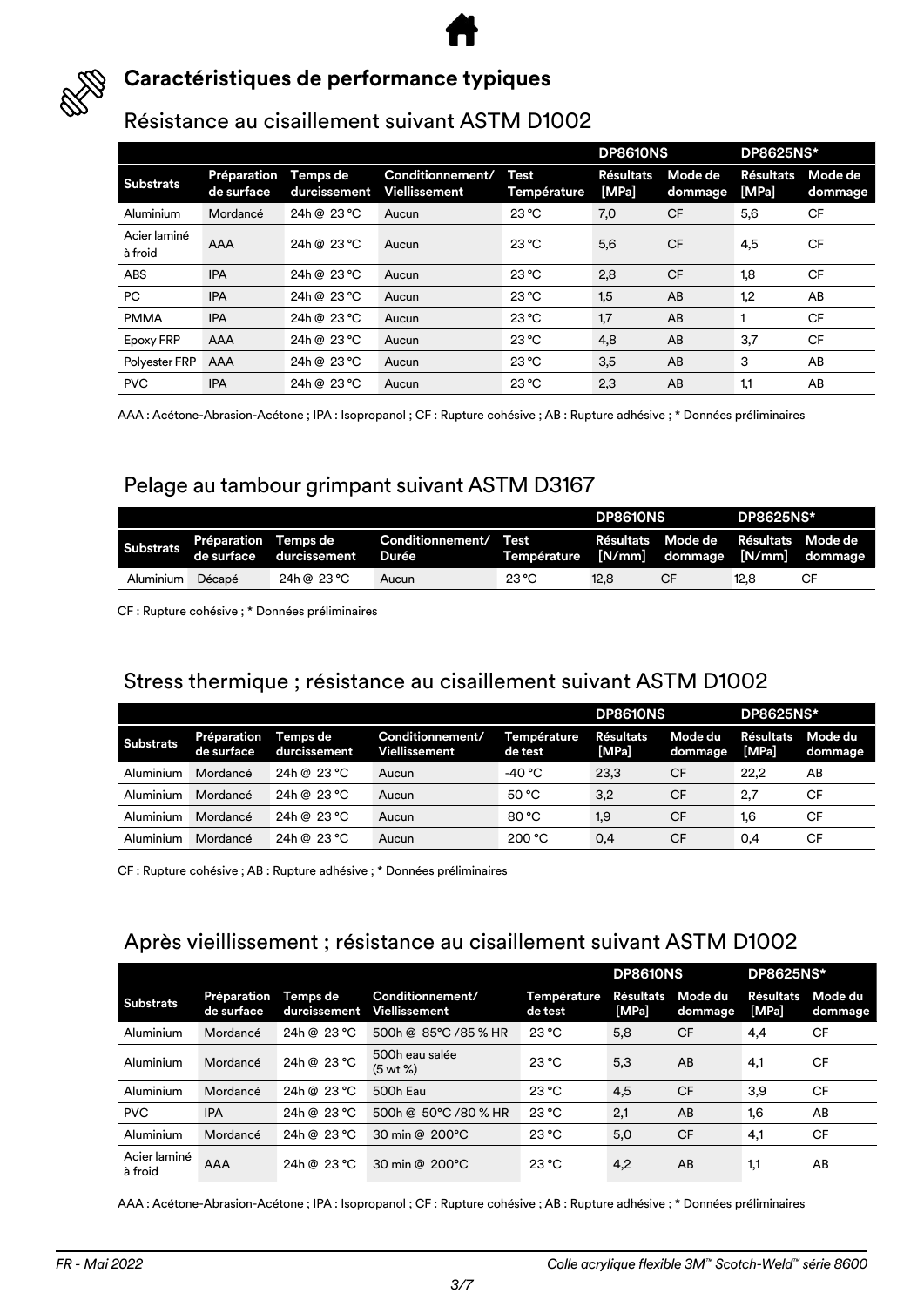

|                  | For Packaging size Application equipment | <b>Nozzle</b>                                        |
|------------------|------------------------------------------|------------------------------------------------------|
| Cartouche 45 ml  | Applicateur manuel EPX                   | Buse de mélange statique, système B,<br>10:1, orange |
| Cartouche 490 ml | Applicateur manuel EPX 490 ml 10 : 1     | Buse de mélange statique, système B,                 |
| Cartouche 490 ml | Applicateur pneumatique EPX 490ml 10 : 1 | $10:1$ , orange                                      |



# **Tests et outils**

# **Test de feu/fumée**

La colle DP8610NS a été testée conformément à la norme EN 45545-2 (Europe) et NFPA 130 (États-Unis/Canada). Veuillez cliquer ou scanner le code QR pour voir les rapports de test officiels. Veuillez noter que les résultats des tests doivent être utilisés comme une indication de la manière dont le produit se comporterait lors des tests de spécification complets.

# **Autres rapports d'essai et certifications**

3M peut proposer des informations techniques supplémentaires pour différentes conditions d'essai et différents substrats, ainsi que des certifications. Veuillez contacter votre représentant commercial 3M ou votre ingénieur du service technique. Veuillez contacter votre bureau 3M local, vous pouvez cliquer ou scanner le code QR pour voir les détails du contact ou visiter le site www.3M.com

# **3M™ Carte de données du matériau (MDC) pour l'analyse par éléments finis (FEA)**

La modélisation par éléments finis (FEA) est un outil qui aide les ingénieurs des bureaux d'études à déterminer le système adhésif le mieux adapté aux exigences de l'application. 3M peut proposer des données de modélisation élastique-plastique à différents taux de déformation pour la plupart de ses colles structurales. Nous pouvons également apporter notre soutien sur d'autres conditions et méthodes de modélisation. Veuillez cliquer ou scanner le code QR pour demander la fiche technique de 3M pour vos modélisations.

# **3M™ Guide de dépose pour l'automatisation**

Le guide de dépose est un outil qui aide les ingénieurs procédés à déterminer l'équipement et le système de dépose adéquats pour les applications automatisées. Des informations telles que la viscosité/rhéologie, l'emballage, le nettoyage et les accessoires de dépose peuvent être trouvées sur le guide de dépose. Veuillez cliquer ou scanner le code QR pour voir le guide de dépose 3M™ disponible pour les colles structurales.

# **3M™ Centre des processus de collage**

Les centres de processus de collage 3M™ du monde entier peuvent relever les défis liés aux applications. Veuillez cliquer ou scanner le code QR pour programmer une visite en personne ou virtuelle afin d'essayer les nouvelles innovations en matière de dépose et d'automatisation et de trouver des solutions personnalisées à vos problèmes de production.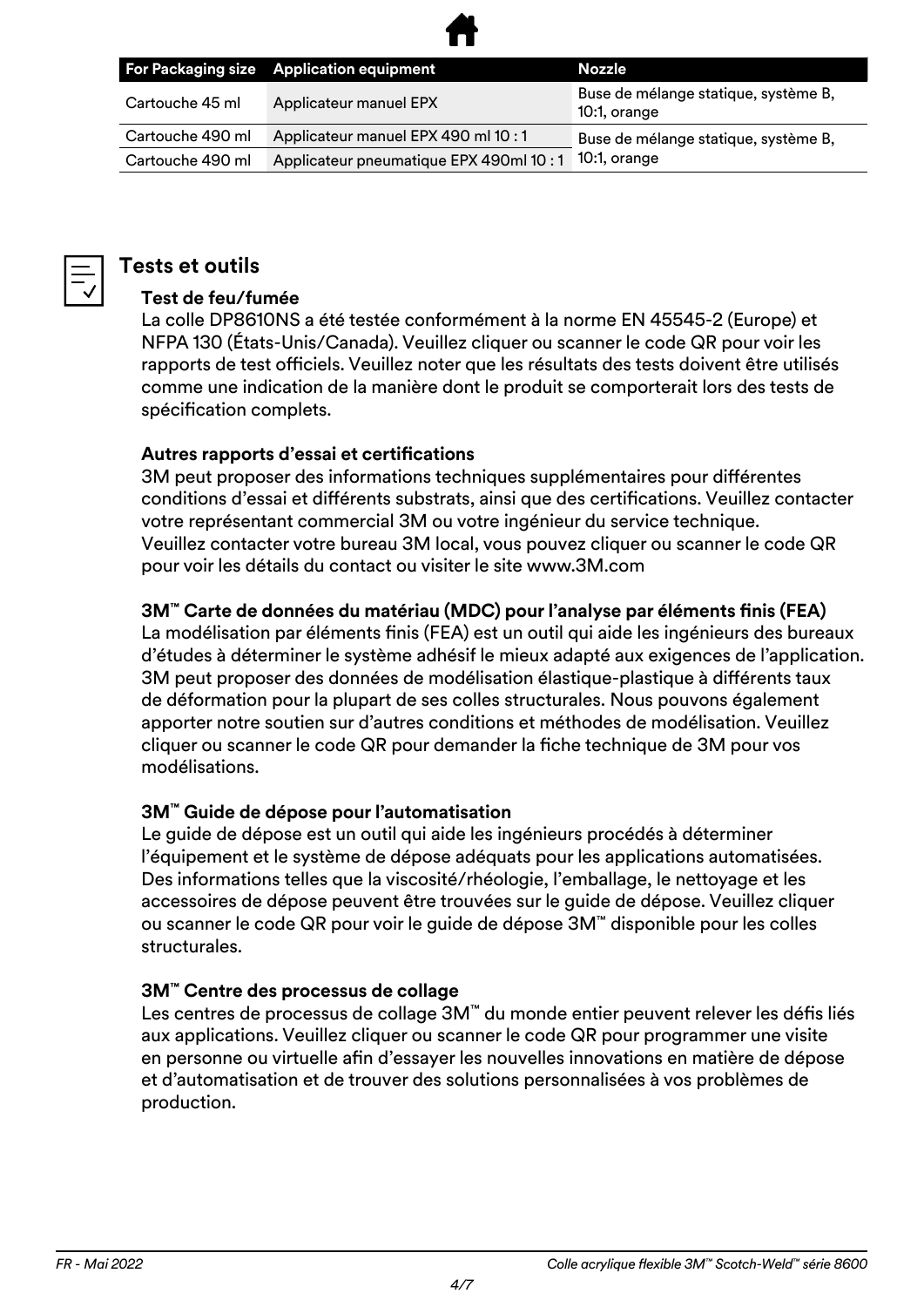# **Informations / Consignes d'utilisation**

Pour obtenir les assemblages structurelles les plus résistants, la peinture, les films d'oxyde, les huiles, la poussière, les agents de démoulage et tous les autres contaminants de surface doivent être complètement éliminés. La quantité de préparation de surface dépend de la force d'adhérence et de la résistance au vieillissement environnemental souhaitées par l'utilisateur. Pour les préparations de surface suggérées sur les substrats courants, voir la section sur la préparation de la surface. Laisser la colle polymérisée à 16 °C ou plus jusqu'à ce qu'elle soit complètement durcie. L'application de chaleur jusqu'à 70 °C augmentera la vitesse de durcissement. Empêchez les pièces de bouger pendant le durcissement. Appliquer une pression de contact ou fixer en place si nécessaire. L'épaisseur optimale des assemblages varie entre 0,15 et 0,3 mm ; la résistance au cisaillement sera maximale avec des assemblages plus minces, tandis que la résistance au pelage atteindra un maximum avec des assemblages plus épaisses. Appliquer la colle et joindre les surfaces dans le temps ouvert indiqué pour le produit spécifique. De plus grandes quantités et/ou des températures plus élevées réduiront ce temps ouvert. De plus grandes quantités de colle mélangées peuvent générer de la chaleur en raison de la réaction exothermique. L'excès de colle non durcie peut être nettoyé avec des solvants de type cétone. \*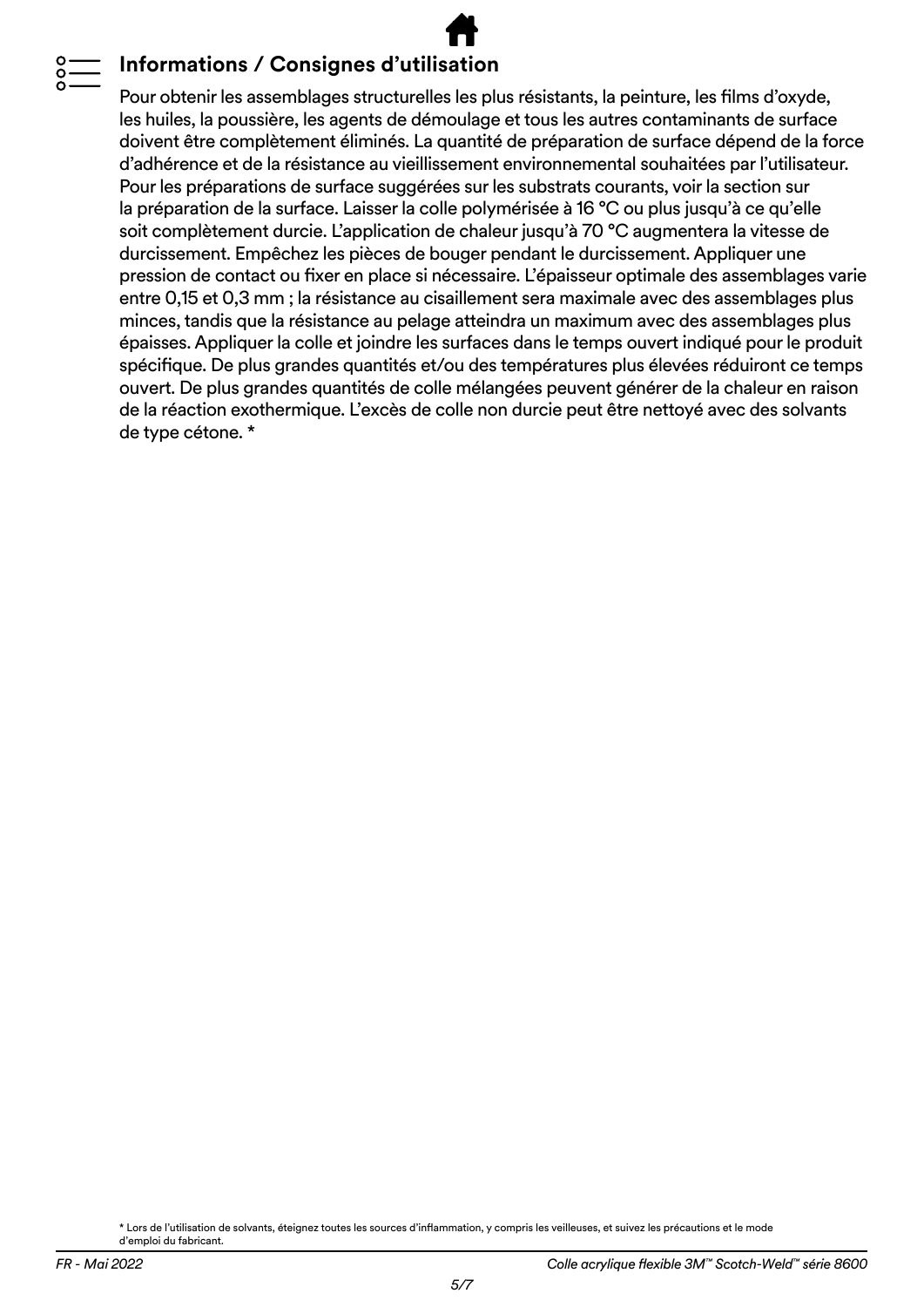

# **Mélange**

### **Pour les cartouches Duo-Pack**

Stockez les cartouches avec le capuchon vers le haut pour permettre aux éventuelles bulles d'air de remonter vers l'embout. Pour l'utilisation, il suffit d'insérer la cartouche dans l'applicateur EPX, d'enlever le capuchon et d'avancer le piston dans la cartouche en exerçant une pression légère sur la gâchette. Expulsez une petite quantité de colle pour vous assurer que le matériau s'écoule librement des deux côtés de la cartouche. Pour un mélange automatique, fixer une buse de mélange EPX sur la cartouche et commencer à déposer la colle.

# **Pour le mélange manuel**

Expulsez la quantité souhaitée de colle et mélangez soigneusement. Mélangez environ 15 secondes après avoir obtenu une couleur uniforme.

### **Pour les contenants en vrac**

Mélangez soigneusement en poids ou en volume dans les proportions indiquées sur l'étiquette du produit ou dans la section des propriétés typiques non polymérisées et selon les réglages de votre équipement de mélange et de dosage.

# **Préparation de surface**

Les méthodes de nettoyage suivantes sont suggérées pour les surfaces courantes :

# **Acier/Aluminium**

Essuyez la poussière et la saleté avec un solvant pur tel que l'acétone ou l'alcool isopropylique. Sablez ou abrasez en utilisant des abrasifs propres à grain fin. Essuyez à nouveau avec un solvant propre pour éliminer les particules détachées. Essuyez la poussière et la saleté avec un solvant pur tel que l'acétone ou l'alcool isopropylique. Sablez ou poncez en utilisant des abrasifs propres à grain fin. Essuyez à nouveau avec un solvant propre pour éliminer les particules détachées. \*

# **Plastiques/Caoutchoucs/Peintures/Revêtements :**

Essuyez avec un solvant adapté\*

# **Stockage et durée de conservation**

Stocker le produit à température ambiante (de 15 °C à 25 °C). Ne pas congeler. Laisser le produit atteindre la température ambiante avant de l'utiliser. Les colles 3M™ Scotch-Weld™ DP8610NS et DP86725NS ont une durée de conservation de 12 mois à compter de la date de fabrication dans des contenants originaux non ouverts et conservés dans les conditions de stockage recommandées.

\* Lors de l'utilisation de solvants, éteignez toutes les sources d'inflammation, y compris les veilleuses, et suivez les précautions et le mode d'emploi du fabricant.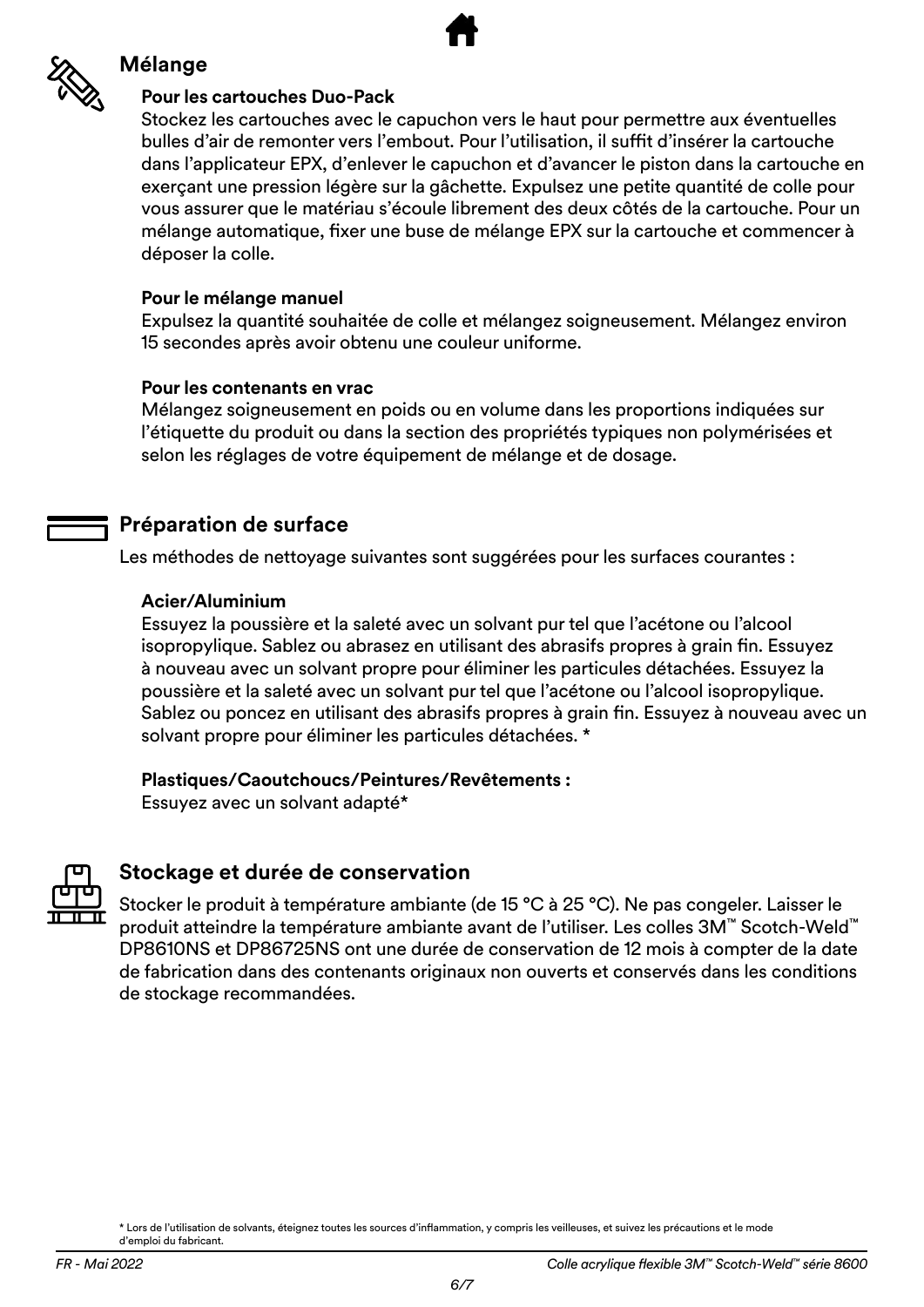**Marques :** 3M, Scotch-Weld et EPX sont des marques déposées de 3M.

**Note d'information technique :** Les informations et données techniques suivantes doivent être considérées comme représentatives ou typiques uniquement et ne doivent pas être utilisées à des fins de spécification.

**Informations sur les précautions à prendre :** Consultez l'étiquette du produit et la fiche de données de sécurité pour obtenir des informations sur la santé et la sécurité avant d'utiliser le produit. Pour toute information, veuillez contacter votre bureau local 3M. Vous pouvez cliquer ou scanner le code QR pour voir les détails de contact ou visiter le site www.3M.com

**Informations importantes :** Toutes les déclarations, informations techniques et recommandations contenues dans ce document sont basées sur des tests ou sur des essais que 3M considère comme fiables. Cependant, de nombreux facteurs indépendants de la volonté de 3M peuvent affecter l'utilisation et les performances d'un produit 3M pour une application particulière, notamment les conditions dans lesquelles le produit est utilisé, ainsi que les conditions de temps et d'environnement dans lesquelles il est mis en œuvre. Dans la mesure où ces facteurs relèvent uniquement de la connaissance et du contrôle de l'utilisateur, il est essentiel que celui-ci évalue le produit 3M afin de déterminer s'il est adapté à un usage particulier et adapté à la méthode ou application de l'utilisateur. Toutes les questions de responsabilité relatives à ce produit sont régies par les conditions de vente, sous réserve, le cas échéant, de la loi en vigueur.

Les valeurs présentées ont été déterminées par des méthodes d'essai standard et sont des valeurs moyennes à ne pas utiliser à des fins de spécification. Nos recommandations sur l'utilisation de nos produits sont basées sur des tests jugés fiables, mais nous vous demandons de procéder à vos propres tests afin de s'assurer qu'ils conviennent à vos applications. En effet, 3M n'assume aucune responsabilité directe ou indirecte pour les pertes ou dommages causés à la suite de nos recommandations



Scannez ou cliquez sur le code QR pour obtenir la dernière version de cette fiche technique, les coordonnées de contact et des informations supplémentaires.

- Dernière fiche technique de ce produit
- Rapports officiels sur les tests de flamme, de fumée et de toxicité
- Demandez la fiche technique du matériau 3M™ pour la modélisation / FEA
- Demander la visite du Centre des processus de collage 3M™
- 3M™ Guide de dépose pour l'automatisation
- Nous contacter

Pensez à recycler.© 3M 2022. Tous droits réservés.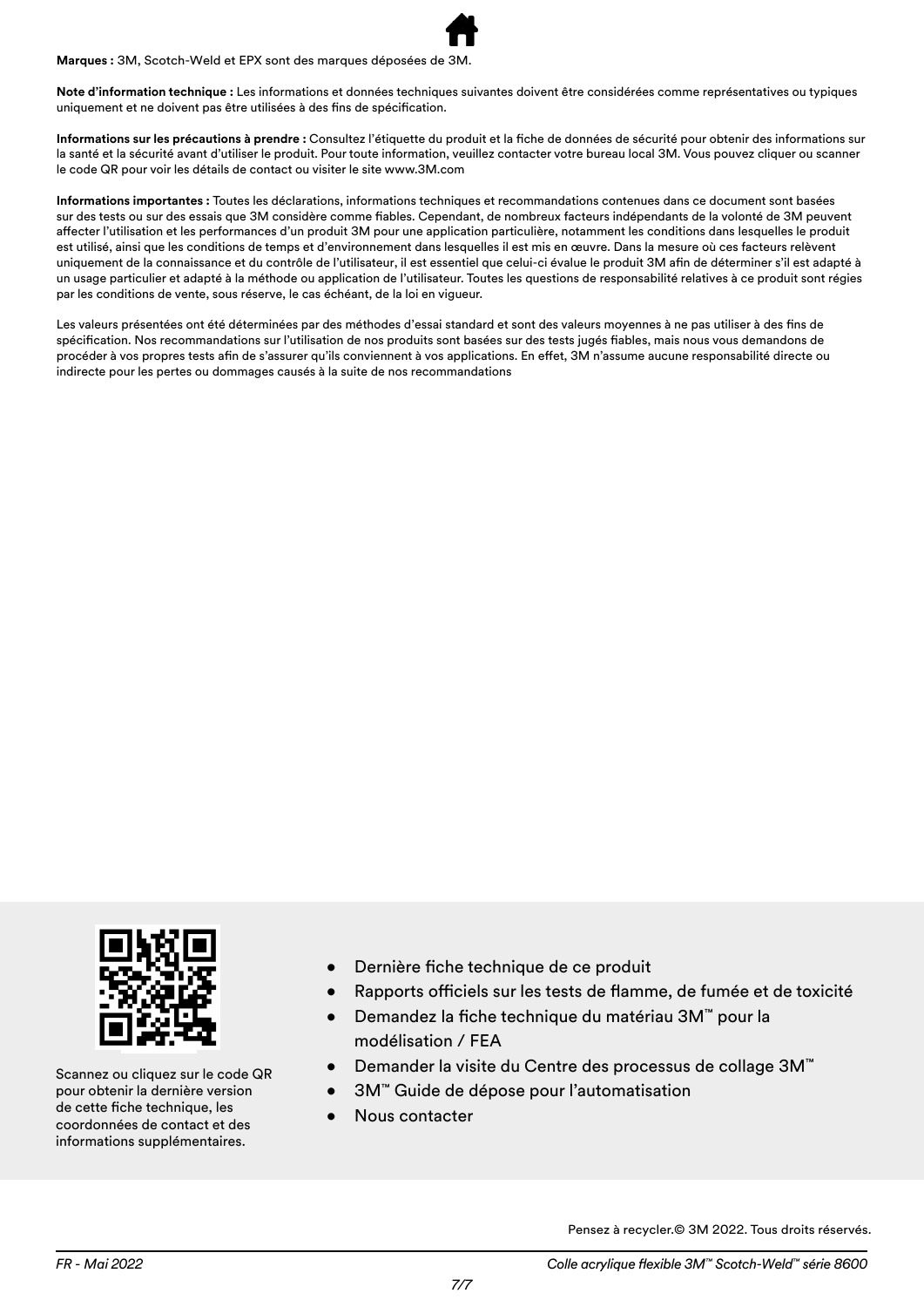<span id="page-22-0"></span>

# **3M™ Scotch-Weld™ Adesivo acrilico flessibile serie 8600**



# **Descrizione prodotto**

Gli Adesivi Acrilici Flessibili 3M™ Scotch-Weld™ serie 8600 sono adesivi strutturali acrilici, bicomponente, a basso odore, con un rapporto di miscelazione di 10:1. È stato formulato per l'incollaggio di acciaio, alluminio, materiali compositi e svariate materie plastiche, materiali utilizzati principalmente nei settori come trasporti, elettrodomestici e articoli sportivi. Le applicazioni tipiche sono l'incollaggio di pannelli a telai, l'incollaggio di materiali diversi tra loro e il riempimento di spazi allo stesso tempo.

# **Caratteristiche del prodotto**

- L'adesivo è altamente flessibile
- Formulazione acrilica a basso odore e non infiammabile
- La formulazione tissotropica resiste allo scorrimento e allo slittamento dell'adesivo
- Sistema adesivo privo di solventi
- Polimerizzazione a temperatura ambiente
- La polimerizzazione può essere accelerata tramite apporto di calore
- Soddisfa il requisito di autoestinguenza secondo UL 94 grado HB (DP8610NS)

I dati in questa scheda sono stati generati utilizzando 3M™ EPX™ Sistema applicatore dotato di miscelatore statico EPX, conformemente alle indicazioni del produttore.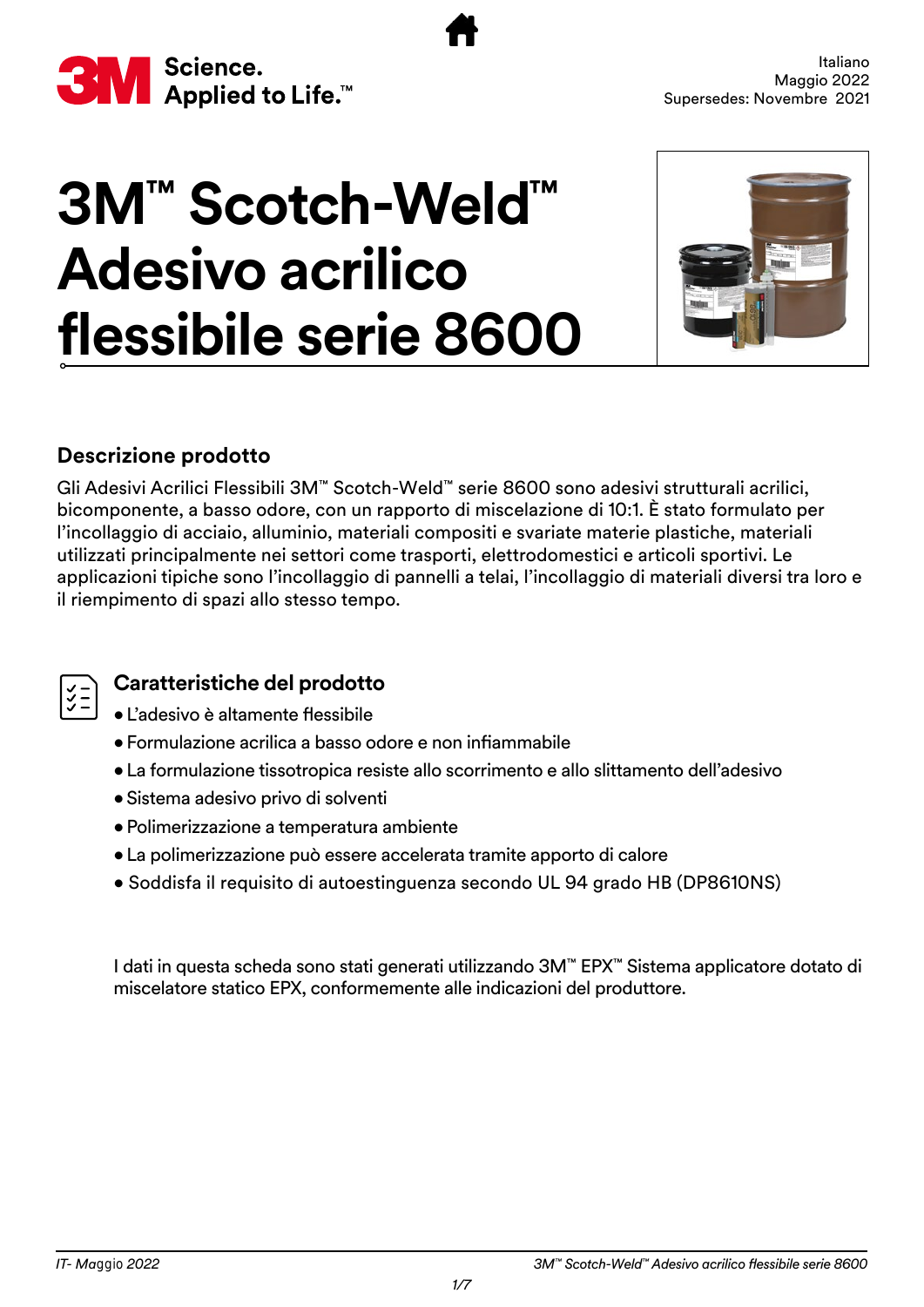

# **Proprietà fisiche tipiche**

# Non polimerizzato

| Proprietà                                                  | Valori                    | Temperatura    | <b>Note</b>                                                          |
|------------------------------------------------------------|---------------------------|----------------|----------------------------------------------------------------------|
| Colore base                                                | Nero                      |                |                                                                      |
| Colore accelerante                                         | Grigio                    |                |                                                                      |
| Densità base                                               | $1,11$ gr/cm <sup>3</sup> | $+23 °C$       |                                                                      |
| Densità accelerante                                        | $1,08$ gr/cm <sup>3</sup> | 23 °C          |                                                                      |
| Viscosità                                                  | Pasta tissotropica        |                |                                                                      |
| Viscosità base                                             | 90.000 mPas               | 23 °C          | Viscosità misurata con un viscosimetro a<br>cono e piastra a 3,8/sec |
| Viscosità accelerante                                      | 15.000 mPas               | $23^{\circ}$ C | Viscosità misurata con un viscosimetro a<br>cono e piastra a 3,8/sec |
| Rapporto di miscelazione per<br>volume (Base: accelerante) | 10:1                      |                |                                                                      |

# Miscelato

| Proprietà                           | Valori                           |                     | <b>Note</b>                                                                                                                                                                                                                                       | Temperatura |
|-------------------------------------|----------------------------------|---------------------|---------------------------------------------------------------------------------------------------------------------------------------------------------------------------------------------------------------------------------------------------|-------------|
|                                     | <b>DP8610NS</b>                  | <b>DP8625NS</b>     |                                                                                                                                                                                                                                                   |             |
| Tempo aperto                        | $10 \text{ min}$                 | $21 \,\mathrm{min}$ | Tempo massimo consentito dopo la<br>miscelazione dell'adesivo prima che il giunto<br>sia assemblato e bloccato in posizione. I tempi<br>di polimerizzazione sono approssimativi e<br>dipendono dalla temperatura dell'adesivo e del<br>substrato. | 23 °C       |
| Tempo di<br>manipolazione           | $18 \text{ min}$                 | $28 \text{ min}$    | Tempo minimo richiesto per raggiungere<br>0,35 MPa di resistenza a taglio. I tempi di<br>polimerizzazione sono approssimativi e<br>dipendono dalla temperatura dell'adesivo.                                                                      | 23 °C       |
| Tempo di<br>polimerizzazione finale | 24 ore a Temperatura<br>ambiente |                     |                                                                                                                                                                                                                                                   |             |

# Polimerizzato

| Proprietà                               | Valori   | Tempo di<br>polimerizzazione | Temperatura Metodo |                            |
|-----------------------------------------|----------|------------------------------|--------------------|----------------------------|
| Colore                                  | Nero     |                              |                    |                            |
| Modulo tensionale                       | 0,7 MPa  | ' giorni                     | 23 °C              | ASTM D638                  |
| Sollecitazione di trazione alla rottura | 1.48 MPa | 7 giorni                     | 23 °C              | ASTM D638                  |
| Allungamento a rottura                  | 200 %    | 7 giorni                     | 23 °C              | ASTM D638                  |
| Durezza Shore D                         | 35       | 7 giorni                     | 23 °C              | ASTM D2240                 |
| Temperatura di transizione vetrosa [Tg] | 28 °C    |                              |                    | Analisi meccanico-dinamica |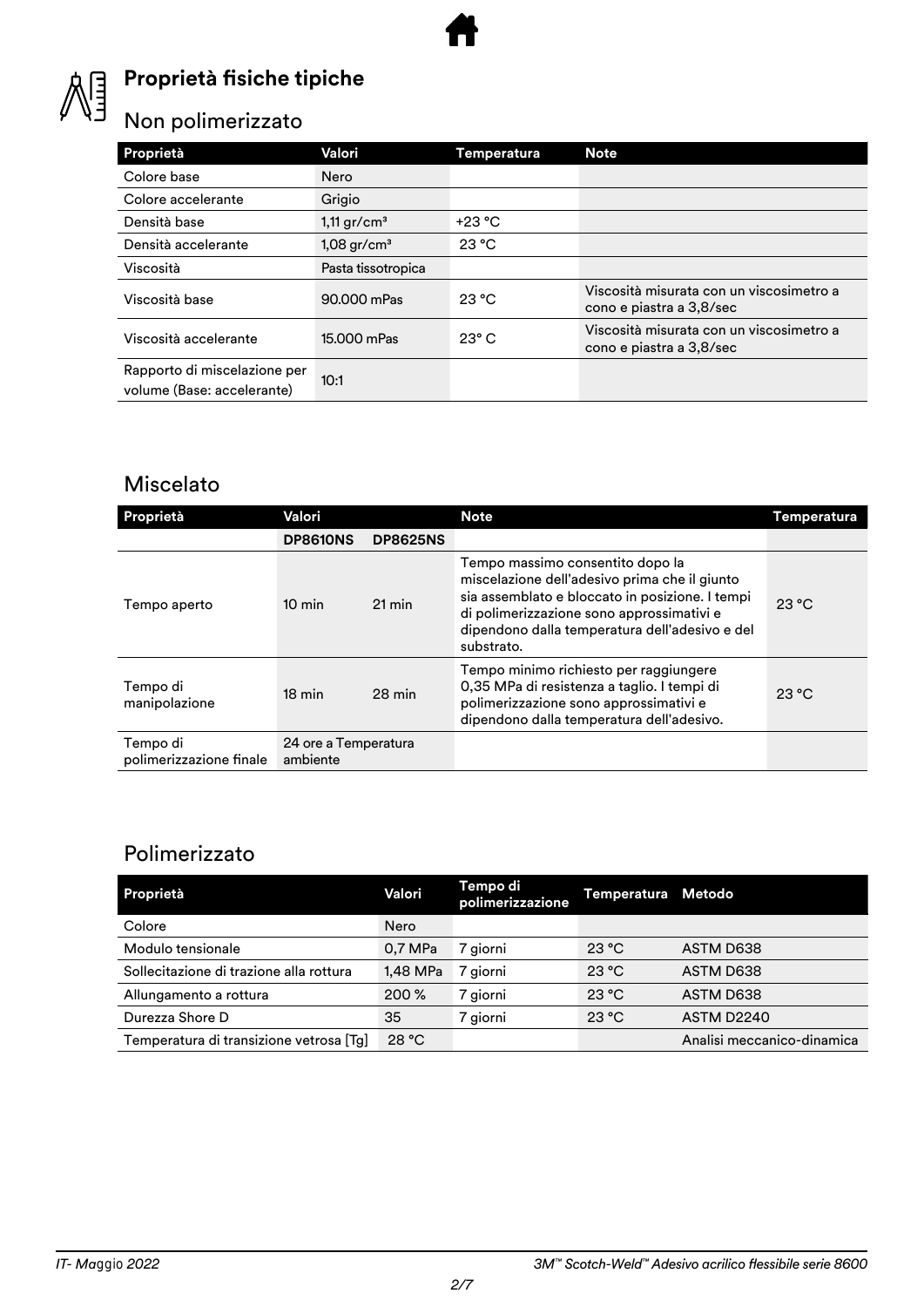

# **Caratteristiche tipiche delle prestazioni**

# Tenuta a taglio ASTM D1002

|                                   |                                  |                              |                                    |                        | <b>DP8610NS</b>           |                        | <b>DP8625NS*</b>   |                        |
|-----------------------------------|----------------------------------|------------------------------|------------------------------------|------------------------|---------------------------|------------------------|--------------------|------------------------|
| <b>Substrati</b>                  | Preparazione<br>della superficie | Tempo di<br>polimerizzazione | Condizionamento/<br>Invecchiamento | Temperatura<br>di test | <b>Risultato</b><br>[MPa] | Modalità<br>di Rottura | Risultato<br>[MPa] | Modalità<br>di Rottura |
| Alluminio                         | preparato<br>chimicamente        | 24h a 23 °C                  | Nessuno                            | $23^{\circ}$ C         | 7,0                       | <b>CF</b>              | 5,6                | CF                     |
| Acciaio laminato a<br>freddo      | <b>AAA</b>                       | 24h a 23 °C                  | Nessuno                            | $23^{\circ}$ C         | 5,6                       | <b>CF</b>              | 4,5                | <b>CF</b>              |
| <b>ABS</b>                        | <b>IPA</b>                       | 24h a 23 °C                  | Nessuno                            | $23^{\circ}$ C         | 2,8                       | <b>CF</b>              | 1,8                | <b>CF</b>              |
| PC                                | <b>IPA</b>                       | 24h a 23 °C                  | Nessuno                            | $23^{\circ}$ C         | 1,5                       | AF                     | 1,2                | AF                     |
| <b>PMMA</b>                       | <b>IPA</b>                       | 24h a 23 °C                  | Nessuno                            | $23^{\circ}$ C         | 1,7                       | AF                     |                    | CF                     |
| Composito a<br>matrice epossidica | AAA                              | 24h a 23 °C                  | Nessuno                            | $23^{\circ}$ C         | 4,8                       | AF                     | 3,7                | <b>CF</b>              |
| Composito a<br>matrice Poliestere | <b>AAA</b>                       | 24h a 23 °C                  | Nessuno                            | $23^{\circ}$ C         | 3,5                       | AF                     | 3                  | AF                     |
| <b>PVC</b>                        | <b>IPA</b>                       | 24h a 23 °C                  | Nessuno                            | $23^{\circ}$ C         | 2,3                       | AF                     | 1,1                | AF                     |

AAA: Acetone-Abrasione-Acetone; IPA: Isopropanolo; CF: Rottura Coesiva; AF Rottura Adesiva; \* Dati preliminari

# Floating Roller Peel acc. ASTM D3167

|           |                                  |                              |                                                |                | <b>DP8610NS</b>     |                        | <b>DP8625NS*</b>    |                        |
|-----------|----------------------------------|------------------------------|------------------------------------------------|----------------|---------------------|------------------------|---------------------|------------------------|
| Substrati | Preparazione<br>della superficie | Tempo di<br>polimerizzazione | Condizionamento/ Temperatura<br>Invecchiamento | di test        | Risultato<br>[N/mm] | Modalità<br>di Rottura | Risultato<br>[N/mm] | Modalità<br>di Rottura |
| Alluminio | Preparato<br>chimicamente        | 24h a 23 °C                  | Nessuno                                        | $23^{\circ}$ C | 12,8                | СF                     | 12,8                | СF                     |

CF: Rottura coesiva; \* Dati preliminari

# Sollecitazione di temperatura; acc. taglio sul giro ASTM D1002

|                  |                                  |                              |                                    |                        | <b>DP8610NS</b>    |                        | <b>DP8625NS*</b>          |                        |
|------------------|----------------------------------|------------------------------|------------------------------------|------------------------|--------------------|------------------------|---------------------------|------------------------|
| <b>Substrati</b> | Preparazione<br>della superficie | Tempo di<br>polimerizzazione | Condizionamento/<br>Invecchiamento | Temperatura<br>di test | Risultato<br>[MPa] | Modalità<br>di Rottura | <b>Risultato</b><br>[MPa] | Modalità<br>di Rottura |
| Alluminio        | Mordenzato                       | 24h a 23 °C                  | Nessuno                            | -40 °C                 | 23,3               | <b>CF</b>              | 22.2                      | AF                     |
| Alluminio        | Mordenzato                       | 24h a 23 °C                  | Nessuno                            | 50 °C                  | 3.2                | <b>CF</b>              | 2.7                       | CF                     |
| Alluminio        | Mordenzato                       | 24h a 23 °C                  | Nessuno                            | 80 °C                  | 1.9                | <b>CF</b>              | 1.6                       | CF                     |
| Alluminio        | Mordenzato                       | 24h a $23^{\circ}$ C         | Nessuno                            | 200 °C                 | 0,4                | <b>CF</b>              | 0.4                       | СF                     |

CF: Cohesive Failure; AF Adhesive Failure; \* Preliminary Data

# Dopo l'invecchiamento; acc. taglio sul giro ASTM D1002

|                              |                                  |                              |                                      |                        | <b>DP8610NS</b>           |                        | <b>DP8625NS*</b>          |                        |
|------------------------------|----------------------------------|------------------------------|--------------------------------------|------------------------|---------------------------|------------------------|---------------------------|------------------------|
| Substrati                    | Preparazione<br>della superficie | Tempo di<br>polimerizzazione | Condizionamento/<br>Invecchiamento   | Temperatura<br>di test | <b>Risultato</b><br>[MPa] | Modalità<br>di Rottura | <b>Risultato</b><br>[MPa] | Modalità<br>di Rottura |
| Alluminio                    | Mordenzato                       | $24h$ a $23°C$               | 500 h a 85 °C /<br>85% UR            | 23 °C                  | 5,8                       | <b>CF</b>              | 4,4                       | <b>CF</b>              |
| Alluminio                    | Mordenzato                       | $24h$ a $23°C$               | 500 h acqua salata<br>$(5$ peso $%)$ | 23 °C                  | 5,3                       | AF                     | 4,1                       | <b>CF</b>              |
| Alluminio                    | Mordenzato                       | $24h$ a $23°C$               | 500 h acqua                          | 23 °C                  | 4,5                       | <b>CF</b>              | 3,9                       | CF                     |
| <b>PVC</b>                   | <b>IPA</b>                       | $24h$ a $23°C$               | 500 h a $50 °C/$<br>80% UR           | 23 °C                  | 2.1                       | AF                     | 1.6                       | AF                     |
| Alluminio                    | Mordenzato                       | 24h a $23 °C$                | 30 min a 200 °C                      | 23 °C                  | 5,0                       | <b>CF</b>              | 4,1                       | <b>CF</b>              |
| Acciaio laminato<br>a freddo | AAA                              | $24h$ a $23°C$               | 30 min a 200 °C                      | 23 °C                  | 4,2                       | AF                     | 1,1                       | AF                     |

AAA: Acetone-Abrasione-Acetone; IPA: Isopropanolo; CF: Rottura Coesiva; AF Rottura Adesiva; \* Dati preliminari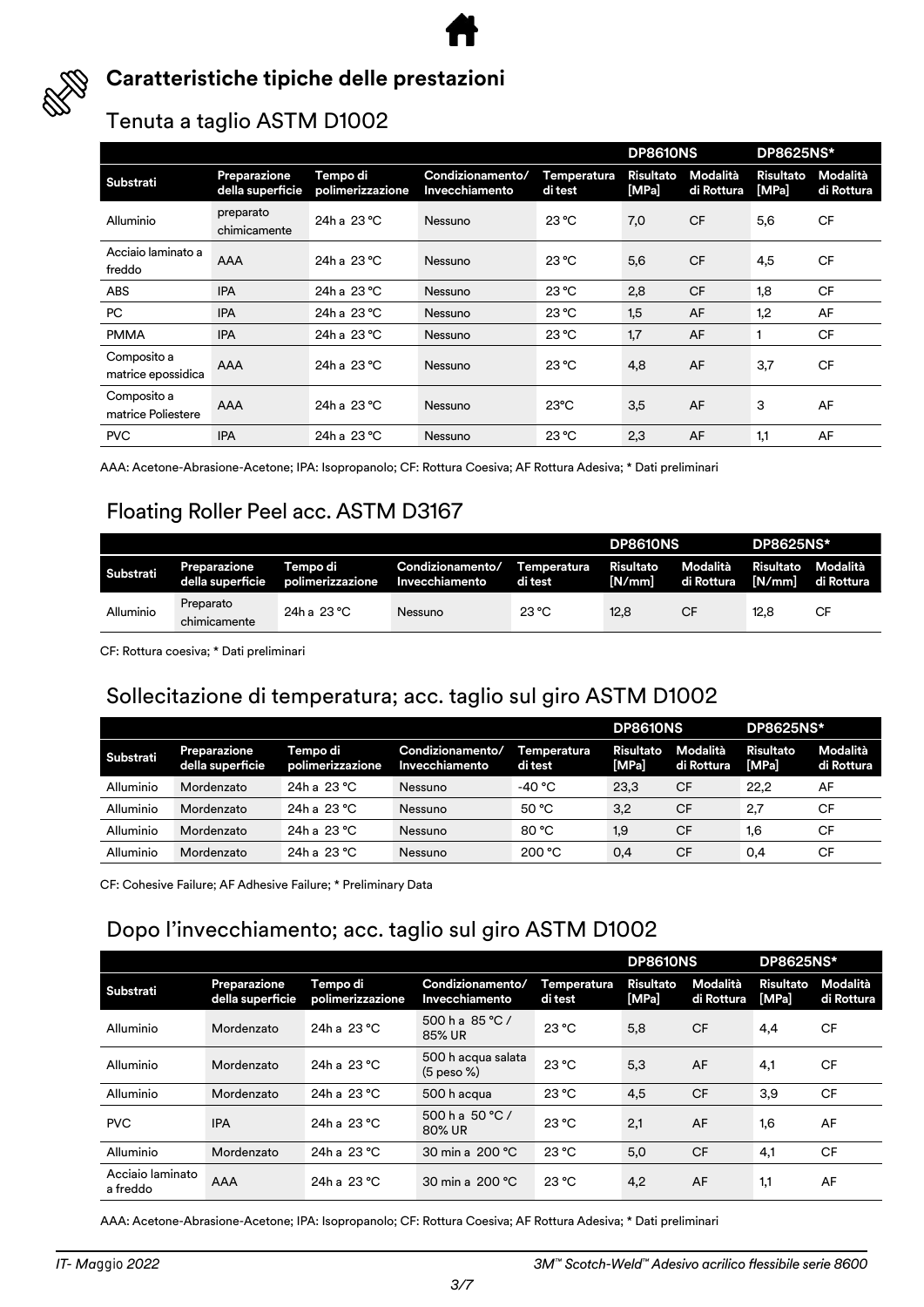

| Per la dimensione<br>di imballaggio                              | Apparecchiatura applicazione        | Ugello                                                        |  |  |
|------------------------------------------------------------------|-------------------------------------|---------------------------------------------------------------|--|--|
| Cartuccia da 45 ml                                               | Applicatore EPX manuale             | Ugello per miscelazione statica Sistema B,<br>10:1, arancione |  |  |
| Cartuccia da 490 ml                                              | Applicatore EPX manuale 490 ml 10:1 |                                                               |  |  |
| Applicatore pneumatico EPX 490 ml<br>Cartuccia da 490 ml<br>10:1 |                                     | Ugello per miscelazione statica Sistema F,<br>10:1, arancione |  |  |



# **Test e strumenti**

# **Test di fiamma, fumo e tossicità**

8610NS è stato testato conformemente alla norma EN 45545-2 (Europa) e NFPA 130 (USA/Canada). Fai clic o scansiona il codice QR per visualizzare i report di prova formali. Tieni presente che i risultati dei test andrebbero utilizzati come una guida sulle modalità di comportamento del prodotto durante test delle specifiche complete.

# **Ulteriori rapporti di prova e certificazioni**

3M può offrire dati estesi, nonché certificazioni per diverse condizioni di prova e substrati. Contatta il rappresentante commerciale 3M o l'Ingegnere del servizio tecnico".

Rivolgiti all'ufficio locale 3M, oppure puoi fare clic o scansionare il codice QR per visualizzare i dettagli di contatto o visita il sito www.3M.com

# **3M™ Scheda tecnica del materiale (MDC) per Analisi ad elementi finiti (FEA)**

La modellazione FEA è uno strumento che aiuta i progettisti a determinare il sistema adesivo per i requisiti dell'applicazione. 3M può offrire dati di modellazione elasticoplastica a diversi tassi di deformazione per la maggior parte dei nostri adesivi strutturali. Riconosciamo e sosteniamo inoltre altre condizioni e metodi di modellazione. Fai clic o scansiona il codice QR per richiedere la scheda tecnica dei materiali 3M per i tuoi modelli.

# **3M™ Guida all'erogazione per l'automazione**

La guida all'erogazione è uno strumento che aiuta gli ingegneri di processo a determinare l'apparecchiatura e il sistema di erogazione adatti alle applicazioni automatizzate. Informazioni come viscosità/reologia, raccomandazione di purezza, imballaggio, pulizia e gli accessori per erogazione si trovano sulla guida all'erogazione. Fai clic o scansiona il codice QR per visualizzare la Guida all'erogazione 3M™ disponibile per gli adesivi strutturali.

# **3M™ Centro del processo di incollaggio**

I Centri del processo di incollaggio 3M™ nel mondo consentono di risolvere le difficoltà legate all'applicazione. Fai clic o scansiona il codice QR per programmare una visita di persona o virtuale per provare le più recenti innovazioni nell'erogazione e nell'automazione per individuare soluzioni personalizzate per le difficoltà legate alla produzione.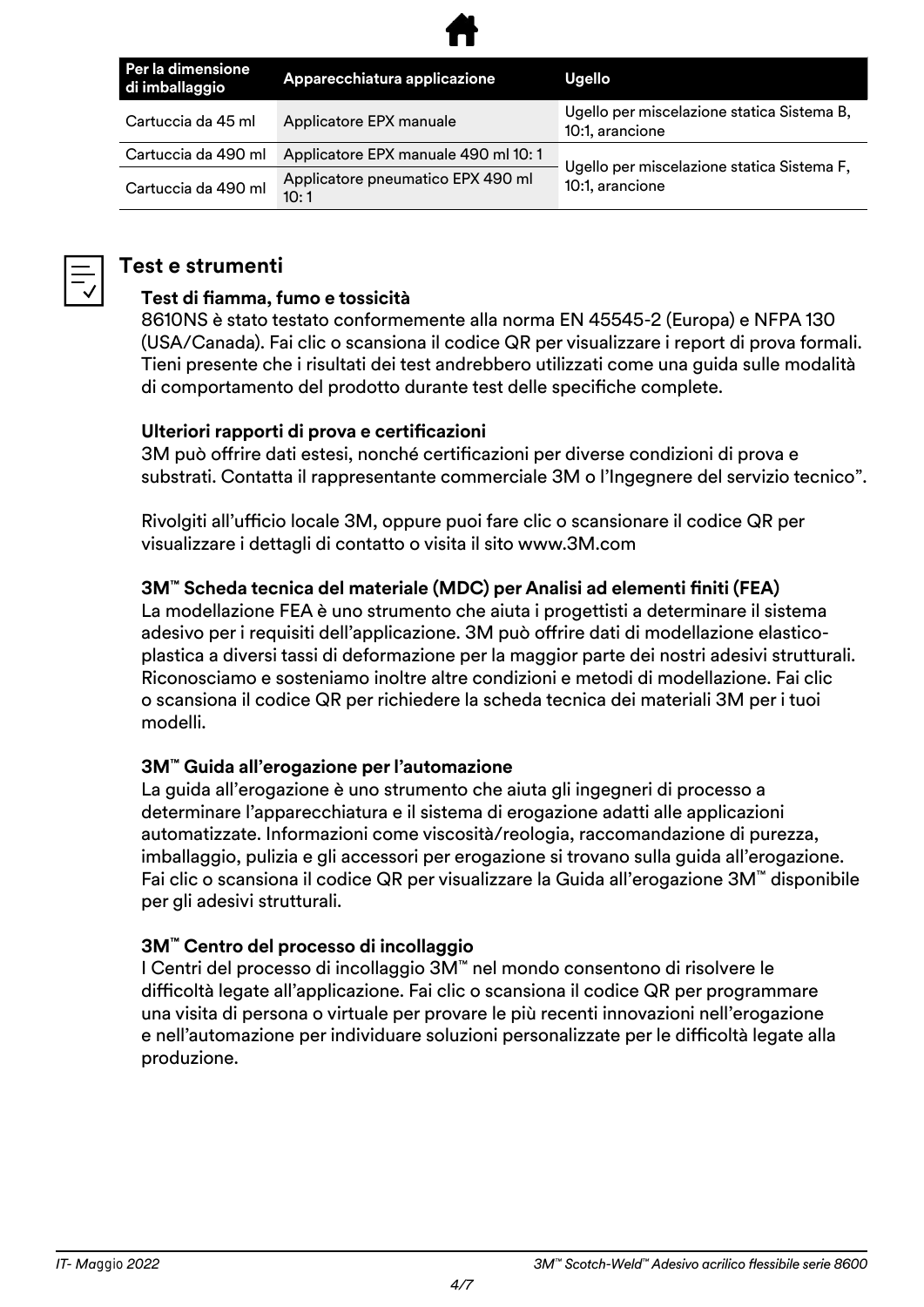# **Informazioni/Istruzioni per l'uso**

Per ottenere i legami strutturali più resistenti, la vernice, le pellicole di ossido, gli oli, la polvere, i distaccanti antimuffa e tutti gli altri contaminanti della superficie devono essere completamente rimossi. Il grado di preparazione della superficie dipende dalla resistenza del legame richiesta e dalla resistenza all'invecchiamento ambientale desiderata dall'utente. Per le preparazioni della superficie suggerite sui substrati comuni, consulta la sezione sulla preparazione della superficie. Lasciare polimerizzare l'adesivo ad almeno 16 °C fino a completo indurimento. L'applicazione di calore fino a 70 °C aumenterà la velocità di polimerizzazione. Evita che le parti si muovano durante la polimerizzazione. Applica una pressione di contatto o un dispositivo di fissaggio sul posto se necessario. Lo spessore ottimale delle linee di incollaggio varia da 0,15 a 0,3 mm; la resistenza al taglio sarà massimizzata con linee di incollaggio più sottili, mentre la resistenza alla pelatura raggiunge il massimo con linee di incollaggio più spesse. Applica l'adesivo e unire le superfici entro il tempo aperto indicato per il prodotto specifico. Quantità maggiori e/o temperature più alte ridurranno questo tempo di lavorazione. Quantità maggiori di adesivo misto possono generare calore a causa della reazione esotermica. L'eccesso di adesivo non polimerizzato può essere ripulito con solventi di tipo chetonico. \*

\* Durante l'utilizzo dei solventi, spegni tutte le fonti di accensione, comprese le luci pilota e rispetta le precauzioni e le istruzioni d'uso del produttore.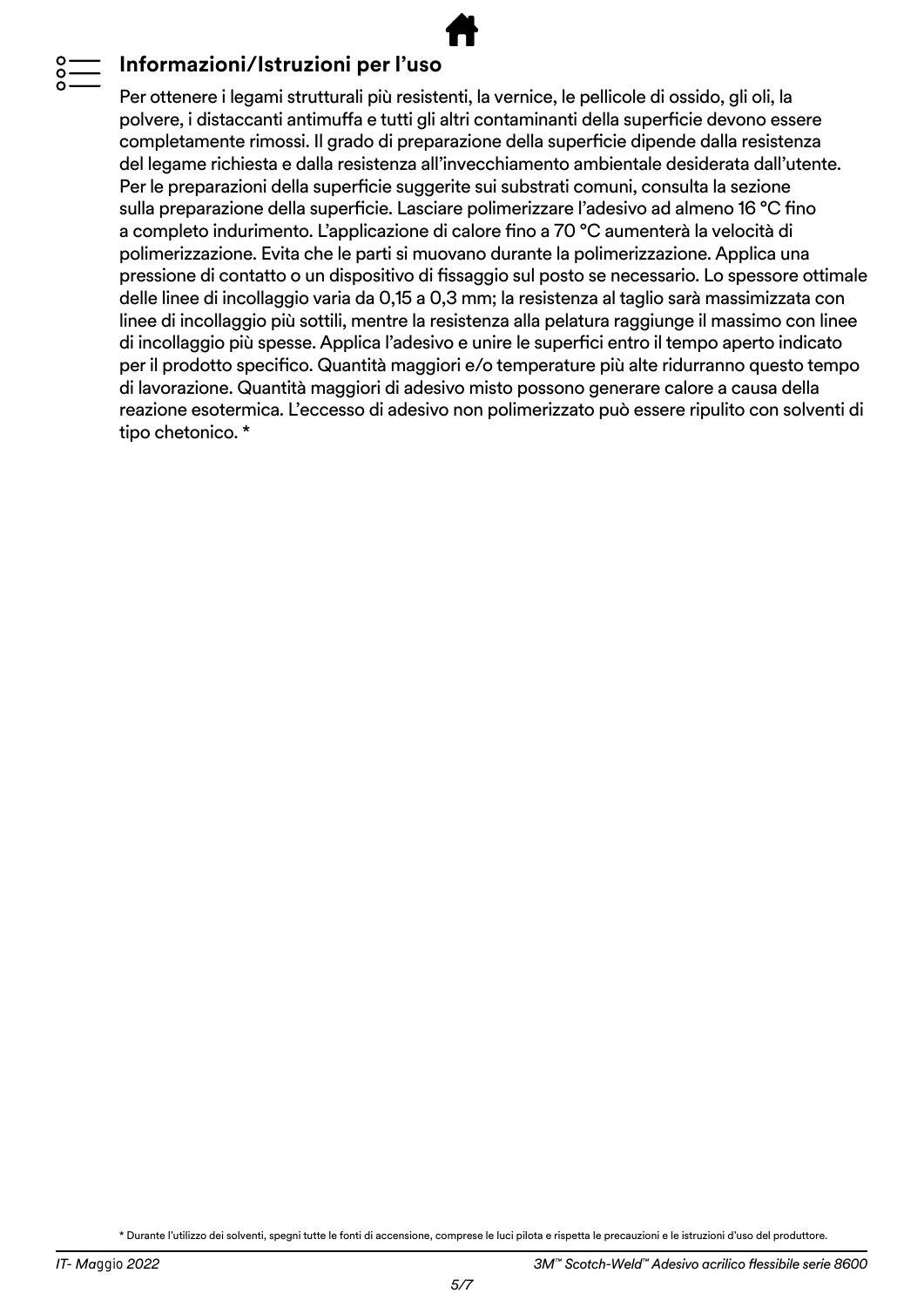

# **Miscelazione**

# **Per cartucce Duo-Pack**

Conserva le cartucce con il tappo rivolto verso l'alto per consentire alle bolle d'aria di salire verso la punta. Per l'uso, basta inserire la cartuccia nell'applicatore EPX, rimuovere il tappo e avviare lo stantuffo nei cilindri esercitando una leggera pressione sul grilletto. Estrudi una piccola quantità di adesivo per assicurarti che il materiale scorra liberamente da entrambi i lati della cartuccia. Per la miscelazione automatica, collega un ugello di miscelazione EPX alla cartuccia e inizia ad erogare l'adesivo.

# **Per la miscelazione manuale**

Estrudi la quantità desiderata di adesivo e miscelare accuratamente. Miscela per circa 15 secondi dopo aver ottenuto un colore uniforme.

# **Per contenitori alla rinfusa**

Miscela accuratamente in peso o in volume nella proporzione specificata sull'etichetta del prodotto o nella sezione delle proprietà tipiche non polimerizzate e conformemente alle impostazioni dell'attrezzatura di miscelazione e dosaggio.

# **Preparazione della superficie**

I seguenti metodi di pulizia sono suggeriti per le superfici comuni:

# **Acciaio/Alluminio**

Pulisci polvere e sporco con un solvente puro come l'acetone o l'alcol isopropilico. Sabbia o strofina con un abrasivi a grana fine pulito. Applica di nuovo il prodotto un solvente pulito per rimuovere le particelle depositate. Pulisci polvere e sporco con un solvente puro come l'acetone o l'alcol isopropilico. Sabbia o strofina con un abrasivi a grana fine pulito. Applica di nuovo il prodotto un solvente pulito per rimuovere le particelle depositate. \*

# **Plastica/Gomma/Vernice/Rivestimenti:**

Pulisci con solvente adeguato\*



# **Conservazione e durata di conservazione**

Conserva il prodotto a temperatura ambiente (15° - 25 °C). Non congelare. Lascia che il prodotto raggiunga la temperatura ambiente prima dell'uso. Gli adesivi 3M™ Scotch-Weld™ DP8610NS e DP86725NS hanno una durata di conservazione di 12 mesi dalla data di produzione in contenitori originali non aperti e conservati nelle condizioni di conservazione raccomandate.

<sup>\*</sup> Durante l'utilizzo dei solventi, spegni tutte le fonti di accensione, comprese le luci pilota e rispetta le precauzioni e le istruzioni d'uso del produttore.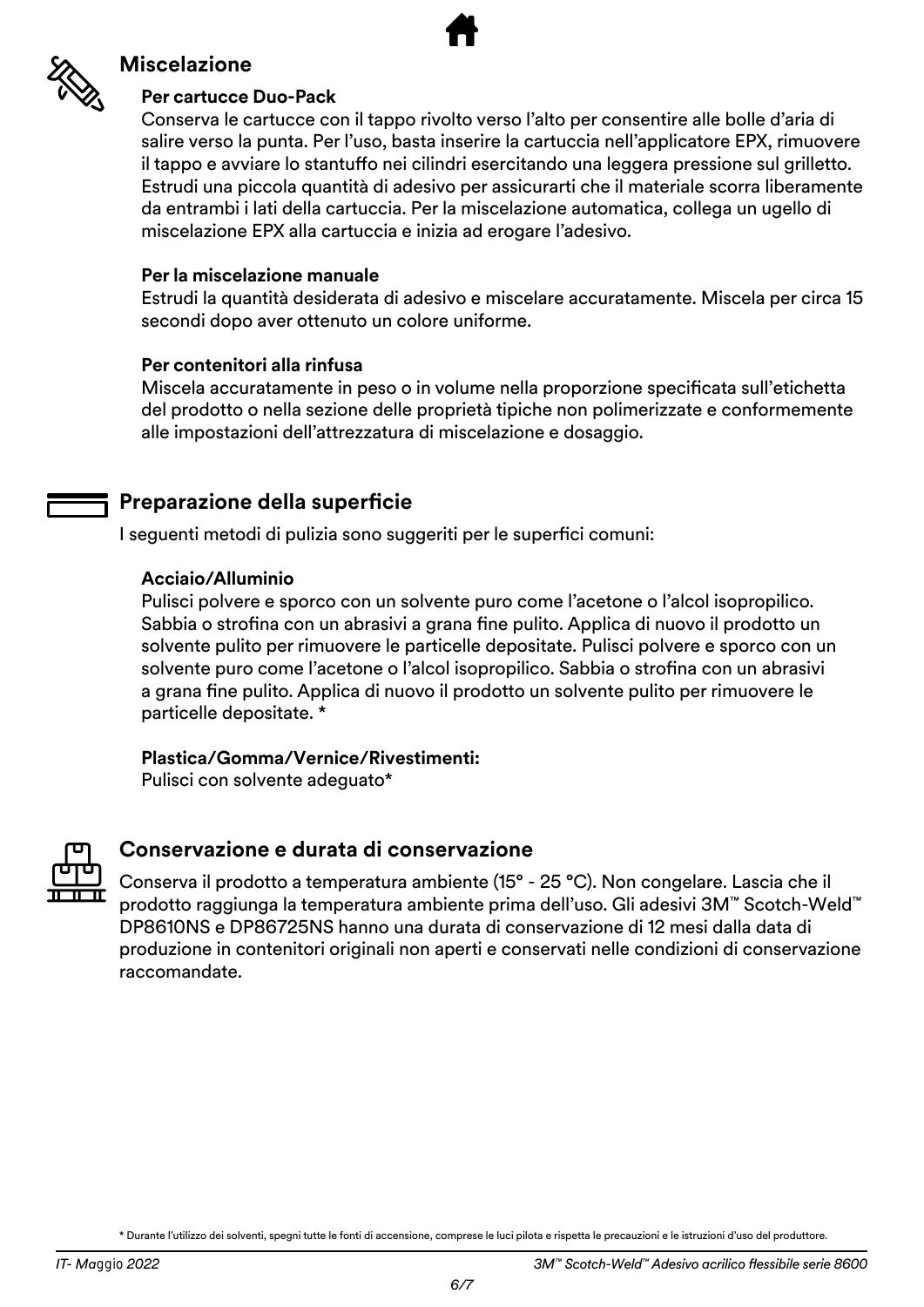**Marchi:** 3M, Scotch-Weld ed EPX sono marchi di fabbrica di 3M.



**Informazioni precauzionali:** Consulta l'etichetta del prodotto e la scheda dati di sicurezza per informazioni sulla salute e la sicurezza prima di utilizzare il prodotto. Per ulteriori informazioni, contatta l'ufficio 3M locale. Puoi fare clic o scansionare il codice QR per visualizzare i dettagli di contatto o visita il sito www.3M.com

**Informazioni importanti:** Tutte le affermazioni, le informazioni tecniche e le raccomandazioni contenute nel presente documento sono basate su test o esperienze che 3M ritiene affidabili. Tuttavia molti fattori, fuori dal controllo di 3M™, possono influenzare l'utilizzo e le prestazioni di un prodotto 3M in una particolare applicazione, tra cui le circostanze in cui viene utilizzato, il momento e le condizioni ambientali in cui è destinato ad essere impiegato. Poiché questi fattori sono sotto il controllo esclusivo dell'utente, è essenziale che questi valuti il prodotto 3M per determinare se sia adatto a uno scopo particolare e idoneo per il metodo o l'applicazione in questione. Tutti gli aspetti di responsabilità correlati a questo prodotto sono regolati dalle condizioni di vendita, subordinate alla legge in vigore laddove applicabile. I valori presentati sono stati determinati con metodi di prova standard e sono valori medi che non devono essere utilizzati ai fini delle specifiche. Le nostre raccomandazioni sull'utilizzo dei nostri prodotti sono basate su test ritenuti affidabili; suggeriamo, comunque, ai nostri clienti di eseguire i loro test per verificarne l'idoneità per le proprie applicazioni. Questo perché 3M non può accettare alcuna responsabilità diretta o consequenziale per perdite o danni causati a seguito delle nostre raccomandazioni.



Scansiona o fai clic sul codice QR per la versione più aggiornata di questa scheda tecnica, i dettagli di contatto e le informazioni aggiuntive

- Scheda tecnica più aggiornata di questo prodotto
- Rapporti formali dei Test di fiamma, fumo e tossicità
- Richiedi una 3M™ Scheda tecnica del materiale (MDC) per la modellazione/FEA
- Richiedi una visita al Centro del processo di incollaggio 3M™
- 3M™ Guida all'erogazione per l'automazione
- Contattaci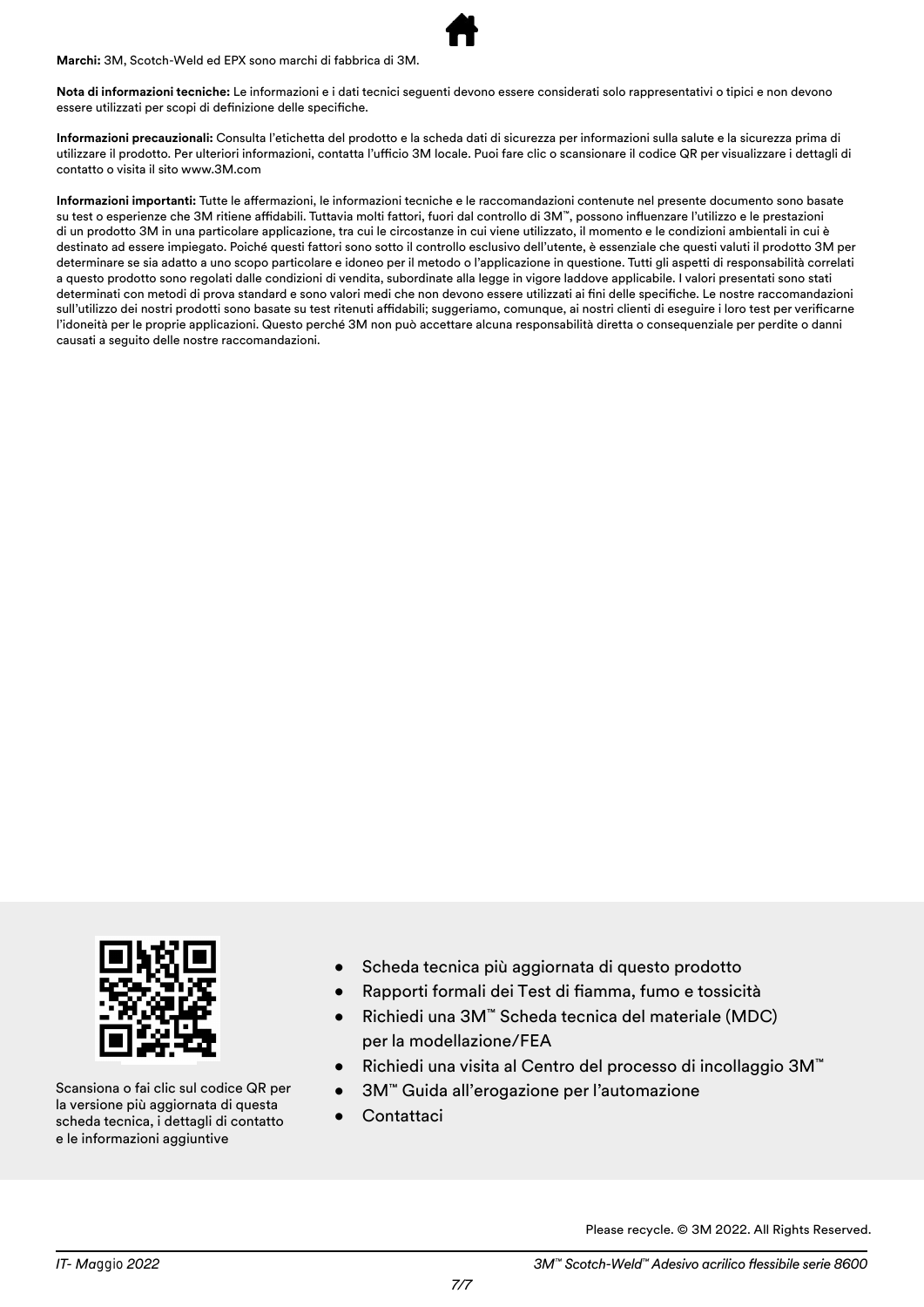<span id="page-29-0"></span>

# **3M™ Scotch-Weld™ Adhesivo acrílico flexible serie 8600**



# **Descripción del producto**

El adhesivo acrílico flexible 3M™ Scotch-Weld™ serie 8600 es un adhesivo estructural acrílico bicomponente de bajo olor con relación de mezcla de 10:1. Ha sido diseñado para unir acero, aluminio, composites y diversos plásticos que se utilizan principalmente en el mercado de transporte, electrodomésticos y artículos deportivos. Las aplicaciones típicas son la unión de paneles a marcos, la unión de materiales diferentes y el relleno de juntas.



# **Propiedades del producto**

- Adhesivo muy flexible
- Formulación acrílica de bajo olor y no inflamable
- Formulación de baja fluencia que no descuelga
- Sistema adhesivo sin disolventes
- Curado a temperatura ambiente
- El curado se puede acelerar con calor
- Clasificación HB según la norma UL 94 (DP8610NS)

Los datos de esta hoja se generaron utilizando el sistema aplicador 3M™ EPX™ equipado con un mezclador estático EPX, de acuerdo con las instrucciones del fabricante.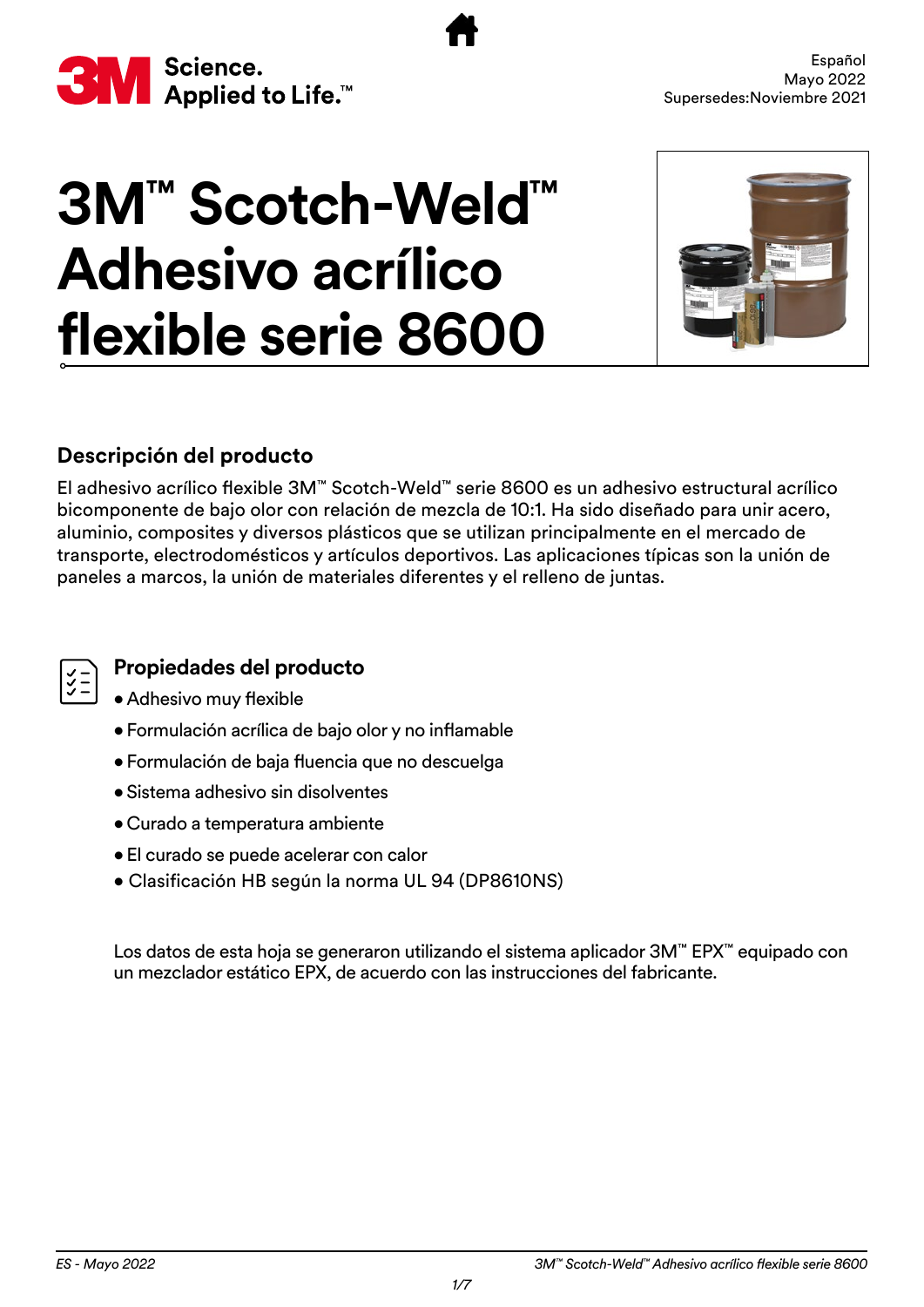

# **Propiedades físicas típicas**

# Producto no curado

| <b>Propiedad</b>                                    | Valores                  | Temperatura | <b>Notas</b>                                                        |
|-----------------------------------------------------|--------------------------|-------------|---------------------------------------------------------------------|
| Color de la base                                    | Negro                    |             |                                                                     |
| Color del acelerador                                | Gris                     |             |                                                                     |
| Densidad de la base                                 | $1,11$ g/cm <sup>3</sup> | 23 °C       |                                                                     |
| Densidad del acelerador                             | $1,08$ g/cm <sup>3</sup> | 23 °C       |                                                                     |
| Viscosidad                                          | Pasta que no descuelga   |             |                                                                     |
| Viscosidad de la base                               | 90.000 mPa-s             | 23 °C       | Viscosidad medida usando<br>un viscosímetro de cono y placa a 3,8/s |
| Viscosidad del acelerador                           | $15.000$ mPa $\cdot$ s   | 23 °C       | Viscosidad medida usando<br>un viscosímetro de cono y placa a 3,8/s |
| Relación de mezcla en<br>volumen (base: acelerador) | 10:1                     |             |                                                                     |

# Mezcla

| Propiedad                            | Valores                        |                     | <b>Notas</b>                                                                                                                                                                                              | Temperatura |
|--------------------------------------|--------------------------------|---------------------|-----------------------------------------------------------------------------------------------------------------------------------------------------------------------------------------------------------|-------------|
|                                      | <b>DP8610NS</b>                | <b>DP8625NS</b>     |                                                                                                                                                                                                           |             |
| Tiempo abierto                       | $10 \text{ min}$               | $21 \,\mathrm{min}$ | Tiempo máximo que se puede esperar desde<br>la mezcla del adhesivo hasta el cerrado de la<br>unión. Los tiempos de curado son aproximados<br>y dependen de la temperatura del adhesivo y del<br>sustrato. | 23 °C       |
| Tiempo para<br>la sujeción de piezas | $18 \text{ min}$               | $28$ min            | Tiempo mínimo necesario para alcanzar 0,35 MPa<br>de resistencia a cizalladura. Los tiempos de curado<br>son aproximados y dependen de la temperatura<br>del adhesivo.                                    | 23 °C       |
| Tiempo para<br>el curado completo    | 24 h a Temperatura<br>Ambiente |                     |                                                                                                                                                                                                           |             |

# Producto curado

| Propiedad                                    | <b>Valores</b> | Tiempo<br>de curado | Temperatura<br>Método | Método                     |
|----------------------------------------------|----------------|---------------------|-----------------------|----------------------------|
| Color                                        | Negro          |                     |                       |                            |
| Módulo a tracción                            | 0,7 MPa        | 7 días              | 23 °C                 | ASTM D638                  |
| Resistencia a tracción en el punto de rotura | 1.48 MPa       | 7 días              | 23 °C                 | ASTM D638                  |
| Elongación en el punto de rotura             | 200 %          | 7 días              | 23 °C                 | ASTM D638                  |
| Dureza Shore D                               | 35             | 7 días              | 23 °C                 | ASTM D2240                 |
| Temperatura de transición vítrea [Tg]        | 28 °C          |                     |                       | Análisis mecánico dinámico |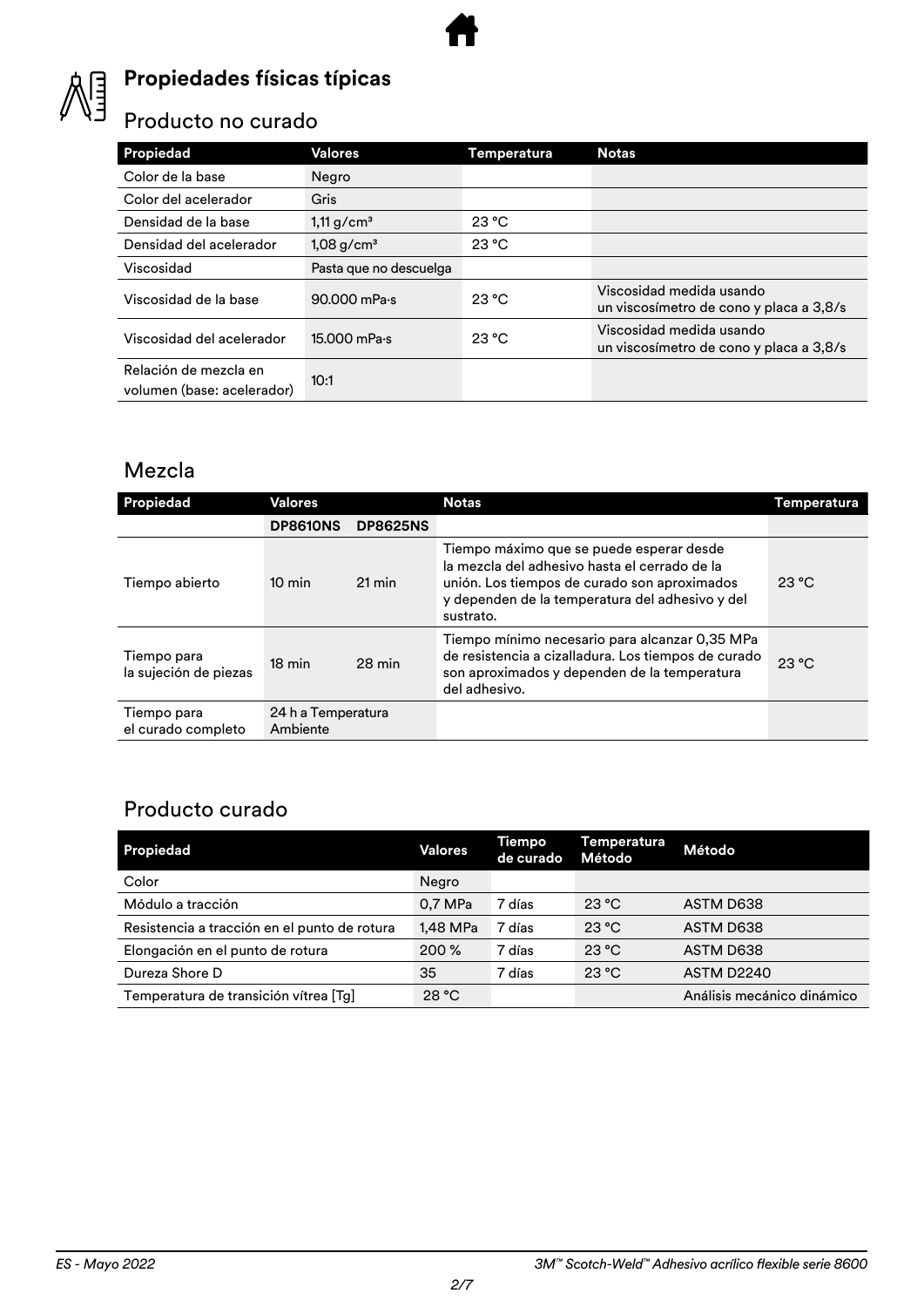

# **Propiedades de resistencia típicas**

# Resistencia a cizalladura según ASTM D1002

|                        |                               |                     |                                |                          | <b>DP8610NS</b>           |                  | <b>DP8625NS*</b>   |                  |
|------------------------|-------------------------------|---------------------|--------------------------------|--------------------------|---------------------------|------------------|--------------------|------------------|
| <b>Sustratos</b>       | Preparación<br>de superficies | Tiempo de<br>curado | Condiciones/<br>Envejecimiento | Temperatura<br>de ensayo | <b>Resultado</b><br>[MPa] | Modo<br>de fallo | Resultado<br>[MPa] | Modo<br>de fallo |
| Aluminio               | Tratamiento<br>químico        | 24 h a 23°C         | Ninguno                        | 23 °C                    | 7,0                       | <b>RC</b>        | 5,6                | <b>RC</b>        |
| Acero laminado en frío | AAA                           | 24 h a 23 °C        | Ninguno                        | $23^{\circ}$ C           | 5,6                       | <b>RC</b>        | 4,5                | <b>RC</b>        |
| <b>ABS</b>             | <b>IPA</b>                    | 24 h a 23 °C        | Ninguno                        | 23 °C                    | 2,8                       | <b>RC</b>        | 1,8                | <b>RC</b>        |
| PC.                    | <b>IPA</b>                    | 24 h a 23 °C        | Ninguno                        | 23 °C                    | 1,5                       | FA               | 1,2                | FA               |
| <b>PMMA</b>            | <b>IPA</b>                    | 24 h a 23 °C        | Ninguno                        | 23 °C                    | 1.7                       | FA               |                    | <b>RC</b>        |
| Epoxi con fibras       | <b>AAA</b>                    | 24 h a 23 °C        | Ninguno                        | 23 °C                    | 4,8                       | FA               | 3,7                | <b>RC</b>        |
| Poliéster con fibras   | AAA                           | 24 h a 23 °C        | Ninguno                        | 23 °C                    | 3,5                       | FA               | 3                  | FA               |
| <b>PVC</b>             | <b>IPA</b>                    | 24 h a 23 °C        | Ninguno                        | $23^{\circ}$ C           | 2.3                       | FA               | 1,1                | FA               |

AAA: Aceton-Abrade-Aceton; IPA: Isopropanol; CF: Cohesive Failure; AF Adhesive Failure; \* Preliminary Data

# Pelado con rodillo flotante según ASTM D3167

|                  |                               |                     |                                          |             | <b>DP8610NS</b>     |                  | <b>DP8625NS*</b>    |                  |
|------------------|-------------------------------|---------------------|------------------------------------------|-------------|---------------------|------------------|---------------------|------------------|
| <b>Sustratos</b> | Preparación de<br>superficies | Tiempo de<br>curado | Condiciones/<br>Enveiecimiento de ensavo | Temperatura | Resultado<br>[N/mm] | Modo<br>de fallo | Resultado<br>[N/mm] | Modo<br>de fallo |
| Aluminio         | Tratamiento químico           | 24 h a 23 °C        | Ninguno                                  | 23 °C       | 12.8                | RC               | 12.8                | RC               |

RC: rotura cohesiva; \* Datos preliminares

# Resistencia a cizalladura según ASTM D1002

|                  |                               |                     |                                       |                          | DP8610NS           |                  | <b>DP8625NS*</b>          |                  |
|------------------|-------------------------------|---------------------|---------------------------------------|--------------------------|--------------------|------------------|---------------------------|------------------|
| <b>Sustratos</b> | Preparación de<br>superficies | Tiempo de<br>curado | Condiciones/<br><b>Envejecimiento</b> | Temperatura<br>de ensayo | Resultado<br>[MPa] | Modo<br>de fallo | Resultado<br><b>IMPal</b> | Modo<br>de fallo |
| Aluminio         | Tratamiento químico           | $24 h$ a $23 °C$    | Ninguno                               | -40 °C                   | 23.3               | <b>RC</b>        | 22.2                      | FA               |
| Aluminio         | Tratamiento guímico           | $24$ h a $23$ °C    | Ninguno                               | 50 °C                    | 3,2                | <b>RC</b>        | 2.7                       | <b>RC</b>        |
| Aluminio         | Tratamiento guímico           | $24$ h a $23$ °C    | Ninguno                               | 80 °C                    | 1,9                | <b>RC</b>        | 1.6                       | <b>RC</b>        |
| Aluminio         | Tratamiento químico           | $24$ h a $23$ °C    | Ninguno                               | 200 °C                   | 0,4                | <b>RC</b>        | 0.4                       | <b>RC</b>        |

RC: rotura cohesiva; AF: fallo adhesivo; \* Datos preliminares

# Después de envejecimiento; resistencia a cizalladura según ASTM D1002

|                           |                               |                     |                                       |                          | <b>DP8610NS</b>    |                  | <b>DP8625NS*</b>   |                  |
|---------------------------|-------------------------------|---------------------|---------------------------------------|--------------------------|--------------------|------------------|--------------------|------------------|
| <b>Sustratos</b>          | Preparación<br>de superficies | Tiempo de<br>curado | Condiciones/<br><b>Envejecimiento</b> | Temperatura<br>de ensayo | Resultado<br>[MPa] | Modo<br>de fallo | Resultado<br>[MPa] | Modo<br>de fallo |
| Aluminio                  | Tratamiento<br>químico        | 24 h a 23 °C        | 500 h a $85^{\circ}$ C /<br>85% h.r.  | 23 °C                    | 5,8                | <b>RC</b>        | 4,4                | RC               |
| Aluminio                  | Tratamiento<br>químico        | 24 h a 23 °C        | 500 h en agua<br>salada (5% en agua)  | 23 °C                    | 5,3                | FA               | 4,1                | <b>RC</b>        |
| Aluminio                  | Tratamiento<br>químico        | 24 h a 23 °C        | 500 h en agua                         | 23 °C                    | 4,5                | <b>RC</b>        | 3,9                | <b>RC</b>        |
| <b>PVC</b>                | <b>IPA</b>                    | 24 h a 23 °C        | 500 h a $50 °C/$<br>80% h.r.          | 23 °C                    | 2,1                | FA               | 1,6                | FA               |
| Aluminio                  | Tratamiento<br>químico        | 24 h a 23 °C        | 30 min a 200 °C                       | $23^{\circ}$ C           | 5,0                | <b>RC</b>        | 4,1                | <b>RC</b>        |
| Acero laminado<br>en frío | AAA                           | $24$ h a $23$ °C    | 30 min a 200 °C                       | 23 °C                    | 4,2                | FA               | 1,1                | FA               |

AAA: acetona-abrasión-acetona; IPA: isopropanol; RC: rotura cohesiva; FA: fallo adhesivo; \* Datos preliminares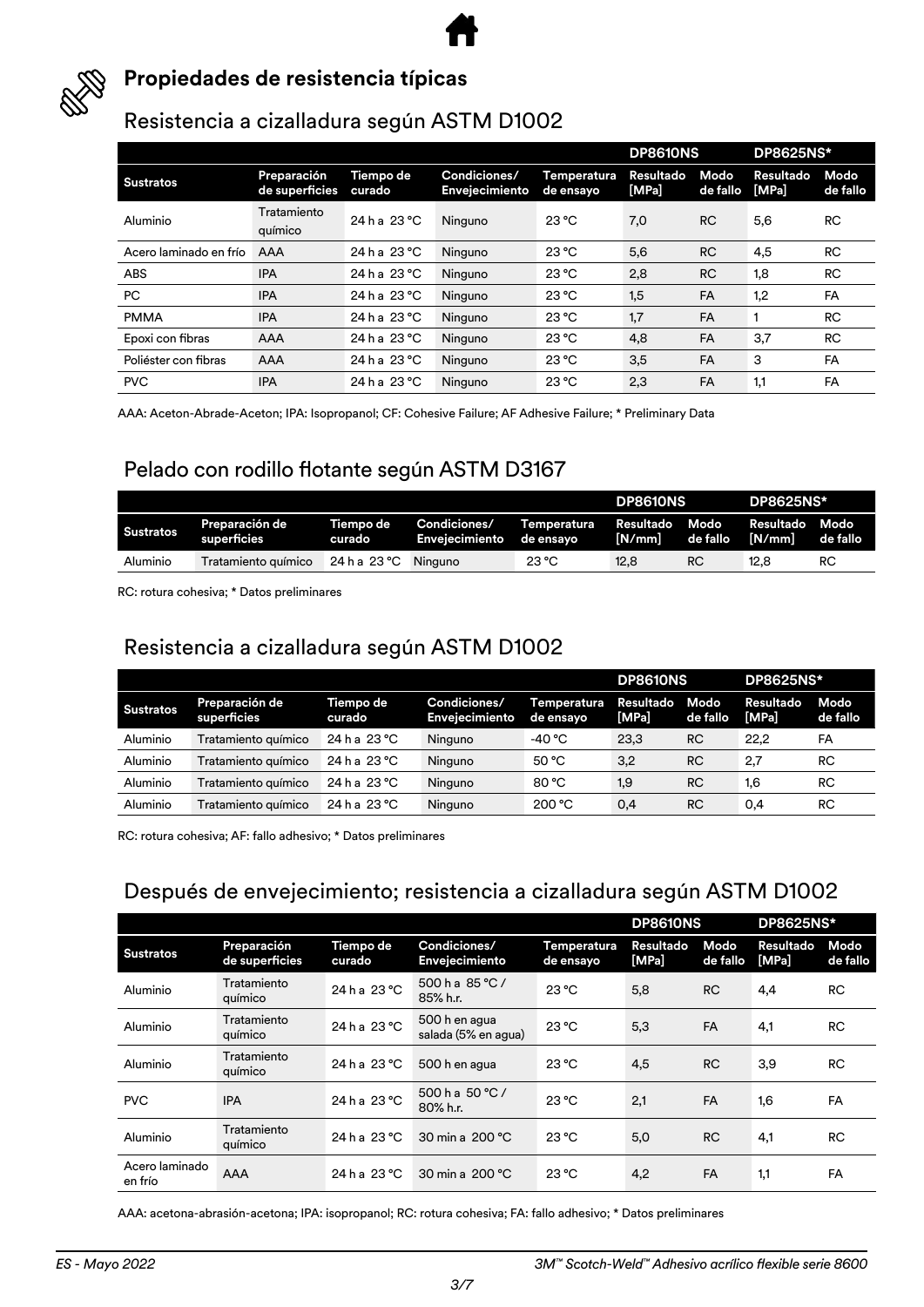

|                   | Tamaño del envase Equipo de aplicación                 | Boquilla                                                |
|-------------------|--------------------------------------------------------|---------------------------------------------------------|
| Cartucho de 45 ml | Aplicador EPX manual                                   | Boquilla de mezcla estática, B-System, 10:1,<br>naranja |
|                   | Cartucho de 490 ml Aplicador EPX manual 490 ml 10:1    | Boquilla de mezcla estática, F-System, 10:1,            |
|                   | Cartucho de 490 ml Aplicador EPX neumático 490 ml 10:1 | naranja                                                 |



# **Pruebas y herramientas**

# **Ensayos de llama, humo y toxicidad**

8610NS se ha ensayado de acuerdo con EN 45545-2 (Europa) y NFPA 130 (EE. UU./ Canadá) Haga clic o escanee el código QR para ver los informes de ensayo. Tenga en cuenta que los resultados de estas pruebas deben considerarse una orientación sobre cómo podría funcionar el producto en el ensayo completo.

# **Más informes de ensayos y certificaciones**

3M puede ofrecer datos ampliados para diferentes condiciones de prueba y sustratos, así como sus certificaciones. Póngase en contacto con su representante de ventas de 3M o su ingeniero de servicio técnico.

Póngase en contacto con su oficina local de 3M. Haga clic o escanee el código QR para ver los detalles de contacto o visite el sitio web www.3M.com

# **3M™ Material Data Card (MDC) para Análisis por Elementos Finitos (FEA)**

El análisis por elementos finitos es una herramienta que ayuda a los ingenieros de diseño a determinar el sistema adhesivo adecuado para los requisitos de cada aplicación. 3M puede ofrecer datos de modelización elástico-plástica a diferentes velocidades de deformación para la mayoría de nuestros adhesivos estructurales. También podemos admitir otras condiciones y métodos de modelización. Haga clic o escanee el código QR para solicitar la Material Data Card de 3M para sus modelos.

# **Guía de dispensado para la automatización de 3M™**

La guía de dispensado es una herramienta que ayuda a los ingenieros de procesos a determinar el equipo y el sistema de dispensado adecuados para las aplicaciones automatizadas. En la guía de dispensado puede encontrar información sobre viscosidad/ reología, embalaje, limpieza y accesorios de dispensado. Haga clic o escanee el código QR para ver la Guía de dispensado para adhesivos estructurales de 3M™.

# **Bonding Process Center de 3M™**

Los Bonding Process Center de 3M™ pueden resolver los retos que presenten sus aplicaciones. Haga clic o escanee el código QR para programar una visita en persona o virtual y probar nuevas innovaciones en dispensado y automatización con el fin de encontrar soluciones personalizadas para los retos de producción.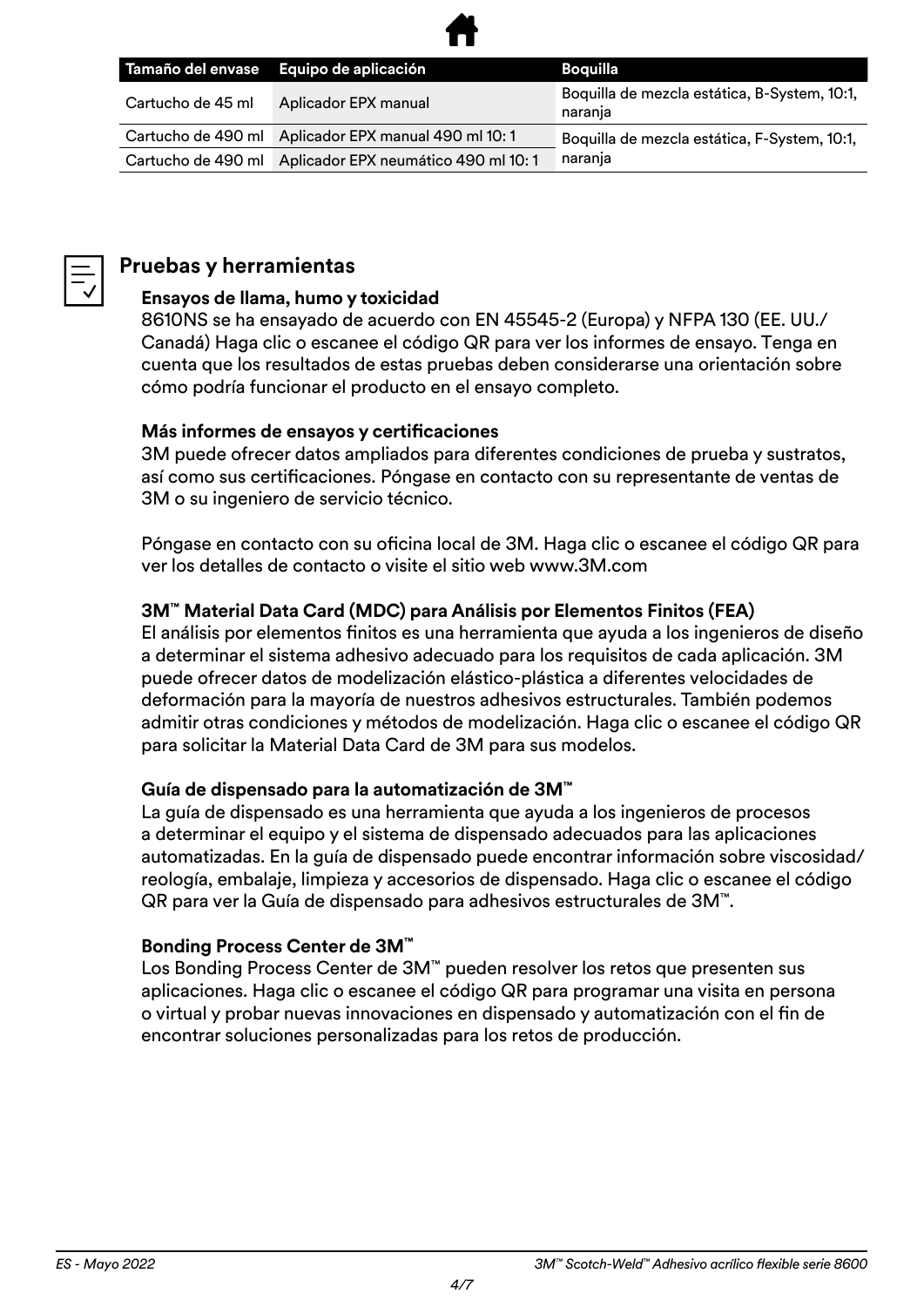# **Información/Instrucciones de uso**

Para obtener uniones estructurales con la máxima resistencia, la pintura, el óxido, los aceites, el polvo, los desmoldeantes y todos los demás contaminantes deben eliminarse por completo de las superficies. El grado de preparación de superficies depende de la resistencia y la durabilidad requeridas para la unión. Para información sobre preparación de superficies en los sustratos más usuales, consulte la sección sobre preparación de superficies. Deje que el adhesivo cure a 16 °C o más hasta que esté completamente sólido. La aplicación de calor hasta 70 °C aumentará la velocidad de curado. Evite que las piezas se muevan durante el curado. Aplique presión de contacto o mantenga sujetas las piezas si es necesario. El grosor óptimo de la línea de unión oscila entre 0,15 y 0,30 mm; la resistencia a cizalladura se maximizará con líneas de unión más finas, mientras que la resistencia a pelado alcanza un máximo con líneas de unión más gruesas. Aplique el adhesivo y una las superficies dentro del tiempo abierto indicado para el producto específico. Mayores cantidades y/o temperaturas más altas reducirán esta vida de mezcla. Mayores cantidades de adhesivo mezclado pueden generar calor debido a la reacción exotérmica. El exceso de adhesivo sin curar se puede limpiar con disolventes de tipo cetona. \*

\* Al utilizar disolventes, apague todas las fuentes de ignición, incluidas las luces piloto, y siga las precauciones e instrucciones de uso del fabricante.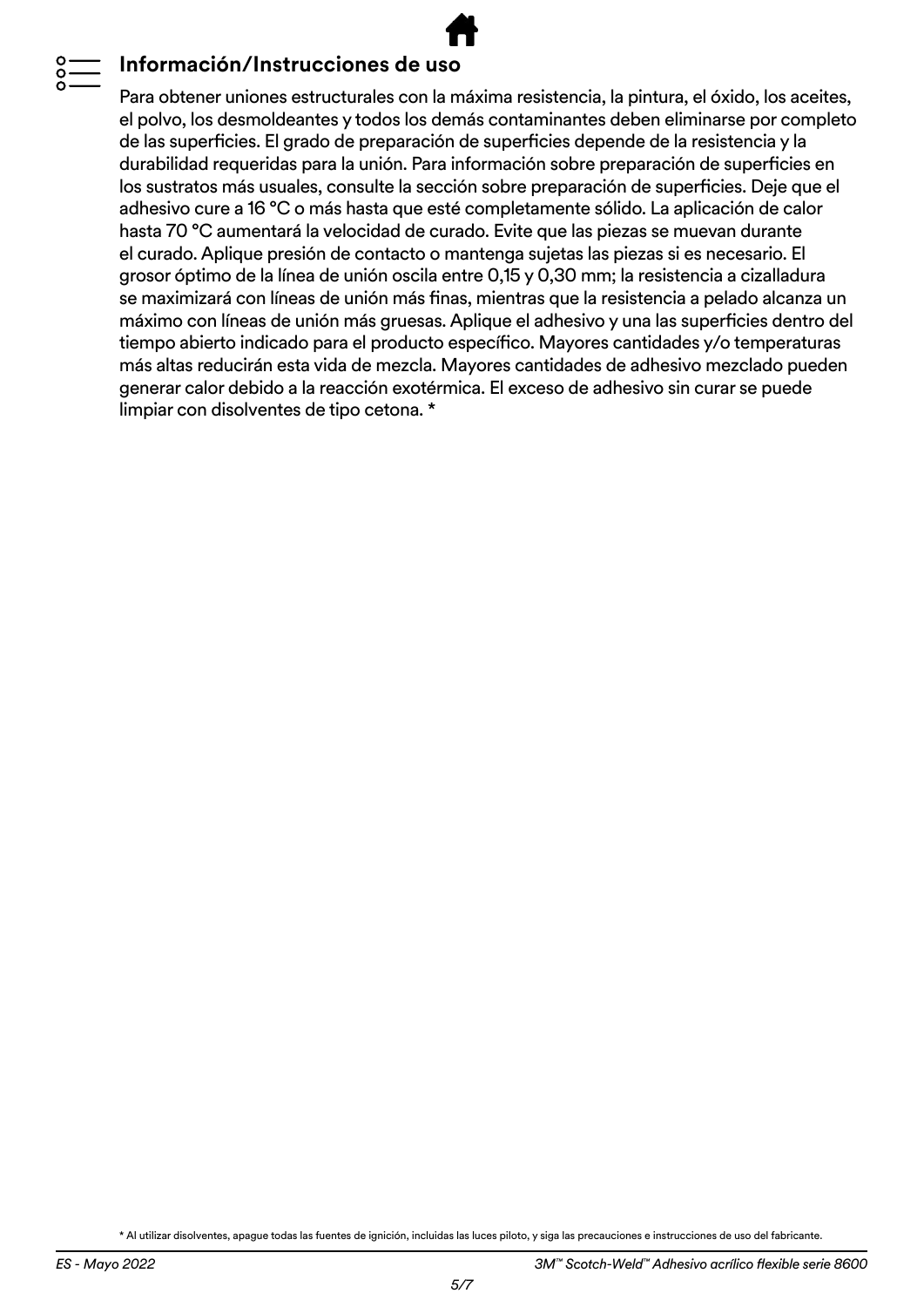

# **Mezclado**

# **Para cartuchos Duo-Pack**

Almacenar los cartuchos con el tapón hacia arriba permite que las burbujas de aire asciendan hacia la boca de salida. Para usarlos, simplemente inserte el cartucho en el aplicador EPX, retire el tapón y haga avanzar el émbolo presionando con suavidad el gatillo. Expulse una pequeña cantidad de adhesivo para asegurarse de que fluye material por ambos orificios del cartucho. Para mezclar los dos componentes, coloque una boquilla de mezcla EPX en el cartucho y empiece a dispensar el adhesivo.

### **Para mezclar a mano**

Expulse la cantidad deseada de adhesivo y mezcle bien. Una vez obtenido un color uniforme, continúe mezclando durante 15 segundos más.

# **Para botes o bidones**

Mezcle perfectamente por peso o por volumen en la proporción especificada en la etiqueta del producto o en la sección de propiedades típicas sin curar, y de acuerdo con los parámetros de su equipo de mezcla y dosificación.

# **Preparación de superficies**

Se sugieren los siguientes métodos para los sustratos habituales:

# **Acero/Aluminio**

Limpie el polvo y la suciedad con un disolvente puro como acetona o alcohol isopropílico. Realice un granallado o use abrasivos limpios de grano fino. Vuelva a limpiar con un disolvente limpio para eliminar las partículas sueltas. Limpie el polvo y la suciedad con un disolvente puro como acetona o alcohol isopropílico. Realice un granallado o use abrasivos limpios de grano fino. Vuelva a limpiar con un disolvente limpio para eliminar las partículas sueltas. \*

# **Plásticos/Cauchos/Pinturas/Recubrimientos:**

Limpie con un disolvente adecuado\*



# **Almacenamiento y vida útil**

Almacene el producto a temperatura ambiente (de 15 a 25 °C). No congelar. Deje que el producto alcance la temperatura ambiente antes de usarlo. Los adhesivos 3M™ Scotch-Weld™ DP8610NS y DP8625NS en su envase original sin abrir tienen una vida útil de 12 meses a partir de la fecha de fabricación, siempre que se mantengan en las condiciones de almacenamiento recomendadas.

\* Al utilizar disolventes, apague todas las fuentes de ignición, incluidas las luces piloto, y siga las precauciones e instrucciones de uso del fabricante.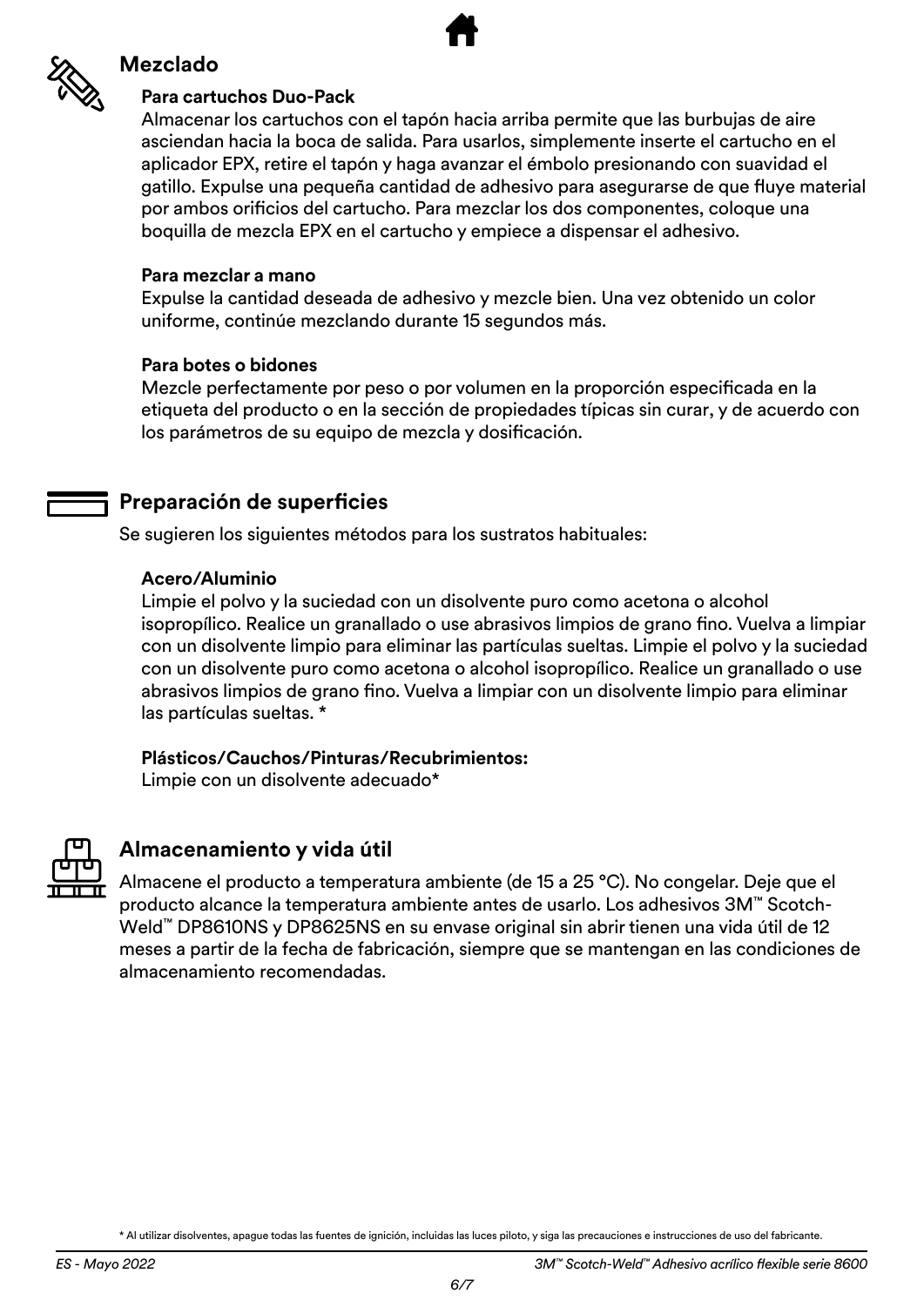**Trademarks:** 3M, Scotch-Weld y EPX son marcas registradas de 3M Company.

**Nota de información técnica:** La información técnica y los datos siguientes se deben considerar únicamente como representativos o típicos y no se deben utilizar a efectos de especificación

**Información de seguridad e higiene:** Antes de usar este producto, consulte su etiqueta y su ficha de datos de seguridad para obtener información sobre seguridad e higiene. Para obtener más información, póngase en contacto con la oficina local de 3M. Haga clic o escanee el código QR para ver los detalles de contacto o visite el sitio web www.3M.com

**Información importante:** Todas las declaraciones, información técnica y recomendaciones contenidas en este documento se basan en pruebas o experiencias que 3M considera fiables. Sin embargo, son muchos los factores que escapan al control de 3M y que pueden afectar al uso y al rendimiento de un producto 3M en una aplicación concreta, incluidas las condiciones en las que se usa el producto y el tiempo y las condiciones ambientales en las que se espera que el producto rinda. Dado que estos factores están única y exclusivamente en conocimiento y bajo control del usuario, es esencial que este evalúe el producto 3M y determine si es adecuado para una finalidad en particular y apto para su método o aplicación. Todas las cuestiones de responsabilidad relativas a este producto las regulan los términos de venta según la legislación vigente, cuando sea aplicable. Los valores presentados se han determinado mediante métodos normalizados de ensayo y son valores promedio que no se deberán utilizar para fines de especificación. Nuestras recomendaciones sobre el uso de nuestros productos se basan en ensayos que se consideran fiables, pero es imprescindible que usted realice sus propias pruebas para determinar la idoneidad para sus aplicaciones. Esto se debe a que 3M no puede aceptar ninguna responsabilidad directa o consecuente por pérdidas o daños derivados de nuestras recomendaciones.



Escanee o haga clic en el código QR para obtener la última versión de esta hoja de datos técnicos, detalles de contacto e información adicional

- Hoja de datos técnicos más reciente de este producto
- Informes oficiales de pruebas de fuego, humo y toxicidad
- Solicite la Material Data Card de 3M™ si la necesita para el modelizado mediante análisis por elementos finitos (FEA)
- Solicite una visita al Bonding Process Center de 3M™
- Guía de dispensado para la automatización de 3M™
- Contacte con nosotros

Recicle. © 3M 2022. Todos los derechos reservados.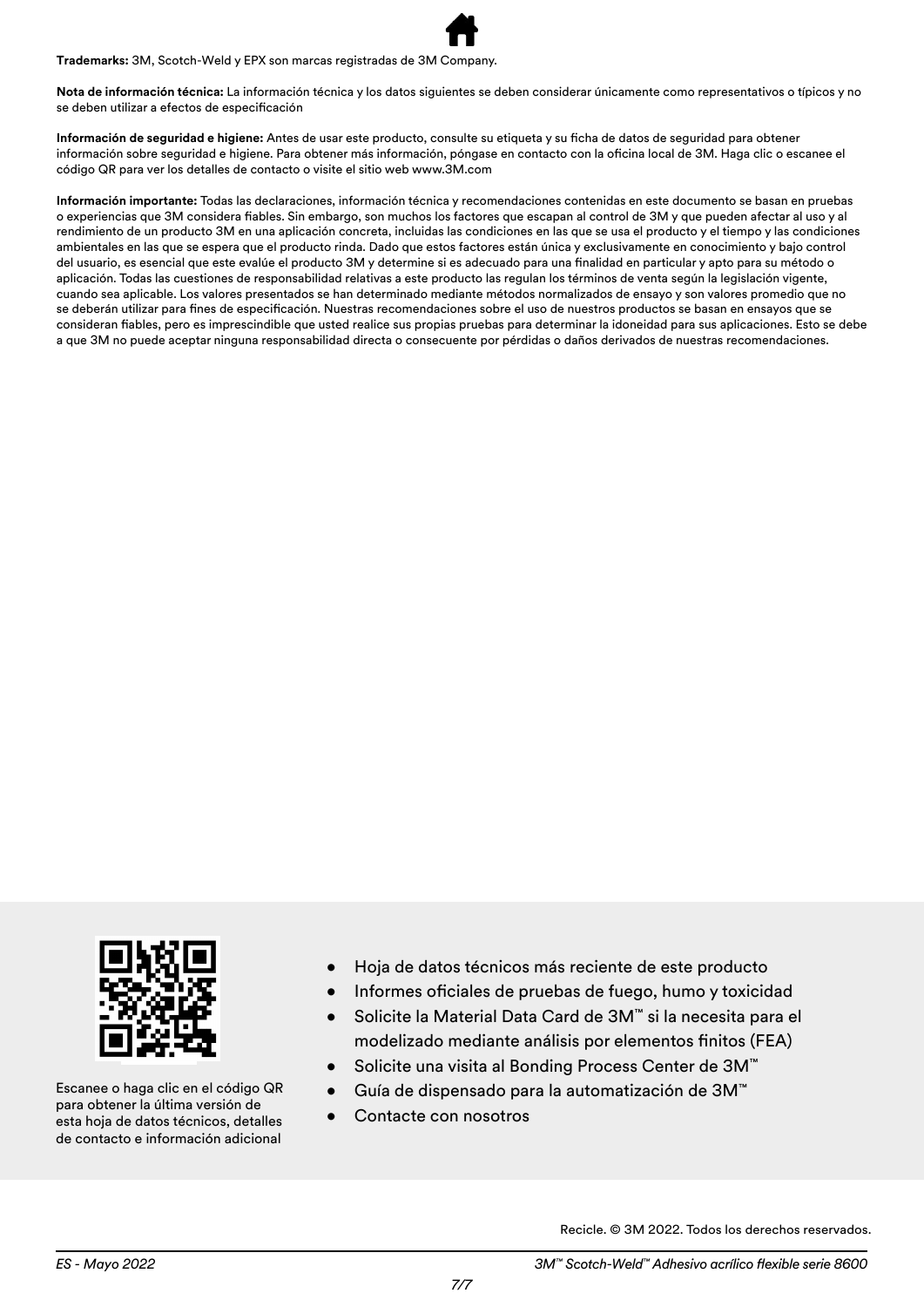<span id="page-36-0"></span>

# **Эластичный акриловый клей 3M™ Scotch-Weld™ серии 8600**



# **Описание продукта**

Эластичный акриловый клей 3M™ Scotch-Weld™ серии 8600 представляет собой двухкомпонентный акриловый конструкционный клей со слабым запахом с соотношением компонентов 10:1. Он был разработан для склеивания стали, алюминия, композитов и различных пластмасс, широко используемых на рынке, например на транспорте, в бытовых и спортивных товарах. Области применения — соединение панели с рамой, соединение разнородных материалов и одновременное заполнение зазоров.



# **Характеристики продукта**

- Высокая эластичность клея
- Негорючий акрил со слабым запахом
- Состав предотвращает стекание и обвисание клея
- Клей без растворителя
- Отверждение при комнатной температуре
- Отверждение можно ускорить с помощью нагрева
- Класс горючести UL 94 HB (DP8610NS)

Данные в этом техническом паспорте были получены на основе системы аппликатора 3M™ EPX™, оснащенной статическим смесителем EPX, в соответствии с инструкциями производителя.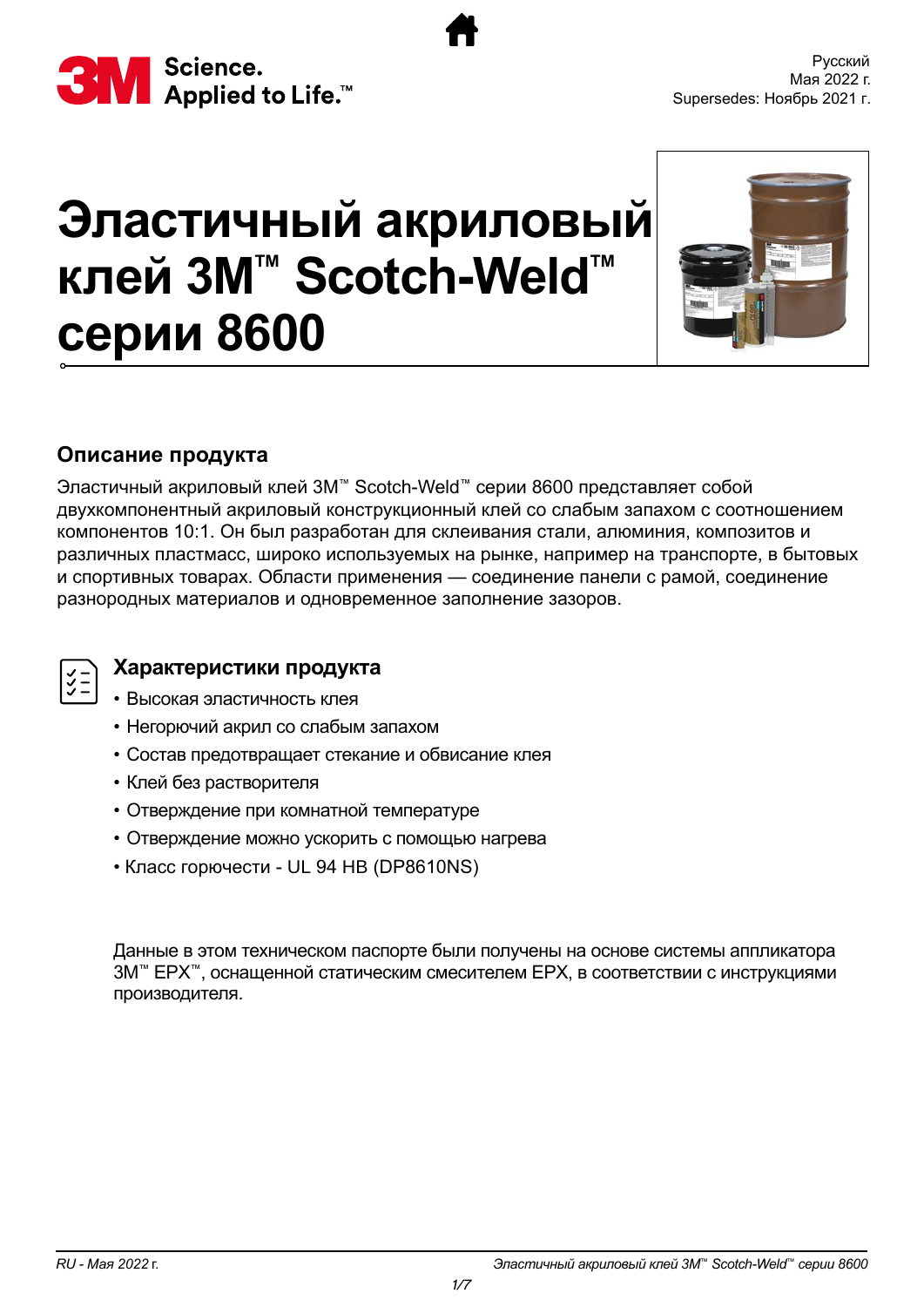

# **Стандартные физические свойства**

# неотвержденный клей

| Свойство                     | Значения                        | Температура | Примечания                                                                   |
|------------------------------|---------------------------------|-------------|------------------------------------------------------------------------------|
| Цвет основы                  | Черный                          |             |                                                                              |
| Цвет отвердителя             | Серый                           |             |                                                                              |
| Плотность основы             | $1.11$ $\Gamma$ / $\text{CM}^3$ | $+23 °C$    |                                                                              |
| Плотность отвердителя        | $1.08$ $r/cm3$                  | 23 °C       |                                                                              |
| Вязкость                     | Нестекающая                     |             |                                                                              |
|                              | паста                           |             |                                                                              |
| Вязкость основы              | $90000$ M $\Pi$                 | 23 °C       | Вязкость измерена с помощью конического<br>и плоского вискозиметра при 3,8/с |
| Вязкость отвердителя         | 15 000 мП                       | 23 °C       | Вязкость измерена с помощью конического<br>и плоского вискозиметра при 3,8/с |
| Соотношение компонентов по   | 10:1                            |             |                                                                              |
| объему (основа: отвердитель) |                                 |             |                                                                              |

# **в смешанном виде**

| Свойство                            | Значения                          |                 | Примечания                                                                                                                                                                                                                         | Температура |
|-------------------------------------|-----------------------------------|-----------------|------------------------------------------------------------------------------------------------------------------------------------------------------------------------------------------------------------------------------------|-------------|
|                                     | <b>DP8610NS</b>                   | <b>DP8625NS</b> |                                                                                                                                                                                                                                    |             |
| Открытое время                      | <b>10 мин</b>                     | 21 мин          | Максимальное разрешенное после<br>смешивания клея время, до истечения<br>которого соединение должно быть выполнено<br>и зафиксировано. Время отверждения<br>является приблизительным и зависит от<br>температуры клея и материала. | 23 °C       |
| Время транспортной<br>прочности     | 18 мин<br>28 мин                  |                 | Минимальное время, необходимое для<br>достижения прочности на сдвиг 0.35<br>МПа. Время отверждения является<br>приблизительным и зависит от температуры<br>клея.                                                                   | 23 °C       |
| Время окончательного<br>отверждения | 24 ч при Комнатная<br>Температура |                 |                                                                                                                                                                                                                                    |             |

# **после отверждения**

| Свойство                     | Значения                             | Время отверждения Температура Способ |       |                                     |
|------------------------------|--------------------------------------|--------------------------------------|-------|-------------------------------------|
| Цвет                         | Черный                               |                                      |       |                                     |
| Модуль Юнга                  | $0.7$ M <sub><math>\Box</math></sub> | ' дней                               | 23 °C | ASTM D638                           |
| Прочность при разрыве        | 1,48 МПа                             | 7 дней                               | 23 °C | ASTM D638                           |
| Удлинение при разрыве        | 200%                                 | ' дней                               | 23 °C | ASTM D638                           |
| Твердость по шкале Шора D    | 35                                   | 7 дней                               | 23 °C | ASTM D2240                          |
| Температура стеклования (Тg) | 28 °C                                |                                      |       | Динамический<br>механический анализ |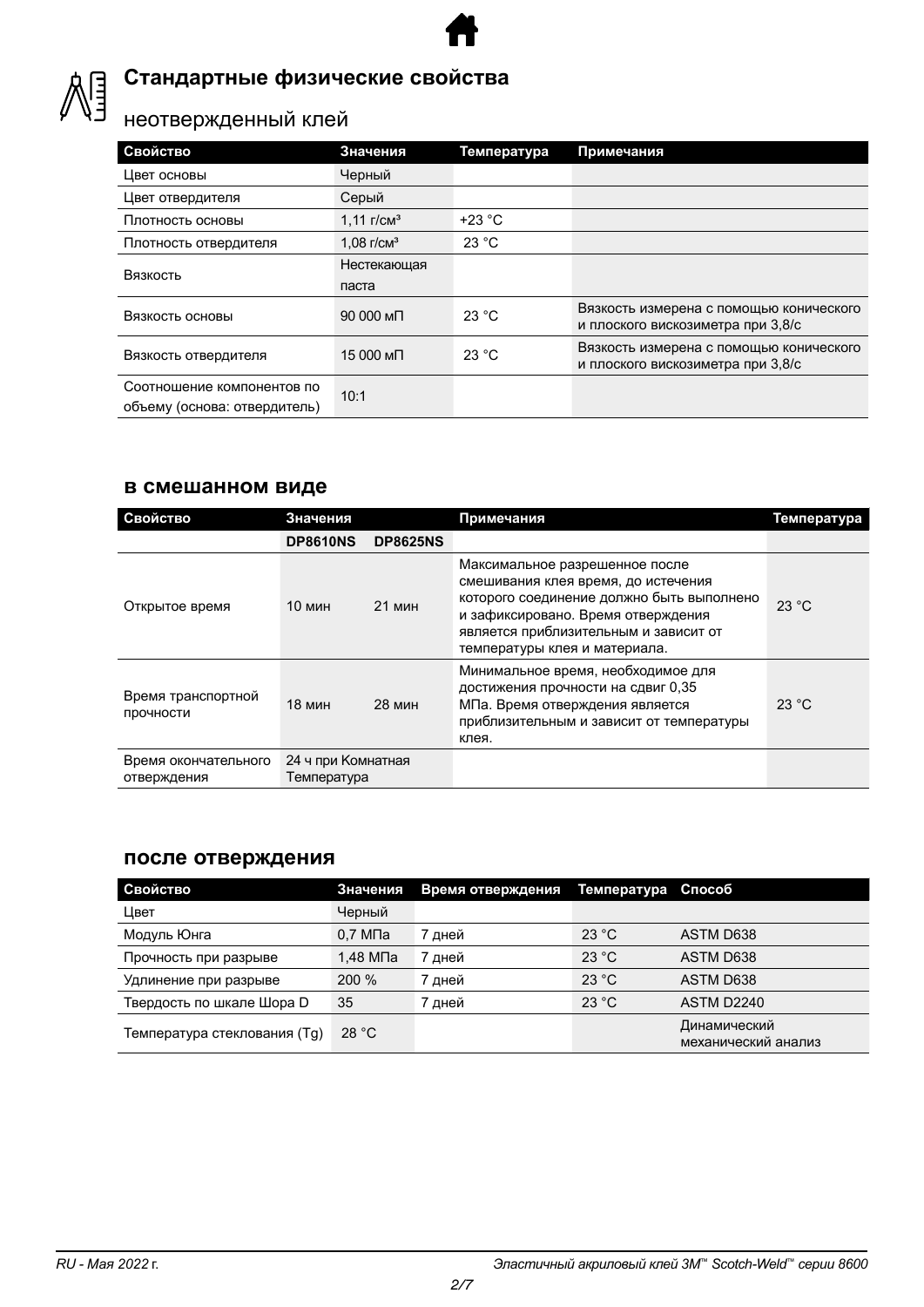

# **Стандартные характеристики**

# прочность на сдвиг в соответствии с ASTM D1002

|                              |                           |                             |                        |                          | <b>DP8610NS</b>    |                        | <b>DP8625NS*</b>   |                        |
|------------------------------|---------------------------|-----------------------------|------------------------|--------------------------|--------------------|------------------------|--------------------|------------------------|
| Материалы                    | Подготовка<br>поверхности | Время<br>отверждения        | Выдержка /<br>старение | Температура<br>испытания | Результат<br>(МПа) | Характер<br>разрушения | Результат<br>(МПа) | Характер<br>разрушения |
| Алюминий                     | Травленый                 | 24 часа при                 | <b>Het</b>             | 23 °C                    | 7,0                | <b>CF</b>              | 5,6                | <b>CF</b>              |
| Сталь<br>холоднокатаная      | <b>AAA</b>                | 24 часа при 23 $^{\circ}$ С | <b>Her</b>             | 23 °C                    | 5,6                | <b>CF</b>              | 4,5                | <b>CF</b>              |
| АБС-пластик                  | <b>ИПС</b>                | 24 часа при 23 $^{\circ}$ С | He <sub>T</sub>        | 23 °C                    | 2,8                | <b>CF</b>              | 1,8                | <b>CF</b>              |
| Поликарбонат                 | <b>ИПС</b>                | 24 часа при 23 $^{\circ}$ С | He <sub>T</sub>        | 23 °C                    | 1,5                | AF                     | 1,2                | AF                     |
| <b>TMMA</b>                  | <b>ИПС</b>                | 24 часа при 23 $^{\circ}$ С | Нет                    | 23 °C                    | 1,7                | AF                     |                    | <b>CF</b>              |
| Эпоксидный<br>стеклопластик  | AAA                       | 24 часа при 23 $^{\circ}$ С | <b>Het</b>             | 23 °C                    | 4,8                | AF                     | 3,7                | <b>CF</b>              |
| Полиэфирный<br>стеклопластик | AAA                       | 24 часа при 23 $^{\circ}$ С | <b>Het</b>             | 23 °C                    | 3,5                | AF                     | 3                  | AF                     |
| <b>TIBX</b>                  | <b>ИПС</b>                | 24 часа при 23 $^{\circ}$ С | <b>Het</b>             | 23 °C                    | 2,3                | AF                     | 1,1                | AF                     |

AAA: Aceton-Abrade-Aceton; IPA: Isopropanol; CF: Cohesive Failure; AF Adhesive Failure; \* Preliminary Data

# прочность на отслаивание методом плавающего ролика ASTM D3167

|           |                           |                             |                        |                          | <b>DP8610NS</b>     |                        | <b>DP8625NS*</b>    |                        |
|-----------|---------------------------|-----------------------------|------------------------|--------------------------|---------------------|------------------------|---------------------|------------------------|
| Материалы | Подготовка<br>поверхности | Время отверждения           | Выдержка /<br>старение | Температура<br>испытания | Результат<br>(Н/мм) | Характер<br>разрушения | Результат<br>(Н/мм) | Характер<br>разрушения |
| Алюминий  | Травленый                 | 24 часа при 23 $^{\circ}$ С | He1                    | 23 °C                    | 12,8                | СF                     | 12.8                |                        |

CF: когезионное разрушение; \* Предварительные данные

# температурная стойкость; прочность на сдвиг в соответствии с ASTM D1002

|           |                           |                             |                        |                          | <b>DP8610NS</b>    |                        | <b>DP8625NS*</b>          |                        |
|-----------|---------------------------|-----------------------------|------------------------|--------------------------|--------------------|------------------------|---------------------------|------------------------|
| Материалы | Подготовка<br>поверхности | Время<br>отверждения        | Выдержка /<br>старение | Температура<br>испытания | Результат<br>(МПа) | Характер<br>разрушения | <b>Результат</b><br>(МПа) | Характер<br>разрушения |
| Алюминий  | Травленый                 | 24 часа при 23 °С           | Нет                    | -40 $^{\circ}$ C         | 23.3               | CF                     | 22.2                      | AF                     |
| Алюминий  | Травленый                 | 24 часа при 23 $^{\circ}$ С | Нет                    | 50 °C                    | 3,2                | <b>CF</b>              | 2.7                       | CF                     |
| Алюминий  | Травленый                 | 24 часа при 23 $^{\circ}$ C | Het                    | 80 °C                    | 1.9                | <b>CF</b>              | 1.6                       | <b>CF</b>              |
| Алюминий  | Травленый                 | 24 часа при 23 $^{\circ}$ C | Het                    | 200 °C                   | 0.4                | <b>CF</b>              | 0.4                       | <b>CF</b>              |

CF: когезионное разрушение; AF: адгезионное разрушение; \* Предварительные данные

# после старения; прочность на сдвиг в соответствии с ASTM D1002

|                         |                           |                             |                                                      |                          | <b>DP8610NS</b>    |                        | <b>DP8625NS*</b>   |                        |
|-------------------------|---------------------------|-----------------------------|------------------------------------------------------|--------------------------|--------------------|------------------------|--------------------|------------------------|
| Материалы               | Подготовка<br>поверхности | Время отверждения           | Выдержка /<br>старение                               | Температура<br>испытания | Результат<br>(МПа) | Характер<br>разрушения | Результат<br>(M∏a) | Характер<br>разрушения |
| Алюминий                | Травленый                 | 24 часа при 23 °С           | 500 ч при 85 °С /<br>85 % относительной<br>влажности | 23 °C                    | 5.8                | <b>CF</b>              | 4,4                | <b>CF</b>              |
| Алюминий                | Травленый                 | 24 часа при 23 °С           | 500 ч в соленой воде<br>(5 % масс.)                  | 23 °C                    | 5,3                | AF                     | 4,1                | <b>CF</b>              |
| Алюминий                | Травленый                 | 24 часа при 23 $^{\circ}$ С | 500 ч в воде                                         | 23 °C                    | 4,5                | <b>CF</b>              | 3,9                | <b>CF</b>              |
| <b>TIBX</b>             | ИПС                       | 24 часа при 23 °С           | 500 ч при 50 °С /<br>80 % относительной<br>влажности | 23 °C                    | 2,1                | AF                     | 1.6                | AF                     |
| Алюминий                | Травленый                 | 24 часа при 23 $^{\circ}$ С | 30 минут при 200 °C                                  | 23 °C                    | 5,0                | <b>CF</b>              | 4,1                | CF                     |
| Сталь<br>холоднокатаная | AAA                       | 24 часа при 23 °С           | 30 минут при 200 °С                                  | 23 °C                    | 4,2                | AF                     | 1,1                | AF                     |

AAA: Aceton-Abrade-Aceton; IPA: Isopropanol; CF: Cohesive Failure; AF Adhesive Failure; \* Preliminary Data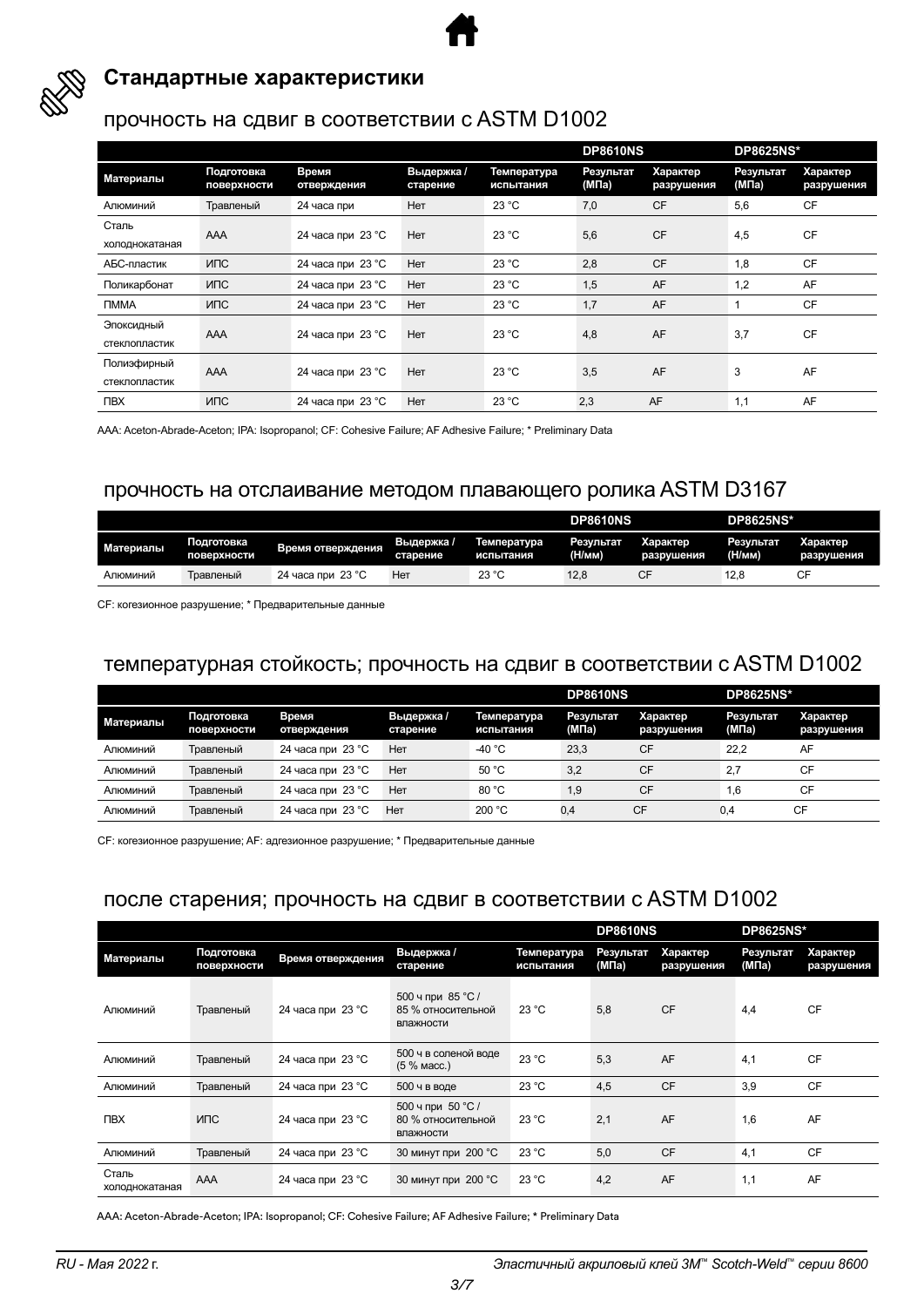|                                                           | Для размера упаковки Оборудование для нанесения | Насадка                             |  |  |
|-----------------------------------------------------------|-------------------------------------------------|-------------------------------------|--|--|
| Картридж на 45 мл                                         | Ручной аппликатор ЕРХ                           | Статический миксер, 10:1, оранжевая |  |  |
| Ручной аппликатор ЕРХ, 490 мл, 10:1<br>Картридж на 490 мл |                                                 | Статический миксер, 10:1, оранжевая |  |  |
| Картридж на 490 мл                                        | Пневматический аппликатор ЕРХ, 490 мл, 10:1     |                                     |  |  |



# **Тесты и инструменты**

# **Испытания на воспламеняемость, дымообразование и токсичность**

8610NS был протестирован в соответствии с EN 45545-2 (Европа) и NFPA 130 (США/ Канада). Щелкните или отсканируйте QR-код, чтобы просмотреть официальные отчеты об испытаниях. Обратите внимание, что результаты тестирования следует использовать в качестве ориентира, как продукт поведет себя на полноценных испытаниях.

# **Дополнительные отчеты об испытаниях и сертификаты**

3M может предоставить расширенные данные по различным условиям испытаний и материалам, а также сертификаты. Свяжитесь с торговым представителем или инженером технической службы 3M.

Обратитесь в офис 3M в своем регионе. Для просмотра контактной информации щелкните или отсканируйте

QR-код или посетите веб-сайт www.3M.com.

# **Карта данных материала 3M™ (MDC) для анализа методом конечных элементов (FEA)**

Моделирование методом конечных элементов (FEA) — это инструмент, который помогает инженерам-проектировщикам определять правильную клеевую систему для требований области применения. 3M может предложить данные моделирования эластичности/пластичности при различных нагрузках для большинства наших конструкционных клеев. Мы также признаем и поддерживаем другие условия и методы моделирования. Щелкните или отсканируйте QR-код, чтобы запросить карту данных материала 3M для моделирования.

# **Руководство 3M™ по нанесению для систем автоматизации**

Руководство по нанесению — это инструмент, который помогает инженерамтехнологам находить оборудование и системы дозирования, наиболее подходящие для систем автоматизации. В руководстве по нанесению представлена информация о вязкости/реологии, рекомендации по чистоте, сведения об упаковке, принадлежностях для очистки и нанесения. Щелкните или отсканируйте QR-код, чтобы просмотреть имеющееся руководство 3M™ по нанесению конструкционных клеев.

# **Центр 3M™ процессов в области соединений**

Центры 3M™ процессов в области соединений по всему миру помогают решать прикладные задачи. Щелкните или отсканируйте QR-код, чтобы запланировать личное или виртуальное посещение для ознакомления с инновациями в области нанесения и автоматизации и поиска индивидуальных решений для производственных задач.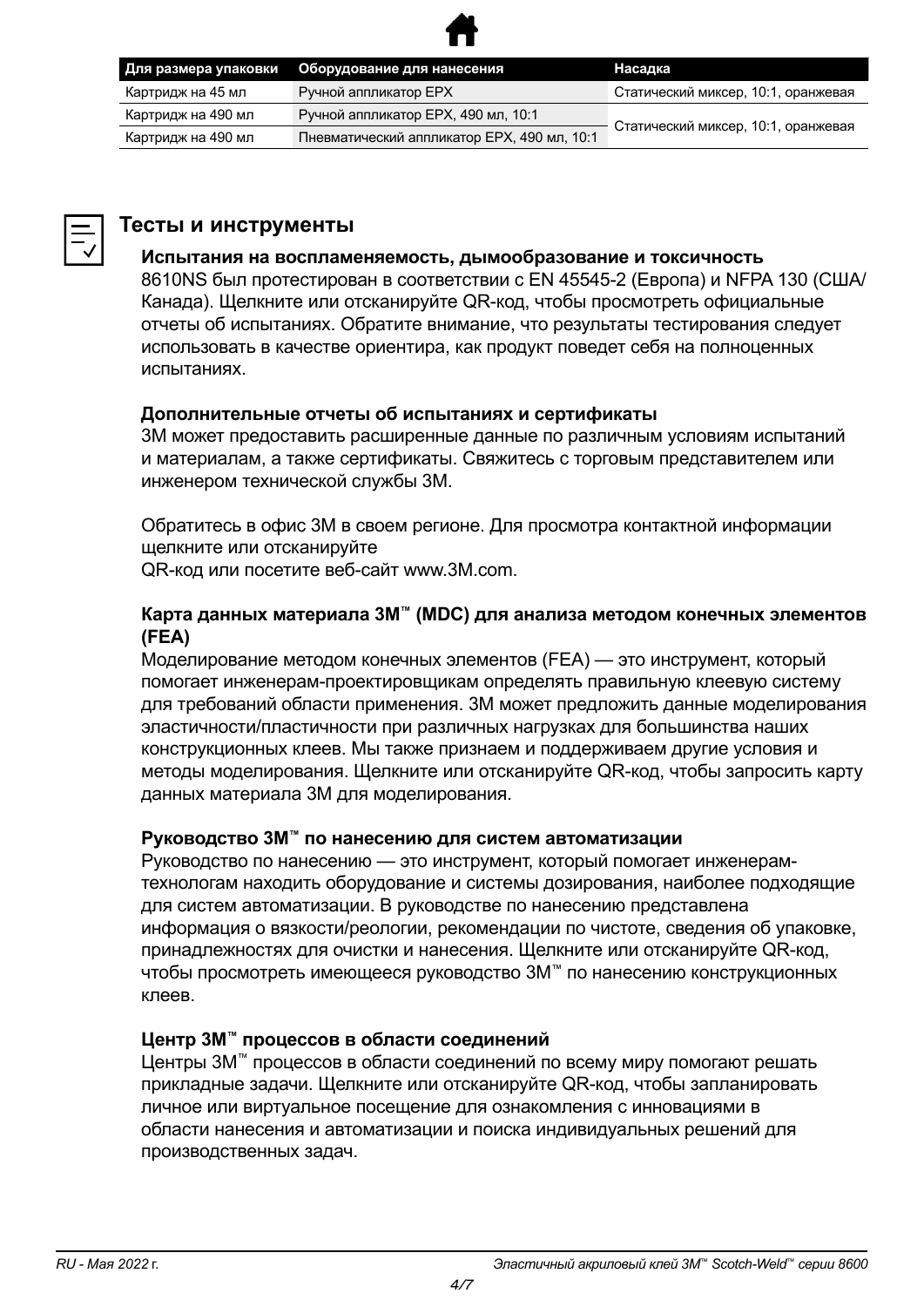# **Информация / инструкции по эксплуатации**

Для получения максимальной прочности конструкционных соединений необходимо полностью удалить с поверхностей краску, оксидные пленки, масла, пыль, смазки для форм и все другие поверхностные загрязнения. Объем подготовки поверхности зависит от требуемой пользователем прочности склеивания и устойчивости к старению в окружающей среде. Рекомендации по подготовке поверхности обычных материалов см. в разделе «Подготовка поверхности». Дайте клею отвердиться при температуре 16 °C или выше до полного отверждения. Для увеличения скорости отверждения можно применять нагревание до 70 °C. Следите за тем, чтобы во время отверждения детали были неподвижны. При необходимости придавите деталь или закрепите ее чемнибудь на месте. Оптимальная толщина линии склеивания — 0,15–0,3 мм; прочность на сдвиг будет максимальной при более тонких линиях склеивания, в то время как прочность на отслаивание будет максимальной при более толстых линиях склеивания. Нанесите клей и соедините поверхности в течение открытого времени, указанного для конкретного продукта. Большие количества и (или) высокие температуры сокращают это рабочее время. Большие количества смешанного клея могут выделять тепло из-за экзотермической реакции. Излишки неотвержденного клея можно удалить с помощью растворителей на основе кетонов\*.

\* При использовании растворителей потушите все источники возгорания, включая сигнальные лампы, и соблюдайте меры предосторожности и инструкции по применению.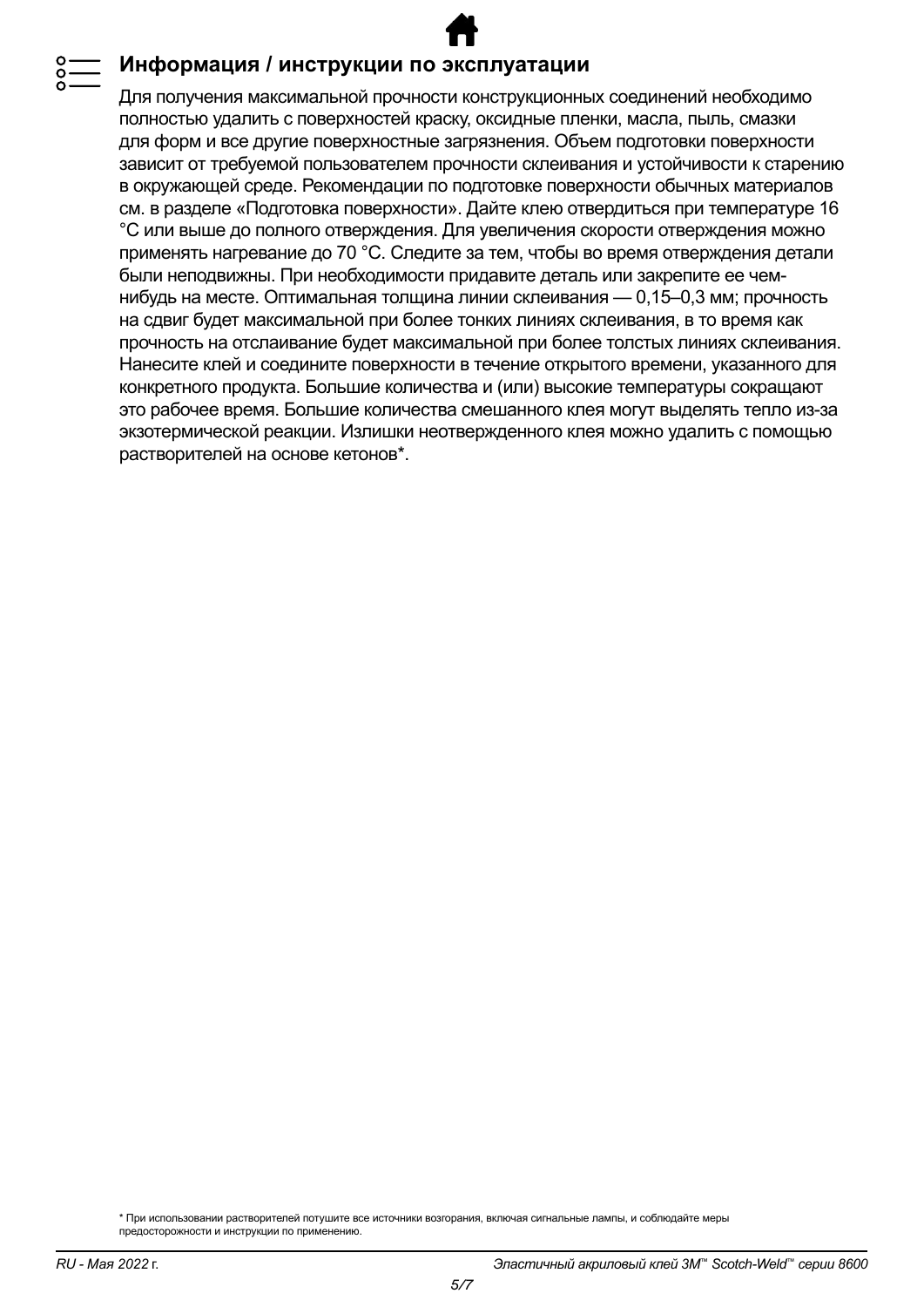

# **Смешивание**

#### **Для двух-компонентных картриджей**

Храните картриджи крышкой вверх, чтобы пузырьки воздуха поднимались к наконечнику. Для применения просто вставьте картридж в аппликатор EPX, снимите колпачок и введите поршень в цилиндры, слегка нажав на спусковой крючок. Выдавите небольшое количество клея, чтобы убедиться в том, что оба компонента свободно выходят. Для автоматического смешивания прикрепите к картриджу смесительную насадку EPX и начните нанесение клея.

#### **Смешивание вручную**

Выдавите желаемое количество клея и тщательно смешайте. Смешивайте в течение примерно 15 секунд после получения однородного цвета.

#### **Для клея в больших емкостях**

Тщательно смешайте по весу или объему в пропорции, указанной на этикетке продукта или в разделе о стандартных свойствах неотвержденных продуктов, и в соответствии с настройками вашего оборудования для смешивания и нанесения.

# **Подготовка поверхности**

Для обычных поверхностей рекомендуется применять следующие методы очистки.

#### **Сталь/алюминий**

Очистите от пыли и грязи чистым растворителем, например ацетоном или изопропиловым спиртом. Выполните пескоструйную или абразивную обработку чистыми мелкозернистыми абразивами. Снова протрите чистым растворителем, чтобы удалить оставшиеся частицы. Очистите от пыли и грязи чистым растворителем, например ацетоном или изопропиловым спиртом. Выполните пескоструйную или абразивную обработку чистыми мелкозернистыми абразивами. Снова протрите чистым растворителем, чтобы удалить оставшиеся частицы\*.

### **Пластмассы/каучуки/краски/покрытия**

Протрите подходящим растворителем\*

# **Хранение и срок годности**

Храните продукт при комнатной температуре (15–25 °C). Не замораживать. Перед использованием дайте продукту достичь комнатной температуры. Клеи 3M™ Scotch-Weld™ DP8610NS и DP86725NS имеют срок годности 12 месяцев с даты производства при хранении в закрытых оригинальных емкостях и при соблюдении рекомендуемых условий хранения.

\* При использовании растворителей потушите все источники возгорания, включая сигнальные лампы, и соблюдайте меры предосторожности и инструкции по применению.